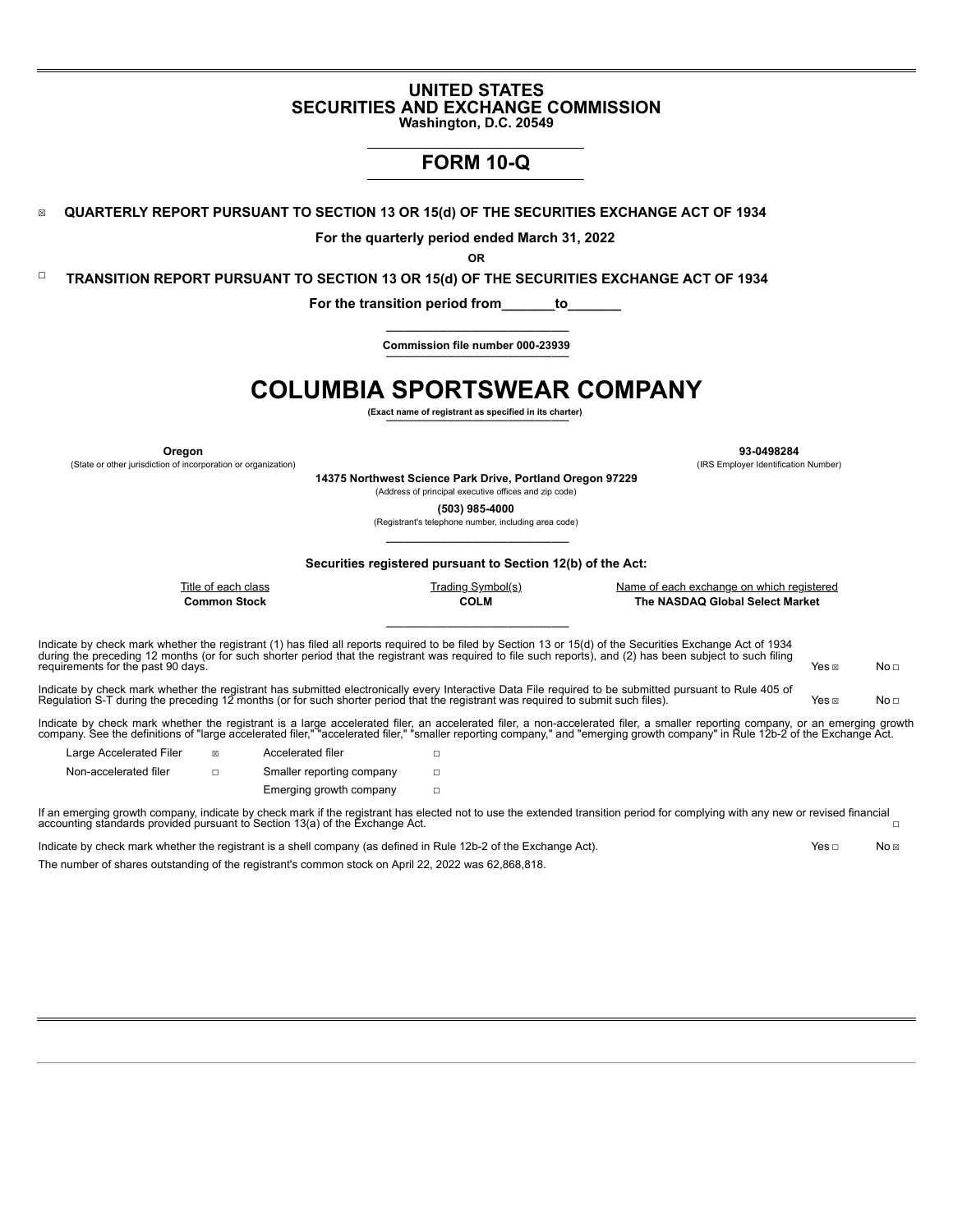

# **TABLE OF CONTENTS**

<span id="page-1-0"></span>

|                                                                                                                                                                                                                                                                                                                                                                                                                                                                                                                                                                                                                                                                                                                                                                                                                                                                                                          |            | Page            |
|----------------------------------------------------------------------------------------------------------------------------------------------------------------------------------------------------------------------------------------------------------------------------------------------------------------------------------------------------------------------------------------------------------------------------------------------------------------------------------------------------------------------------------------------------------------------------------------------------------------------------------------------------------------------------------------------------------------------------------------------------------------------------------------------------------------------------------------------------------------------------------------------------------|------------|-----------------|
|                                                                                                                                                                                                                                                                                                                                                                                                                                                                                                                                                                                                                                                                                                                                                                                                                                                                                                          |            |                 |
| <b>SPECIAL NOTE REGARDING FORWARD-LOOKING STATEMENTS</b><br><b>PART I — FINANCIAL INFORMATION</b><br>Financial Statements and Supplementary Data<br>Condensed Consolidated Balance Sheets (Unaudited)<br>Condensed Consolidated Statements of Operations (Unaudited)<br>Condensed Consolidated Statements of Comprehensive Income (Unaudited)<br>Condensed Consolidated Statements of Cash Flows (Unaudited)<br>Condensed Consolidated Statements of Equity (Unaudited)<br>Notes to Condensed Consolidated Financial Statements (Unaudited)<br>Management's Discussion and Analysis of Financial Condition and Results of Operations<br>Quantitative and Qualitative Disclosures About Market Risk<br><b>Controls and Procedures</b><br><b>PART II - OTHER INFORMATION</b><br>Legal Proceedings<br><b>Risk Factors</b><br>Unregistered Sales of Equity Securities and Use of Proceeds<br><b>Exhibits</b> |            |                 |
| Item $1$ .                                                                                                                                                                                                                                                                                                                                                                                                                                                                                                                                                                                                                                                                                                                                                                                                                                                                                               |            |                 |
|                                                                                                                                                                                                                                                                                                                                                                                                                                                                                                                                                                                                                                                                                                                                                                                                                                                                                                          |            |                 |
|                                                                                                                                                                                                                                                                                                                                                                                                                                                                                                                                                                                                                                                                                                                                                                                                                                                                                                          |            |                 |
|                                                                                                                                                                                                                                                                                                                                                                                                                                                                                                                                                                                                                                                                                                                                                                                                                                                                                                          |            |                 |
|                                                                                                                                                                                                                                                                                                                                                                                                                                                                                                                                                                                                                                                                                                                                                                                                                                                                                                          |            |                 |
|                                                                                                                                                                                                                                                                                                                                                                                                                                                                                                                                                                                                                                                                                                                                                                                                                                                                                                          |            |                 |
|                                                                                                                                                                                                                                                                                                                                                                                                                                                                                                                                                                                                                                                                                                                                                                                                                                                                                                          |            | <u>6</u>        |
| Item $2.$                                                                                                                                                                                                                                                                                                                                                                                                                                                                                                                                                                                                                                                                                                                                                                                                                                                                                                |            | <u>17</u>       |
| Item $3.$                                                                                                                                                                                                                                                                                                                                                                                                                                                                                                                                                                                                                                                                                                                                                                                                                                                                                                |            | 26              |
| Item 4.                                                                                                                                                                                                                                                                                                                                                                                                                                                                                                                                                                                                                                                                                                                                                                                                                                                                                                  |            | 26              |
|                                                                                                                                                                                                                                                                                                                                                                                                                                                                                                                                                                                                                                                                                                                                                                                                                                                                                                          |            |                 |
| Item $1$ .                                                                                                                                                                                                                                                                                                                                                                                                                                                                                                                                                                                                                                                                                                                                                                                                                                                                                               |            | $\overline{27}$ |
| Item 1A.                                                                                                                                                                                                                                                                                                                                                                                                                                                                                                                                                                                                                                                                                                                                                                                                                                                                                                 |            | 27              |
| Item $2.$                                                                                                                                                                                                                                                                                                                                                                                                                                                                                                                                                                                                                                                                                                                                                                                                                                                                                                |            | <u>38</u>       |
| Item $6.$                                                                                                                                                                                                                                                                                                                                                                                                                                                                                                                                                                                                                                                                                                                                                                                                                                                                                                |            | <u>39</u>       |
|                                                                                                                                                                                                                                                                                                                                                                                                                                                                                                                                                                                                                                                                                                                                                                                                                                                                                                          | Signatures | 40              |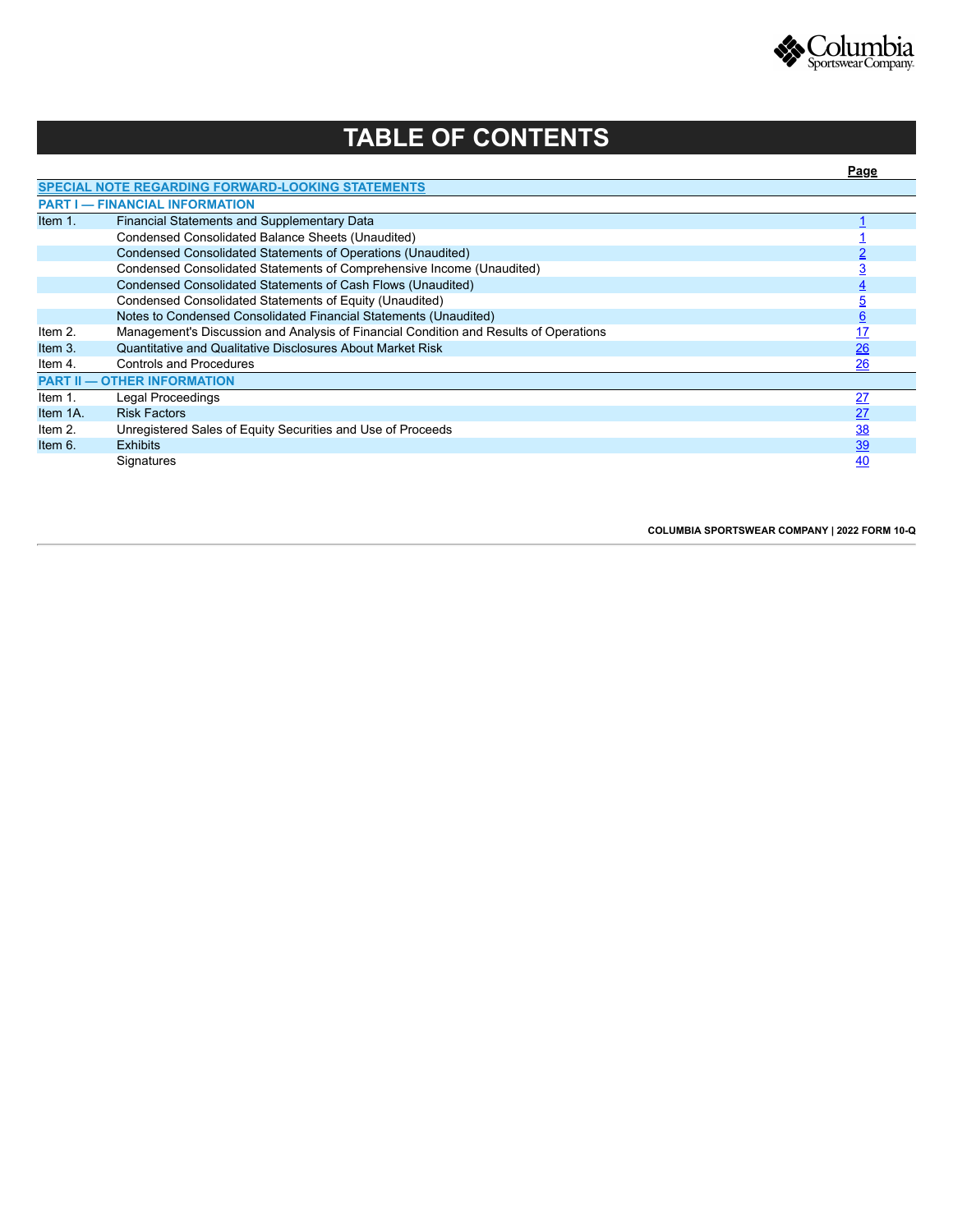

# **SPECIAL NOTE REGARDING FORWARD-LOOKING STATEMENTS**

This quarterly report contains forward-looking statements within the meaning of federal securities laws. Forward-looking statements often use words such as "will", "anticipate", "estimate", "expect", "should", "may" and other words and terms of similar meaning or reference future dates. Forward-looking statements include any statements related to our expectations regarding future performance or market position, including any statements regarding outdoor participation by consumers, the casualization of the apparel and footwear markets, the promotional environment, wholesale trade terms, inventories, consumer spending and preferences, store traffic, freight charges, inventory receipts, logistics constraints, manufacturing constraints, labor costs and shortages, inflationary pressures, the geopolitical environment, consumer expectations, our short and long-term cash needs and our ability to meet those needs, amortization expenses and maturities of liabilities.

<span id="page-2-0"></span>These forward-looking statements, and others we make from time to time expressed in good faith, are believed to have a reasonable basis; however, each forward-looking statement involves risks and uncertainties. Many factors may cause actual results to differ materially from projected results in forward-looking statements, including the risks described in Item 1A of this Quarterly Report on Form 10-Q. Forward-looking statements are inherently less reliable than historical information. Except as required by law, we do not undertake any duty to update forward-looking statements after the date they are made or to conform them to actual results or to changes in circumstances or to reflect changes in events, circumstances or expectations. New factors emerge from time to time and it is not possible for us to predict or assess the effects of all such factors or the extent to which any factor, or combination of factors, may cause results to differ materially from those contained in any forward-looking statement.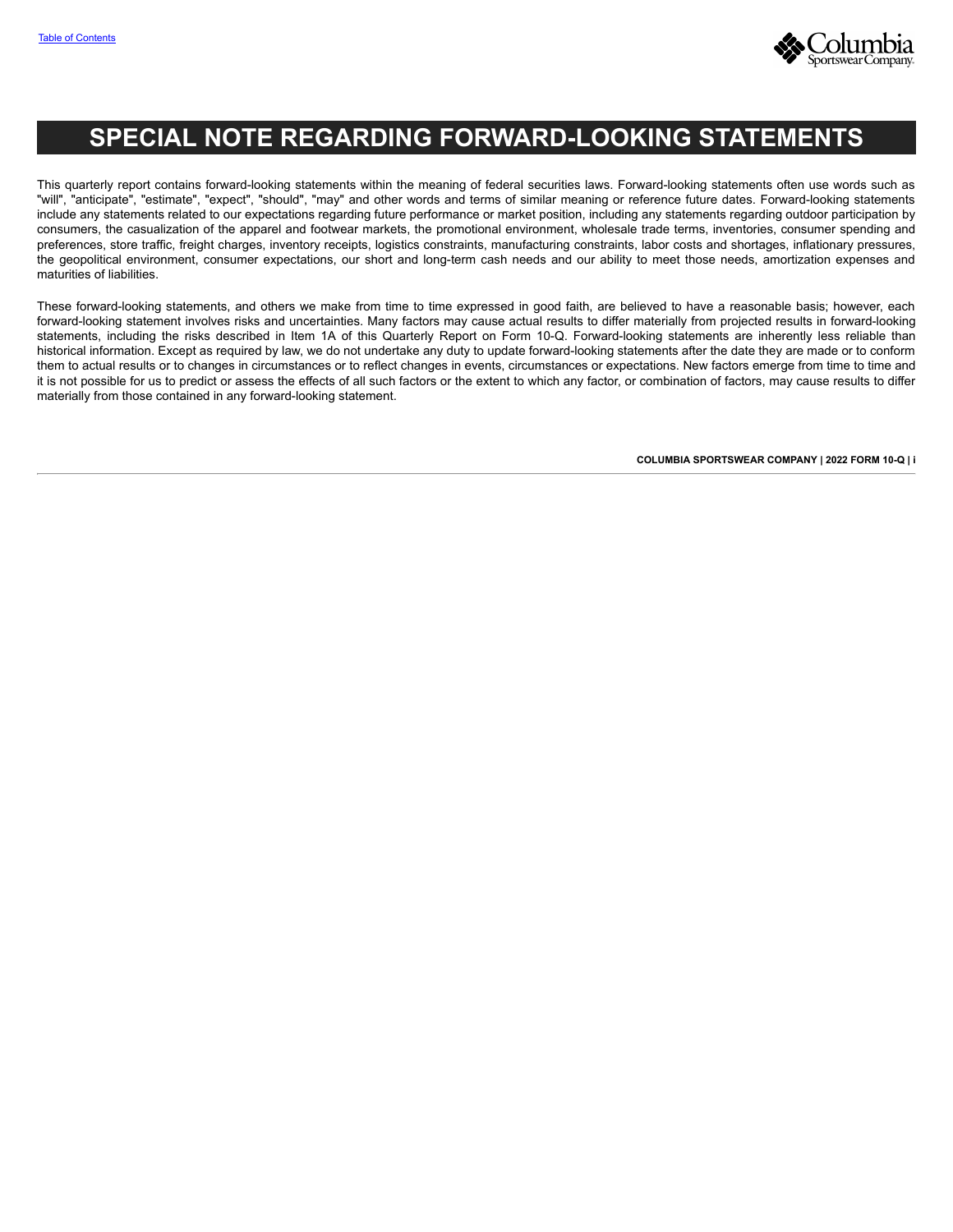

# **PART I — FINANCIAL INFORMATION**

## <span id="page-3-1"></span><span id="page-3-0"></span>*ITEM 1. FINANCIAL STATEMENTS*

## **CONDENSED CONSOLIDATED BALANCE SHEETS (Unaudited)**

| (in thousands)                                                                                                            |    | March 31,<br>2022 | December 31,<br>2021 | March 31,<br>2021 |
|---------------------------------------------------------------------------------------------------------------------------|----|-------------------|----------------------|-------------------|
| <b>ASSETS</b>                                                                                                             |    |                   |                      |                   |
| <b>Current Assets:</b>                                                                                                    |    |                   |                      |                   |
| Cash and cash equivalents                                                                                                 | \$ | 435,240 \$        | 763,404 \$           | 873,641           |
| Short-term investments                                                                                                    |    | 175,024           | 131,145              | 920               |
| Accounts receivable, net of allowance of \$5,412, \$8,893 and \$13,480, respectively                                      |    | 408,186           | 487,803              | 338,787           |
| Inventories, net                                                                                                          |    | 714,415           | 645,379              | 525,704           |
| Prepaid expenses and other current assets                                                                                 |    | 105.261           | 86,306               | 66.173            |
| <b>Total current assets</b>                                                                                               |    | 1,838,126         | 2,114,037            | 1,805,225         |
| Property, plant and equipment, net of accumulated depreciation of \$603,229, \$602,660 and<br>\$576,597, respectively     |    | 290,070           | 291,088              | 300,063           |
| Operating lease right-of-use assets                                                                                       |    | 333,356           | 330,928              | 363,652           |
| Intangible assets, net                                                                                                    |    | 101,496           | 101,908              | 103,146           |
| Goodwill                                                                                                                  |    | 68.594            | 68,594               | 68,594            |
| Deferred income taxes                                                                                                     |    | 89,613            | 92,121               | 86,825            |
| Other non-current assets                                                                                                  |    | 66,724            | 68,452               | 66,401            |
| Total assets                                                                                                              | \$ | 2,787,979 \$      | 3,067,128            | \$<br>2,793,906   |
| <b>LIABILITIES AND EQUITY</b>                                                                                             |    |                   |                      |                   |
| <b>Current Liabilities:</b>                                                                                               |    |                   |                      |                   |
| Accounts payable                                                                                                          | \$ | 262,255 \$        | 283,349 \$           | 165,555           |
| <b>Accrued liabilities</b>                                                                                                |    | 234,326           | 316,485              | 224,674           |
| Operating lease liabilities                                                                                               |    | 68,136            | 67,429               | 81,308            |
| Income taxes payable                                                                                                      |    | 6,297             | 13,127               | 3,431             |
| <b>Total current liabilities</b>                                                                                          |    | 571,014           | 680,390              | 474,968           |
| Non-current operating lease liabilities                                                                                   |    | 321,250           | 317,666              | 356,766           |
| Income taxes payable                                                                                                      |    | 40,299            | 44,541               | 50,285            |
| Deferred income taxes                                                                                                     |    |                   |                      | 4,406             |
| Other long-term liabilities                                                                                               |    | 36,516            | 35,279               | 38,671            |
| <b>Total liabilities</b>                                                                                                  |    | 969,079           | 1,077,876            | 925,096           |
| Commitments and contingencies (Note 4)                                                                                    |    |                   |                      |                   |
| Shareholders' Equity:                                                                                                     |    |                   |                      |                   |
| Preferred stock; 10,000 shares authorized; none issued and outstanding                                                    |    | —                 |                      |                   |
| Common stock (no par value); 250,000 shares authorized; 62,948, 65,164 and 66,457 issued and<br>outstanding, respectively |    |                   |                      | 22.230            |
| Retained earnings                                                                                                         |    | 1,828,074         | 1,993,628            | 1,850,415         |
| Accumulated other comprehensive income (loss)                                                                             |    | (9, 174)          | (4,376)              | (3,835)           |
| Total shareholders' equity                                                                                                |    | 1,818,900         | 1,989,252            | 1,868,810         |
| Total liabilities and shareholders' equity                                                                                | \$ | 2,787,979 \$      | 3,067,128            | \$<br>2,793,906   |

<span id="page-3-2"></span>See accompanying notes to condensed consolidated financial statements.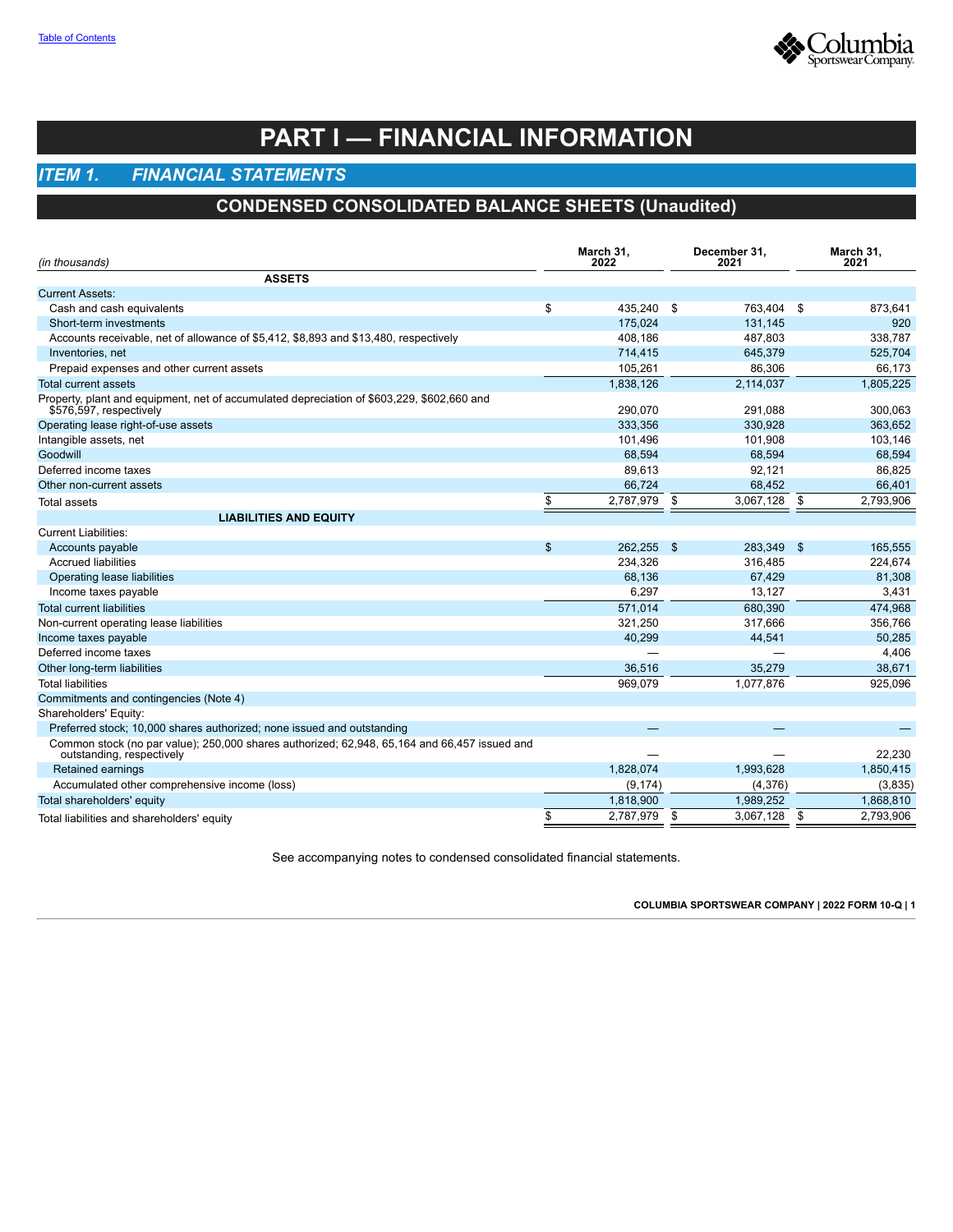

## **CONDENSED CONSOLIDATED STATEMENTS OF OPERATIONS (Unaudited)**

|                                              | Three Months Ended March 31, |            |     |           |  |  |  |  |  |  |
|----------------------------------------------|------------------------------|------------|-----|-----------|--|--|--|--|--|--|
| (in thousands, except per share amounts)     |                              | 2022       |     | 2021      |  |  |  |  |  |  |
| Net sales                                    | \$                           | 761,510 \$ |     | 625,606   |  |  |  |  |  |  |
| Cost of sales                                |                              | 383,063    |     | 304,204   |  |  |  |  |  |  |
| Gross profit                                 |                              | 378,447    |     | 321,402   |  |  |  |  |  |  |
| Selling, general and administrative expenses |                              | 299,086    |     | 254,389   |  |  |  |  |  |  |
| Net licensing income                         |                              | 4,305      |     | 3,467     |  |  |  |  |  |  |
| Operating income                             |                              | 83,666     |     | 70,480    |  |  |  |  |  |  |
| Interest income, net                         |                              | 395        |     | 278       |  |  |  |  |  |  |
| Other non-operating income (expense), net    |                              | 44         |     | (304)     |  |  |  |  |  |  |
| Income before income tax                     |                              | 84,105     |     | 70,454    |  |  |  |  |  |  |
| Income tax expense                           |                              | (17, 268)  |     | (14, 554) |  |  |  |  |  |  |
| Net income                                   |                              | 66,837     | \$. | 55,900    |  |  |  |  |  |  |
| Earnings per share:                          |                              |            |     |           |  |  |  |  |  |  |
| Basic                                        | \$                           | $1.04$ \$  |     | 0.84      |  |  |  |  |  |  |
| <b>Diluted</b>                               | \$                           | $1.03$ \$  |     | 0.84      |  |  |  |  |  |  |
| Weighted average shares outstanding:         |                              |            |     |           |  |  |  |  |  |  |
| <b>Basic</b>                                 |                              | 64,273     |     | 66,363    |  |  |  |  |  |  |
| <b>Diluted</b>                               |                              | 64,591     |     | 66,885    |  |  |  |  |  |  |

<span id="page-4-0"></span>See accompanying notes to condensed consolidated financial statements.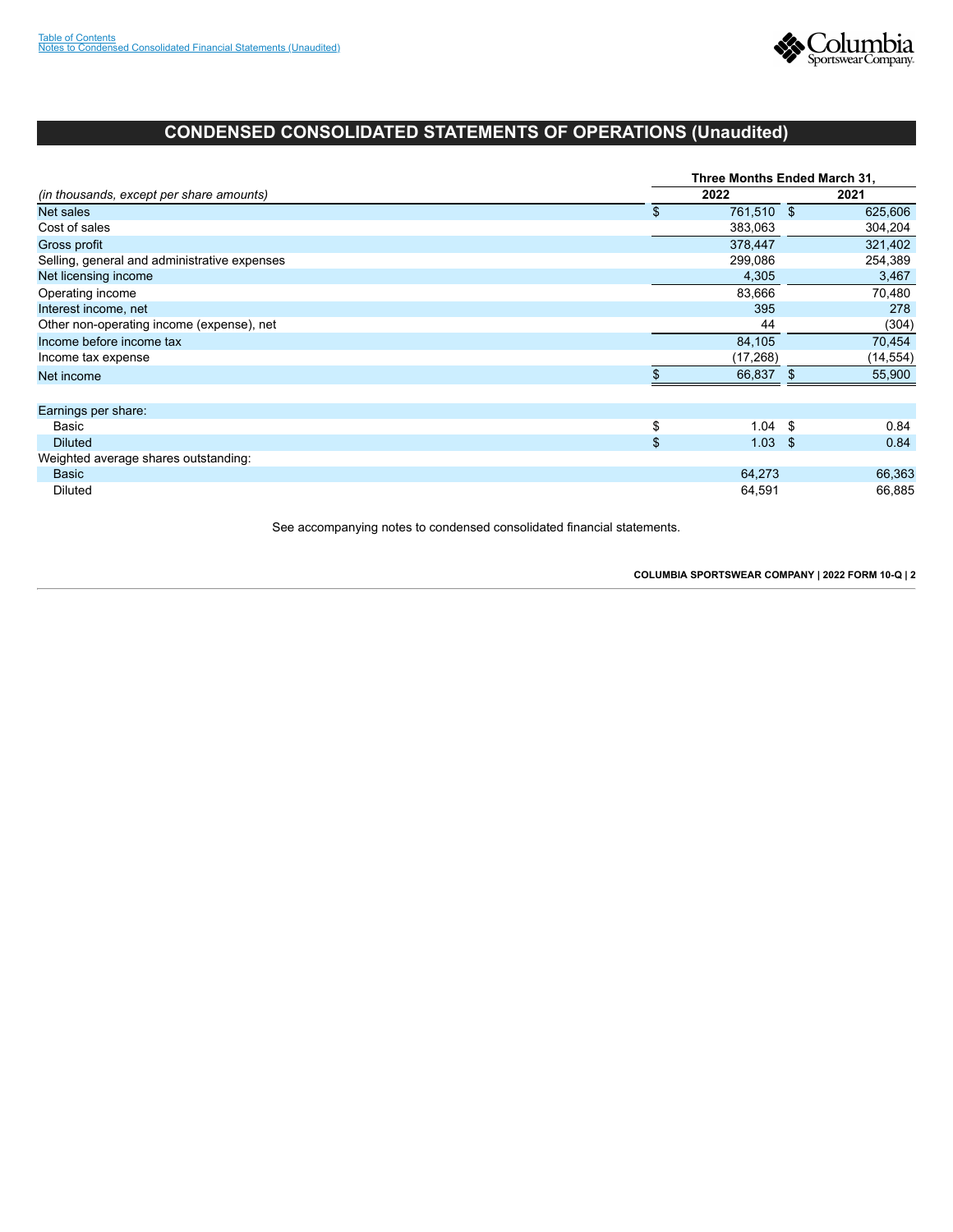

## **CONDENSED CONSOLIDATED STATEMENTS OF COMPREHENSIVE INCOME (Unaudited)**

|                                                                                                                           | Three Months Ended March 31. |         |  |           |  |  |  |  |  |
|---------------------------------------------------------------------------------------------------------------------------|------------------------------|---------|--|-----------|--|--|--|--|--|
| (in thousands)                                                                                                            |                              | 2022    |  | 2021      |  |  |  |  |  |
| Net income                                                                                                                |                              | 66.837  |  | 55.900    |  |  |  |  |  |
| Other comprehensive income (loss):                                                                                        |                              |         |  |           |  |  |  |  |  |
| Unrealized holding losses on available-for-sale securities (net of tax effects of \$146)                                  |                              | (451)   |  |           |  |  |  |  |  |
| Unrealized holding gains (losses) on derivative transactions (net of tax effects of \$656 and \$(3,368).<br>respectively) |                              | (2,091) |  | 8.563     |  |  |  |  |  |
| Foreign currency translation adjustments (net of tax effects of \$850 and \$414, respectively)                            |                              | (2,256) |  | (13, 204) |  |  |  |  |  |
| Other comprehensive income (loss)                                                                                         |                              | (4.798) |  | (4,641)   |  |  |  |  |  |
| Comprehensive income                                                                                                      |                              | 62.039  |  | 51.259    |  |  |  |  |  |

<span id="page-5-0"></span>See accompanying notes to condensed consolidated financial statements.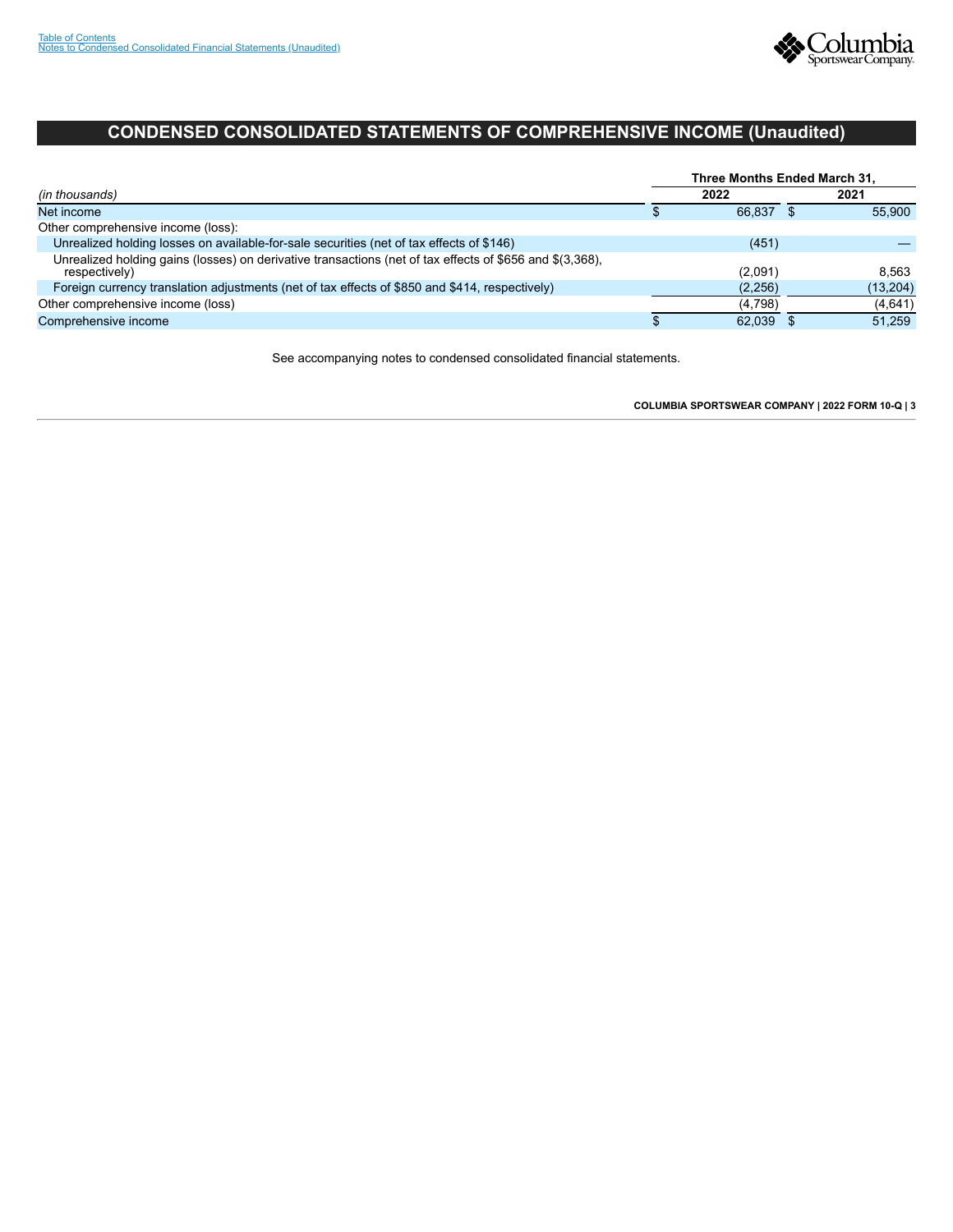

## **CONDENSED CONSOLIDATED STATEMENTS OF CASH FLOWS (Unaudited)**

|                                                                                                             | Three Months Ended March 31, |            |      |           |  |  |  |  |  |
|-------------------------------------------------------------------------------------------------------------|------------------------------|------------|------|-----------|--|--|--|--|--|
| (in thousands)                                                                                              |                              | 2022       |      | 2021      |  |  |  |  |  |
| Cash flows from operating activities:                                                                       |                              |            |      |           |  |  |  |  |  |
| Net income                                                                                                  | \$                           | 66,837 \$  |      | 55,900    |  |  |  |  |  |
| Adjustments to reconcile net income to net cash provided by (used in) operating activities:                 |                              |            |      |           |  |  |  |  |  |
| Depreciation, amortization, and non-cash lease expense                                                      |                              | 30,577     |      | 30,459    |  |  |  |  |  |
| Provision for uncollectible accounts receivable                                                             |                              | (3, 377)   |      | (7, 849)  |  |  |  |  |  |
| Loss on disposal or impairment of intangible assets, property, plant and equipment, and right-of-use assets |                              | 1,598      |      | 131       |  |  |  |  |  |
| Deferred income taxes                                                                                       |                              | 2,746      |      | 4,577     |  |  |  |  |  |
| Stock-based compensation                                                                                    |                              | 5,503      |      | 4,874     |  |  |  |  |  |
| Changes in operating assets and liabilities:                                                                |                              |            |      |           |  |  |  |  |  |
| Accounts receivable                                                                                         |                              | 81,220     |      | 117,818   |  |  |  |  |  |
| Inventories, net                                                                                            |                              | (71, 108)  |      | 25,117    |  |  |  |  |  |
| Prepaid expenses and other current assets                                                                   |                              | (17,604)   |      | (11, 150) |  |  |  |  |  |
| Other assets                                                                                                |                              | (1, 443)   |      | 51        |  |  |  |  |  |
| Accounts payable                                                                                            |                              | (20, 823)  |      | (41, 194) |  |  |  |  |  |
| <b>Accrued liabilities</b>                                                                                  |                              | (81, 371)  |      | (27, 253) |  |  |  |  |  |
| Income taxes payable                                                                                        |                              | (11,004)   |      | (19, 291) |  |  |  |  |  |
| Operating lease assets and liabilities                                                                      |                              | (15, 979)  |      | (21, 273) |  |  |  |  |  |
| Other liabilities                                                                                           |                              | 440        |      | (18)      |  |  |  |  |  |
| Net cash provided by (used in) operating activities                                                         |                              | (33, 788)  |      | 110,899   |  |  |  |  |  |
| Cash flows from investing activities:                                                                       |                              |            |      |           |  |  |  |  |  |
| Purchases of short-term investments                                                                         |                              | (44, 877)  |      |           |  |  |  |  |  |
| Sales and maturities of short-term investments                                                              |                              | 984        |      | 1,054     |  |  |  |  |  |
| Capital expenditures                                                                                        |                              | (12, 885)  |      | (3,896)   |  |  |  |  |  |
| Net cash used in investing activities                                                                       |                              | (56, 778)  |      | (2,842)   |  |  |  |  |  |
| Cash flows from financing activities:                                                                       |                              |            |      |           |  |  |  |  |  |
| Proceeds from credit facilities                                                                             |                              |            |      | 7.753     |  |  |  |  |  |
| Repayments on credit facilities                                                                             |                              |            |      | (7, 532)  |  |  |  |  |  |
| Proceeds from issuance of common stock related to stock-based compensation                                  |                              | 2.512      |      | 13,772    |  |  |  |  |  |
| Tax payments related to stock-based compensation                                                            |                              | (3,959)    |      | (5,358)   |  |  |  |  |  |
| Repurchase of common stock                                                                                  |                              | (217, 317) |      | (11, 223) |  |  |  |  |  |
| Cash dividends paid                                                                                         |                              | (19, 151)  |      | (17, 285) |  |  |  |  |  |
| Net cash used in financing activities                                                                       |                              | (237, 915) |      | (19, 873) |  |  |  |  |  |
| Net effect of exchange rate changes on cash                                                                 |                              | 317        |      | (5,268)   |  |  |  |  |  |
| Net increase (decrease) in cash and cash equivalents                                                        |                              | (328, 164) |      | 82,916    |  |  |  |  |  |
| Cash and cash equivalents, beginning of period                                                              |                              | 763,404    |      | 790,725   |  |  |  |  |  |
| Cash and cash equivalents, end of period                                                                    | \$                           | 435,240    | \$   | 873,641   |  |  |  |  |  |
| Supplemental disclosures of cash flow information:                                                          |                              |            |      |           |  |  |  |  |  |
| Cash paid during the year for income taxes                                                                  | \$                           | 18,205     | - \$ | 37,534    |  |  |  |  |  |
| Supplemental disclosures of non-cash investing and financing activities:                                    |                              |            |      |           |  |  |  |  |  |
| Property, plant and equipment acquired through increase in liabilities                                      | \$                           | 6.702      | \$   | 2,832     |  |  |  |  |  |

<span id="page-6-0"></span>See accompanying notes to condensed consolidated financial statements.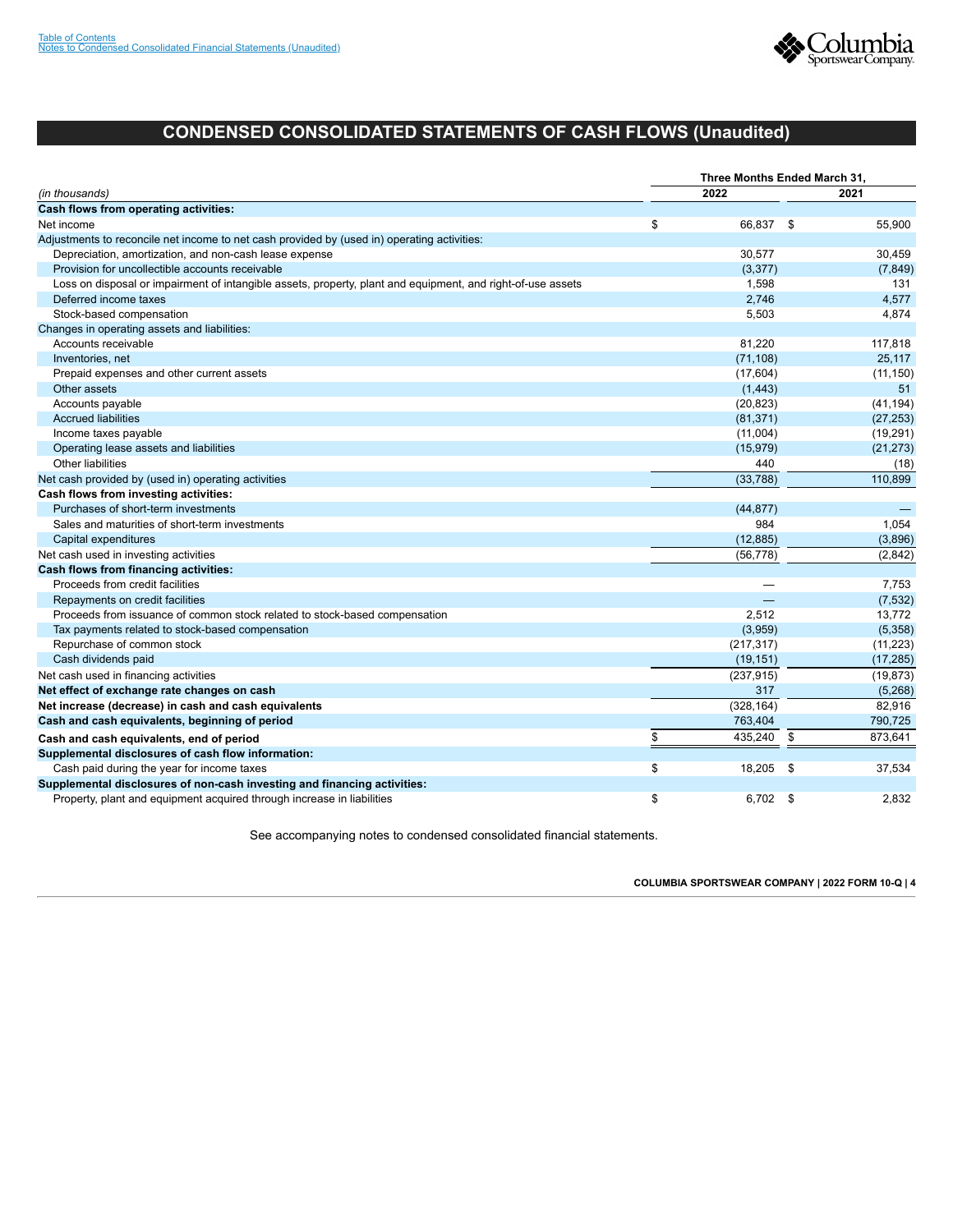

## **CONDENSED CONSOLIDATED STATEMENTS OF EQUITY (Unaudited)**

|                                                                   | <b>Common Stock</b>             |  |                          |                                |  | <b>Accumulated Other</b> |            |
|-------------------------------------------------------------------|---------------------------------|--|--------------------------|--------------------------------|--|--------------------------|------------|
| (in thousands, except per share amounts)                          | Shares<br>Outstanding<br>Amount |  | Retained<br>Earnings     | Comprehensive<br>Income (Loss) |  | <b>Total</b>             |            |
| Balance, December 31, 2021                                        | 65,164                          |  | $\overline{\phantom{0}}$ | 1,993,628 \$                   |  | $(4,376)$ \$             | 1,989,252  |
| Net income                                                        |                                 |  |                          | 66,837                         |  |                          | 66,837     |
| Other comprehensive income (loss):                                |                                 |  |                          |                                |  |                          |            |
| Unrealized holding losses on available-for-sale securities, net   |                                 |  |                          |                                |  | (451)                    | (451)      |
| Unrealized holding losses on derivative transactions, net         |                                 |  |                          |                                |  | (2,091)                  | (2,091)    |
| Foreign currency translation adjustment, net                      |                                 |  |                          |                                |  | (2,256)                  | (2,256)    |
| Cash dividends (\$0.30 per share)                                 |                                 |  |                          | (19, 151)                      |  |                          | (19, 151)  |
| Issuance of common stock related to stock-based compensation, net | 113                             |  | (1, 446)                 |                                |  |                          | (1, 446)   |
| Stock-based compensation expense                                  | –                               |  | 5,503                    |                                |  |                          | 5,503      |
| Repurchase of common stock                                        | (2,329)                         |  | (4,057)                  | (213.240)                      |  |                          | (217, 297) |
| Balance, March 31, 2022                                           | 62.948                          |  |                          | 1.828.074                      |  | (9, 174)                 | 1.818.900  |

|                                                                   | <b>Common Stock</b>          |        |           |                      |                                | <b>Accumulated Other</b> |           |
|-------------------------------------------------------------------|------------------------------|--------|-----------|----------------------|--------------------------------|--------------------------|-----------|
| (in thousands, except per share amounts)                          | <b>Shares</b><br>Outstanding | Amount |           | Retained<br>Earnings | Comprehensive<br>Income (Loss) | Total                    |           |
| Balance, December 31, 2020                                        | 66,252                       | \$.    | 20,165    |                      | 1,811,800 \$                   | 806                      | 1,832,771 |
| Net income                                                        |                              |        |           |                      | 55,900                         |                          | 55.900    |
| Other comprehensive income (loss):                                |                              |        |           |                      |                                |                          |           |
| Unrealized holding gains on derivative transactions, net          |                              |        |           |                      |                                | 8.563                    | 8.563     |
| Foreign currency translation adjustment, net                      |                              |        |           |                      |                                | (13,204)                 | (13,204)  |
| Cash dividends (\$0.26 per share)                                 |                              |        |           |                      | (17, 285)                      |                          | (17, 285) |
| Issuance of common stock related to stock-based compensation, net | 314                          |        | 8.414     |                      |                                |                          | 8,414     |
| Stock-based compensation expense                                  |                              |        | 4.874     |                      |                                |                          | 4.874     |
| Repurchase of common stock                                        | (109)                        |        | (11, 223) |                      |                                |                          | (11, 223) |
| Balance, March 31, 2021                                           | 66.457                       |        | 22,230    |                      | .850,415                       | (3,835)                  | ,868,810  |

<span id="page-7-0"></span>See accompanying notes to condensed consolidated financial statements.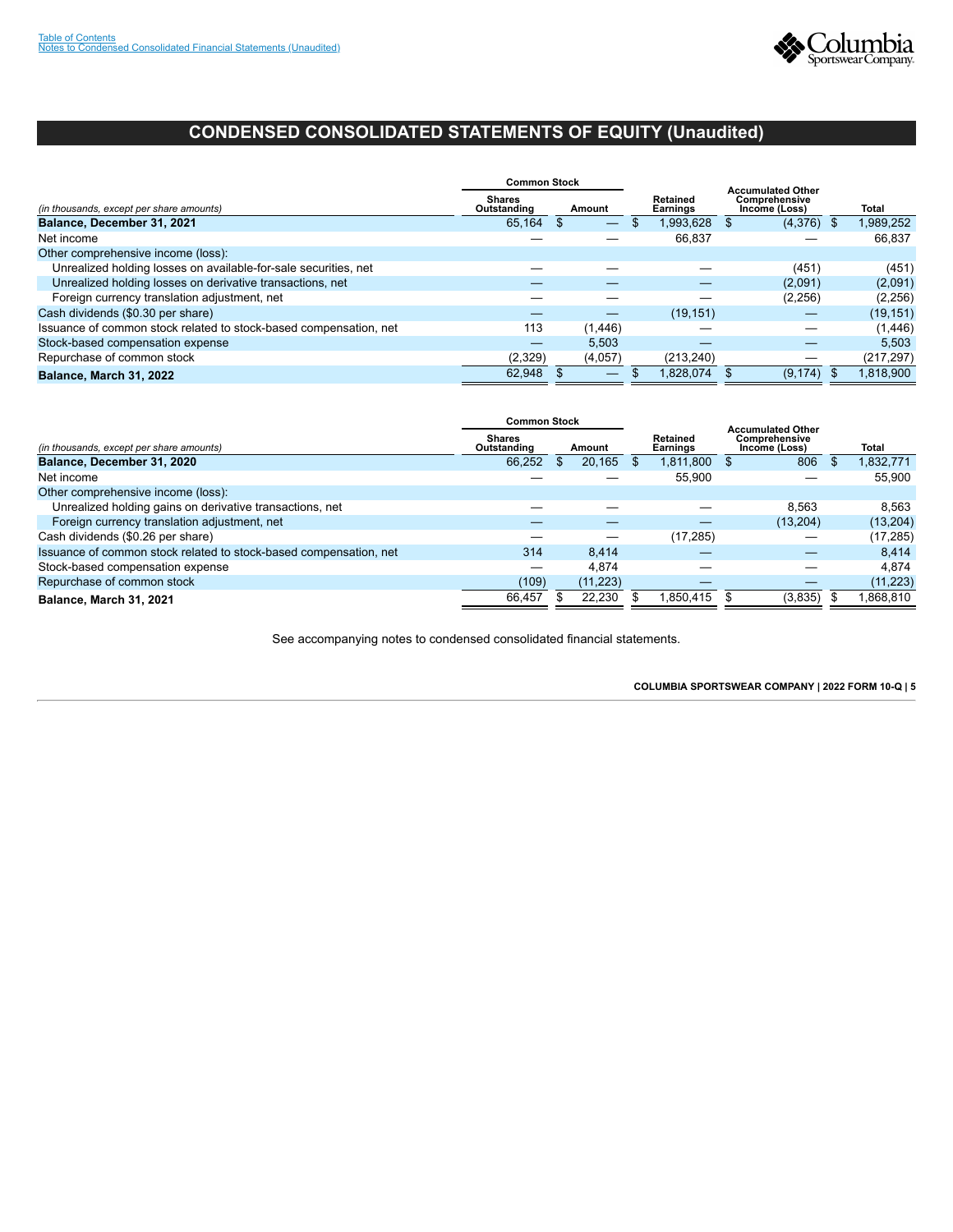

## **NOTES TO CONDENSED CONSOLIDATED FINANCIAL STATEMENTS (Unaudited)**

<span id="page-8-0"></span>

| <b>NOTE</b> |                                               | <b>PAGE</b> |
|-------------|-----------------------------------------------|-------------|
| Note 1      | Basis of Presentation and Organization        |             |
| Note 2      | Revenues                                      | 8           |
| Note 3      | Intangible Assets, Net and Goodwill           | 9           |
| Note 4      | <b>Commitments and Contingencies</b>          | 9           |
| Note 5      | <b>Shareholders' Equity</b>                   | 10          |
| Note 6      | Stock-Based Compensation                      | 10          |
| Note 7      | Earnings Per Share                            | 11          |
| Note 8      | Accumulated Other Comprehensive Income (Loss) | 11          |
| Note 9      | Segment Information                           | 12          |
| Note 10     | Financial Instruments and Risk Management     | 13          |
| Note 11     | <b>Fair Value Measures</b>                    | 15          |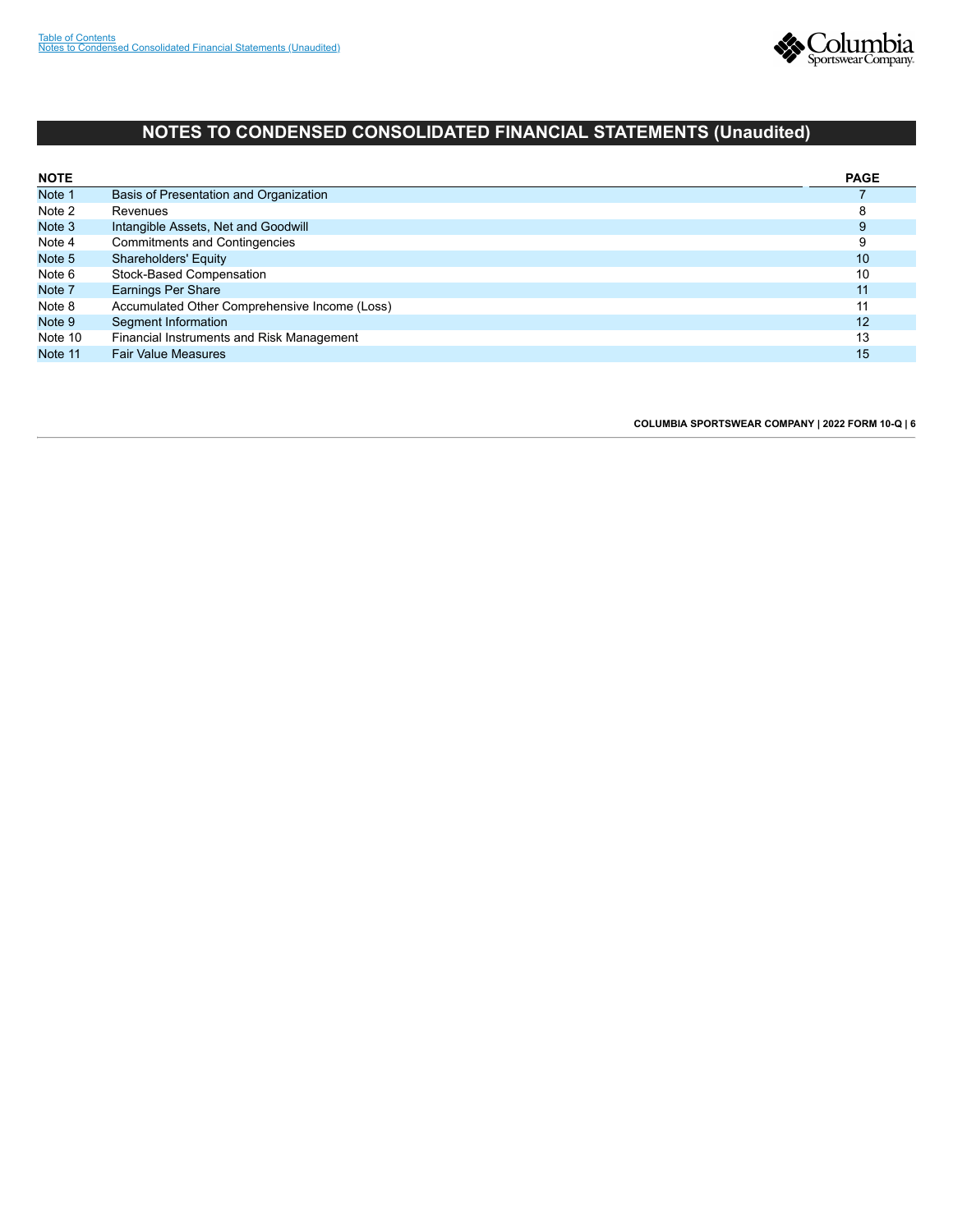

## **NOTE 1 — BASIS OF PRESENTATION AND ORGANIZATION**

The accompanying unaudited condensed consolidated financial statements have been prepared by the management of Columbia Sportswear Company (together with its wholly owned subsidiaries, the "Company") and, in the opinion of management, include all normal recurring material adjustments necessary to present fairly the Company's financial position as of March 31, 2022, December 31, 2021 and March 31, 2021, the results of operations for the three months ended March 31, 2022 and 2021, and cash flows for the three months ended March 31, 2022 and 2021. The December 31, 2021 financial information was derived from the Company's audited consolidated financial statements included in the Company's Annual Report on Form 10-K for the year ended December 31, 2021. A significant part of the Company's business is of a seasonal nature; therefore, results of operations for the three months ended March 31, 2022 are not necessarily indicative of results to be expected for other quarterly periods or for the full year.

Certain information and disclosures normally included in financial statements prepared in accordance with accounting principles generally accepted in the United States of America ("GAAP") have been condensed or omitted pursuant to the rules and regulations of the Securities and Exchange Commission. The Company, however, believes that the disclosures contained in this report comply with the requirements of Section 13(a) of the Securities Exchange Act of 1934, as amended, for a Quarterly Report on Form 10-Q and are adequate to make the information presented not misleading. These unaudited condensed consolidated financial statements should be read in conjunction with the audited consolidated financial statements and notes thereto included in the Company's Annual Report on Form 10-K for the year ended December 31, 2021.

## **PRINCIPLES OF CONSOLIDATION**

The unaudited condensed consolidated financial statements include the accounts of the Company. All significant intercompany balances and transactions have been eliminated in consolidation.

### **ESTIMATES AND ASSUMPTIONS**

The preparation of financial statements in conformity with GAAP requires management to make estimates and assumptions that affect the reported amounts of assets and liabilities and disclosure of contingent assets and liabilities at the date of the unaudited condensed consolidated financial statements and the reported amounts of revenues and expenses during the reporting period. Actual results may differ from these estimates and assumptions. The Company's significant estimates relate to sales reserves, allowance for uncollectible accounts receivable, excess, close-out and slow-moving inventory, impairment of longlived assets, intangible assets and goodwill, and income taxes.

## **RECENTLY ADOPTED ACCOUNTING PRONOUNCEMENTS**

None.

### **RECENT ACCOUNTING PRONOUNCEMENTS NOT YET ADOPTED**

<span id="page-9-0"></span>In November 2021, the FASB issued ASU No. 2021-10 ("ASU 2021-10"), Government Assistance (Topic 832): Disclosures by Business Entities about Government Assistance, to increase transparency of government assistance including the disclosure of (1) the types of assistance, (2) an entity's accounting for the assistance, and (3) the effect of the assistance on an entity's financial statements. ASU 2021-10 is effective for annual periods beginning after December 15, 2021. Early adoption is permitted. The impact of this new standard will depend on the amount of future government assistance received, if any.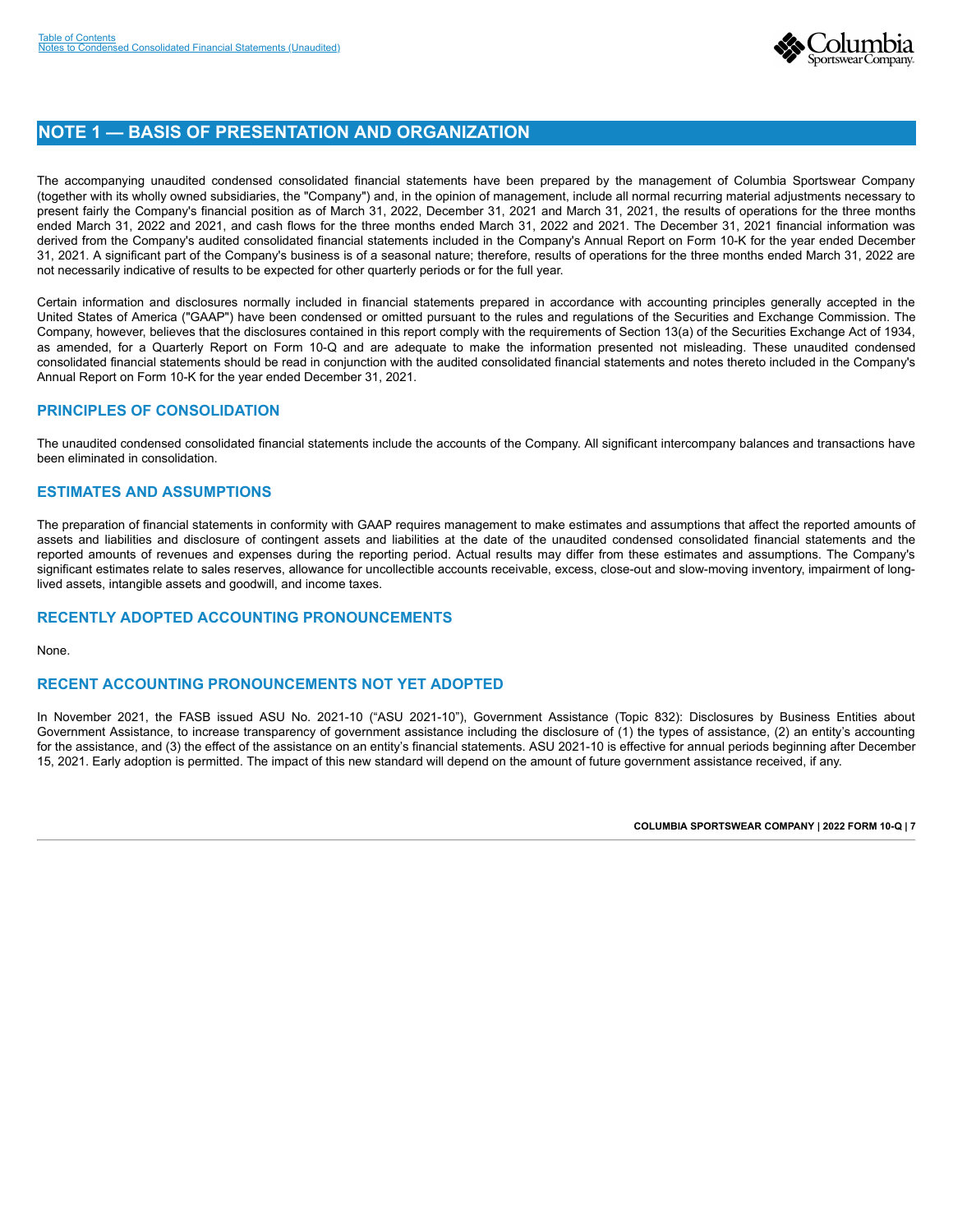

## **NOTE 2 — REVENUES**

## **DISAGGREGATED REVENUE**

As disclosed below in Note 9, the Company has four geographic reportable segments: United States ("U.S."), Latin America and Asia Pacific ("LAAP"), Europe, Middle East and Africa ("EMEA") and Canada.

The following tables disaggregate the Company's operating segment *Net sales* by product category and channel, which the Company believes provides a meaningful depiction of how the nature, timing, and uncertainty of *Net sales* are affected by economic factors:

|                                    | Three Months Ended March 31, 2022 |            |      |             |  |             |      |        |      |              |  |  |
|------------------------------------|-----------------------------------|------------|------|-------------|--|-------------|------|--------|------|--------------|--|--|
| (in thousands)                     |                                   | U.S.       |      | <b>LAAP</b> |  | <b>EMEA</b> |      | Canada |      | <b>Total</b> |  |  |
| Product category net sales         |                                   |            |      |             |  |             |      |        |      |              |  |  |
| Apparel, Accessories and Equipment |                                   | 385.228 \$ |      | 85.925 \$   |  | 63.269      | - \$ | 31.521 | - \$ | 565.943      |  |  |
| Footwear                           |                                   | 116.666    |      | 35,818      |  | 31,448      |      | 11,635 |      | 195,567      |  |  |
| Total                              |                                   | 501,894    | £.   | 121.743     |  | 94.717      |      | 43,156 |      | 761,510      |  |  |
| <b>Channel net sales</b>           |                                   |            |      |             |  |             |      |        |      |              |  |  |
| Wholesale                          | \$                                | 247,509    | - \$ | 59.938 \$   |  | 75.294      | - \$ | 25,483 | - \$ | 408.224      |  |  |
| <b>DTC</b>                         |                                   | 254,385    |      | 61,805      |  | 19,423      |      | 17,673 |      | 353,286      |  |  |
| Total                              |                                   | 501,894    |      | 121,743 \$  |  | 94,717      |      | 43,156 |      | 761,510      |  |  |

|                                    | Three Months Ended March 31, 2021 |            |      |             |  |             |    |           |      |              |  |  |  |
|------------------------------------|-----------------------------------|------------|------|-------------|--|-------------|----|-----------|------|--------------|--|--|--|
| (in thousands)                     |                                   | U.S.       |      | <b>LAAP</b> |  | <b>EMEA</b> |    | Canada    |      | <b>Total</b> |  |  |  |
| <b>Product category net sales</b>  |                                   |            |      |             |  |             |    |           |      |              |  |  |  |
| Apparel, Accessories and Equipment |                                   | 317.349 \$ |      | 78.723 \$   |  | 46.296      | -S | 26.542 \$ |      | 468.910      |  |  |  |
| Footwear                           |                                   | 91,313     |      | 33,254      |  | 24,469      |    | 7,660     |      | 156,696      |  |  |  |
| Total                              |                                   | 408.662    |      | 111.977     |  | 70.765      |    | 34,202    |      | 625,606      |  |  |  |
| <b>Channel net sales</b>           |                                   |            |      |             |  |             |    |           |      |              |  |  |  |
| Wholesale                          | \$                                | 200.881    | - \$ | 55.550 \$   |  | 57.764 \$   |    | 21.218    | - \$ | 335.413      |  |  |  |
| D <sub>TC</sub>                    |                                   | 207.781    |      | 56,427      |  | 13.001      |    | 12,984    |      | 290,193      |  |  |  |
| Total                              |                                   | 408,662    |      | 111,977     |  | 70,765      |    | 34,202    |      | 625,606      |  |  |  |

### **PERFORMANCE OBLIGATIONS**

For the three months ended March 31, 2022 and 2021, *Net sales* recognized from performance obligations related to prior periods were not material. *Net sales* expected to be recognized in any future period related to remaining performance obligations is not material.

### **CONTRACT BALANCES**

<span id="page-10-0"></span>As of March 31, 2022, December 31, 2021 and March 31, 2021, contract liabilities included in *Accrued liabilities* on the unaudited Condensed Consolidated Balance Sheets, which consisted of obligations associated with the Company's gift card and customer loyalty programs, were not material.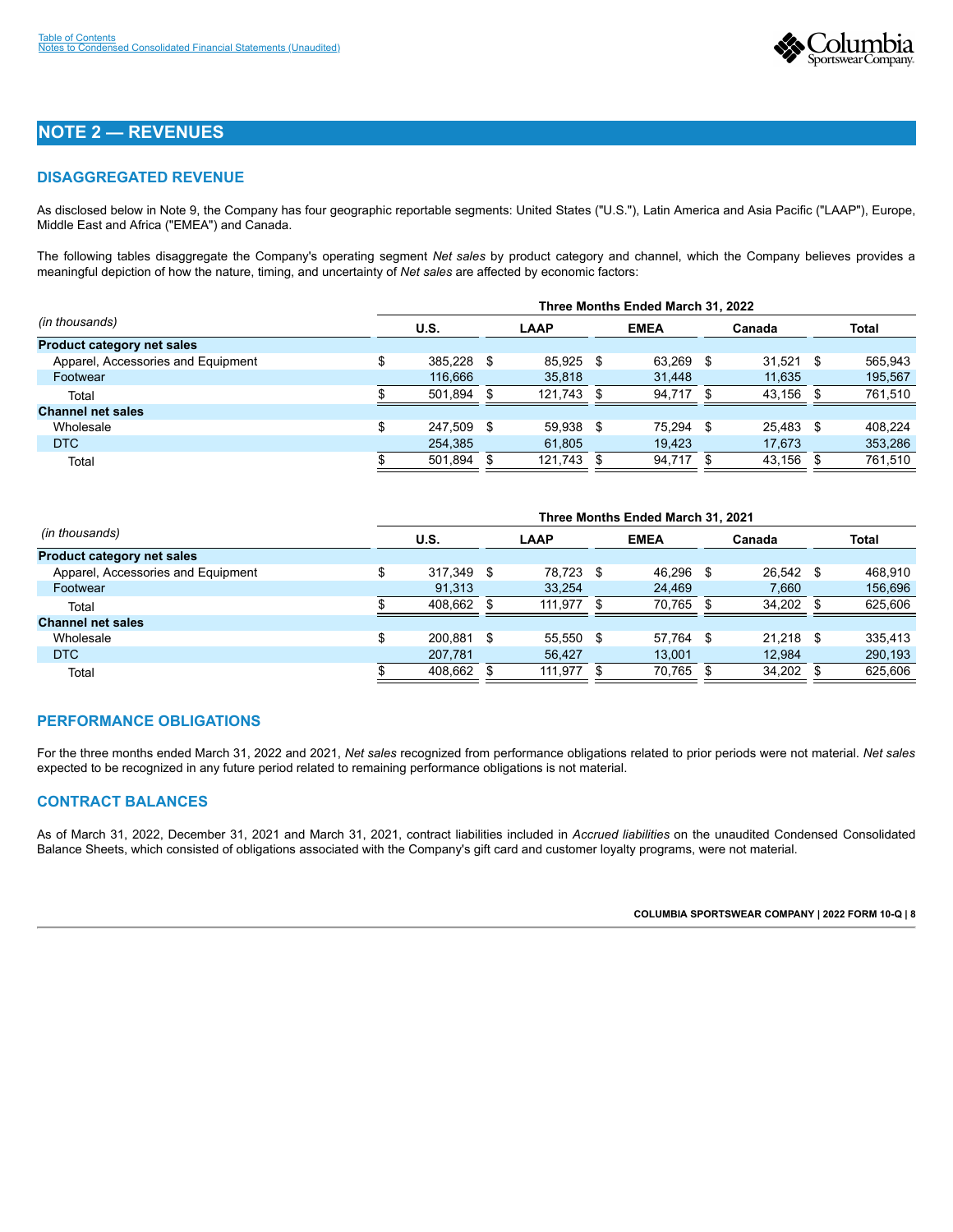

## **NOTE 3 — INTANGIBLE ASSETS, NET AND GOODWILL**

*Intangible assets, net* consisted of the following:

| (in thousands)                          | March 31, 2022 | December 31, 2021 | March 31, 2021 |
|-----------------------------------------|----------------|-------------------|----------------|
| Intangible assets with definite lives:  |                |                   |                |
| Patents and purchased technology        | \$<br>14.198   | 14.198            | 14,198         |
| Customer relationships                  | 23,000         | 23,000            | 23,000         |
| Gross carrying amount                   | 37.198         | 37,198            | 37,198         |
| Accumulated amortization:               |                |                   |                |
| Patents and purchased technology        | (14, 198)      | (14, 198)         | (14,198)       |
| Customer relationships                  | (19, 425)      | (19,013)          | (17, 775)      |
| Accumulated amortization                | (33, 623)      | (33, 211)         | (31, 973)      |
| Net carrying amount                     | 3.575          | 3.987             | 5.225          |
| Intangible assets with indefinite lives | 97,921         | 97,921            | 97,921         |
| Intangible assets, net                  | 101,496        | 101,908           | 103,146        |

Amortization expense for intangible assets subject to amortization was \$0.4 million for the three months ended March 31, 2022 and 2021.

The following table presents the remaining estimated annual amortization expense for the years 2022 through 2027:

| (in thousands) |       |
|----------------|-------|
| 2022           | ,237  |
| 2023           | 1,650 |
| 2024<br>2025   | 688   |
|                |       |
| 2026           | –     |
| 2027           |       |

## <span id="page-11-0"></span>**NOTE 4 — COMMITMENTS AND CONTINGENCIES**

## **LITIGATION**

<span id="page-11-1"></span>The Company is involved in litigation and various legal matters arising in the normal course of business, including matters related to employment, retail, intellectual property, contractual agreements, and various regulatory compliance activities. Management has considered facts related to legal and regulatory matters and opinions of counsel handling these matters, and does not believe the ultimate resolution of these proceedings will have a material adverse effect on the Company's financial position, results of operations or cash flows.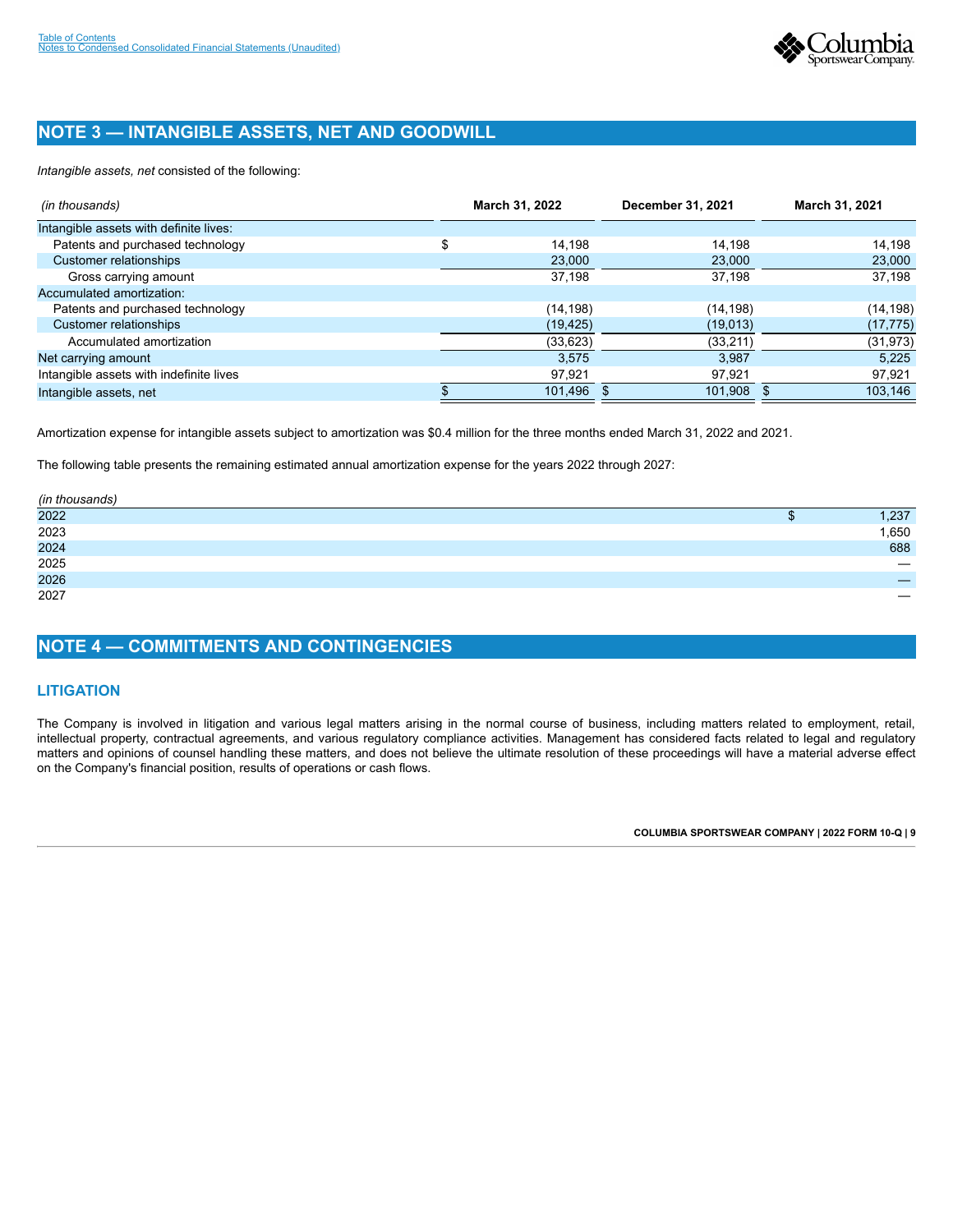

## **NOTE 5 — SHAREHOLDERS' EQUITY**

Since the inception of the Company's stock repurchase plan in 2004 through March 31, 2022, the Company's Board of Directors has authorized the repurchase of \$1.5 billion of the Company's common stock. Shares of the Company's common stock may be purchased in the open market or through privately negotiated transactions, subject to market conditions, and generally settle subsequent to the trade date. The repurchase program does not obligate the Company to acquire any specific number of shares or to acquire shares over any specified period of time.

Under this program as of March 31, 2022, the Company had repurchased 30.8 million shares at an aggregate purchase price of \$1,401.0 million and had \$99.0 million remaining available. During the three months ended March 31, 2022, the Company repurchased an aggregate of \$217.3 million of common stock under this program.

In April 2022, the Company's Board of Directors approved a \$500.0 million increase in share repurchase authorization.

## <span id="page-12-0"></span>**NOTE 6 — STOCK-BASED COMPENSATION**

The Company's Stock Incentive Plan allows for grants of incentive stock options, non-statutory stock options, restricted stock awards, restricted stock units, and other stock-based or cash-based awards. The Company uses original issuance shares to satisfy share-based payments.

### **STOCK-BASED COMPENSATION EXPENSE**

Stock-based compensation expense consisted of the following:

|                        |      | <b>Three Months Ended March 31.</b> |  |       |  |  |  |  |  |  |
|------------------------|------|-------------------------------------|--|-------|--|--|--|--|--|--|
| (in thousands)         | 2022 |                                     |  | 2021  |  |  |  |  |  |  |
| Stock options          |      | .896                                |  | 1,910 |  |  |  |  |  |  |
| Restricted stock units |      | 3.607                               |  | 2,964 |  |  |  |  |  |  |
| <b>Total</b>           |      | 5.503                               |  | 4,874 |  |  |  |  |  |  |

### **STOCK OPTIONS**

During the three months ended March 31, 2022, the Company granted a total of 536,436 stock options at a weighted average grant date fair value of \$18.36 per option. As of March 31, 2022, unrecognized costs related to outstanding stock options totaled \$19.2 million, before any related tax benefit. These unrecognized costs related to stock options are expected to be recognized over a weighted average remaining period of 2.89 years.

### **RESTRICTED STOCK UNITS**

<span id="page-12-1"></span>During the three months ended March 31, 2022, the Company granted 206,787 restricted stock units at a weighted average grant date fair value of \$86.74 per restricted stock unit. As of March 31, 2022, unrecognized costs related to outstanding restricted stock units totaled \$30.6 million, before any related tax benefit. These unrecognized costs related to restricted stock units are expected to be recognized over a weighted average remaining period of 2.95 years.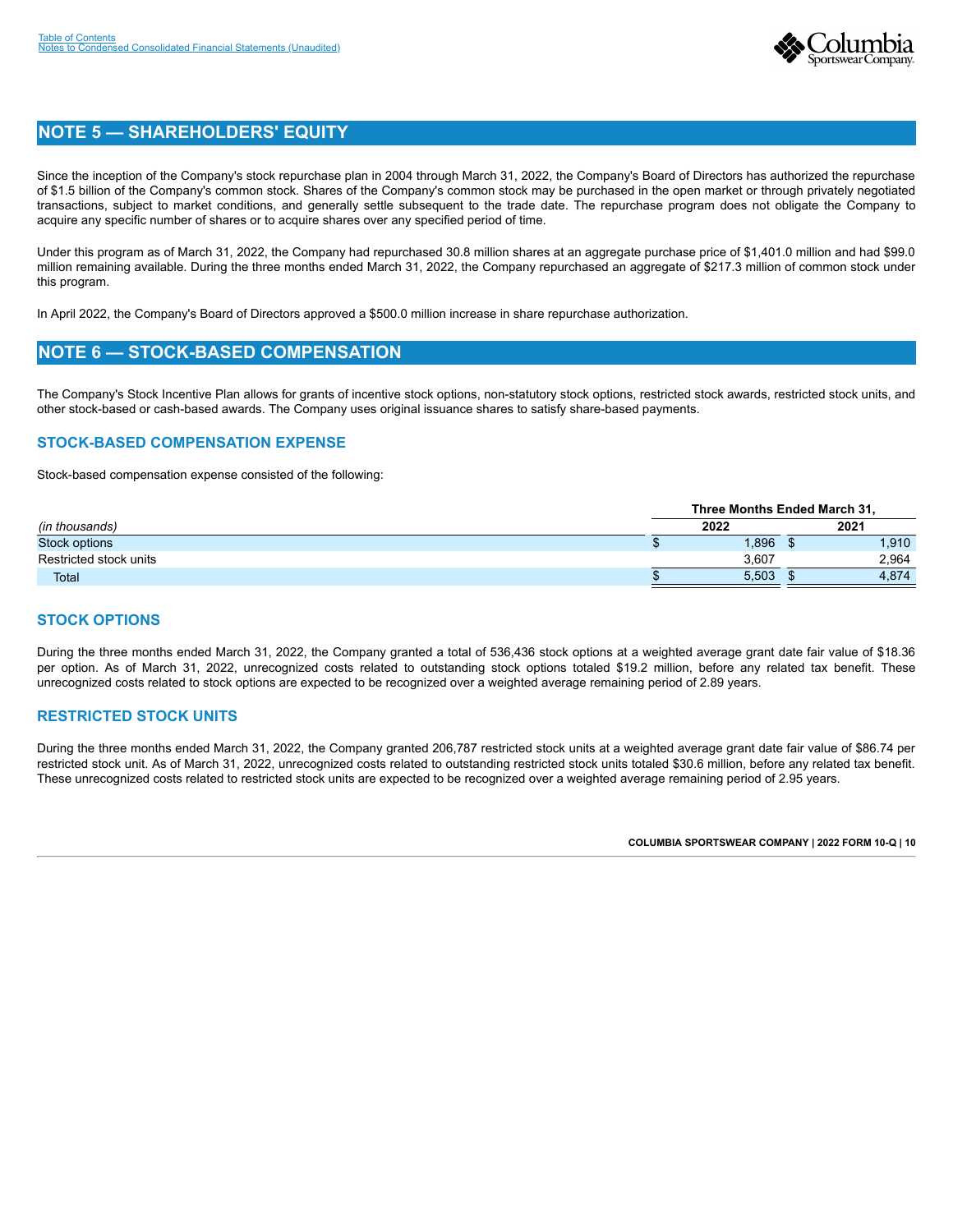

## **NOTE 7 — EARNINGS PER SHARE**

Earnings per share ("EPS") is presented on both a basic and diluted basis. Basic EPS is based on the weighted average number of common shares outstanding. Diluted EPS reflects the potential dilution that could occur if outstanding securities or other contracts to issue common stock were exercised or converted into common stock.

A reconciliation of the common shares used in the denominator for computing basic and diluted EPS is as follows:

|                                                                                          | Three Months Ended March 31. |         |        |
|------------------------------------------------------------------------------------------|------------------------------|---------|--------|
| (in thousands, except per share amounts)                                                 | 2022                         |         | 2021   |
| Weighted average common shares outstanding, used in computing basic earnings per share   | 64.273                       |         | 66.363 |
| Effect of dilutive stock options and restricted stock units                              | 318                          |         | 522    |
| Weighted average common shares outstanding, used in computing diluted earnings per share | 64.591                       |         | 66.885 |
| Earnings per share:                                                                      |                              |         |        |
| <b>Basic</b>                                                                             | 1.04                         |         | 0.84   |
| Diluted                                                                                  |                              | 1.03 \$ | 0.84   |

Stock options, service-based restricted stock units, and performance-based restricted stock representing 1,230,716 and 693,403 shares of common stock for the three months ended March 31, 2022 and 2021, respectively, were outstanding but were excluded from the computation of diluted EPS because their effect would be anti-dilutive under the treasury stock method or because the shares were subject to performance conditions that had not been met.

## <span id="page-13-0"></span>**NOTE 8 — ACCUMULATED OTHER COMPREHENSIVE INCOME (LOSS)**

*Accumulated other comprehensive income (loss)* on the unaudited Condensed Consolidated Balance Sheets is net of applicable taxes, and consists of unrealized holding gains and losses on available-for-sale securities, unrealized gains and losses on certain derivative transactions and foreign currency translation adjustments.

The following table sets forth the changes in *Accumulated other comprehensive income (loss)* attributable to the Company:

| (in thousands)                                                                   | <b>Unrealized holding</b><br>losses on available-<br>for-sale securities | Unrealized holding<br>gains (losses) on<br>derivative<br>transactions | <b>Foreign currency</b><br>translation<br>adjustments | Total    |
|----------------------------------------------------------------------------------|--------------------------------------------------------------------------|-----------------------------------------------------------------------|-------------------------------------------------------|----------|
| Balance as of December 31, 2021                                                  |                                                                          | 9.914                                                                 | $(14,290)$ \$                                         | (4,376)  |
| Other comprehensive income (loss) before reclassifications                       | (451)                                                                    | (1,864)                                                               | (2,256)                                               | (4,571)  |
| Amounts reclassified from accumulated other comprehensive<br>income (loss) $(1)$ |                                                                          | (227)                                                                 |                                                       | (227)    |
| Net other comprehensive income (loss) during the year                            | (451)                                                                    | (2,091)                                                               | (2,256)                                               | (4,798)  |
| Balance as of March 31, 2022                                                     | $(451)$ \$                                                               | 7.823                                                                 | (16, 546)                                             | (9, 174) |

(1) Amounts reclassified are recorded in Net sales, Cost of sales, or Other non-operating income (expense), net on the unaudited Condensed Consolidated Statements of Operations. Refer to Note 10 for further information regarding reclassifications.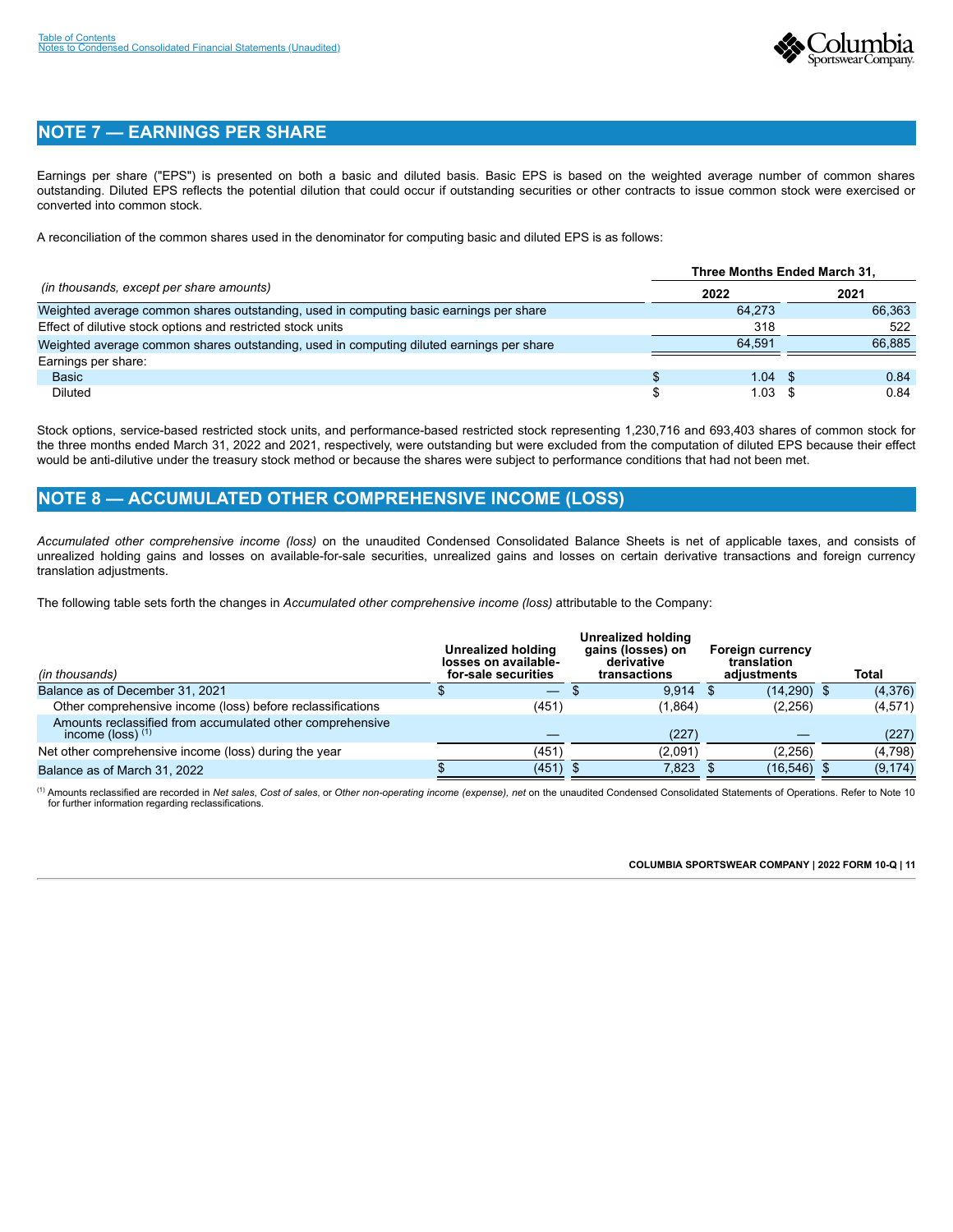

| (in thousands)                                                                         | <b>Unrealized holding</b><br>gains (losses) on<br>derivative<br>transactions | <b>Foreign currency</b><br>translation<br>adiustments | <b>Total</b> |
|----------------------------------------------------------------------------------------|------------------------------------------------------------------------------|-------------------------------------------------------|--------------|
| Balance as of December 31, 2020                                                        | $(9,369)$ \$                                                                 | 10.175                                                | 806          |
| Other comprehensive income (loss) before reclassifications                             | 9.279                                                                        | (13, 204)                                             | (3,925)      |
| Amounts reclassified from accumulated other comprehensive income (loss) <sup>(1)</sup> | (716)                                                                        |                                                       | (716)        |
| Net other comprehensive income (loss) during the year                                  | 8.563                                                                        | (13.204)                                              | (4,641)      |
| Balance as of March 31, 2021                                                           | (806)                                                                        | (3,029)                                               | (3,835)      |

(1) Amounts reclassified are recorded in Net sales, Cost of sales, or Other non-operating income (expense), net on the unaudited Condensed Consolidated Statements of Operations. Refer to Note 10 for further information regarding reclassifications.

## <span id="page-14-0"></span>**NOTE 9 — SEGMENT INFORMATION**

The Company has four reportable geographic segments: U.S., LAAP, EMEA, and Canada, which are reflective of the Company's internal organization, management and oversight structure. Each geographic segment operates predominantly in one industry: the design, development, marketing, and distribution of outdoor, active and everyday lifestyle apparel, footwear, accessories, and equipment products. Intersegment net sales and intersegment profits, which are recorded at a negotiated mark-up and eliminated in consolidation, are not material. Unallocated corporate expenses consist of expenses incurred by centrallymanaged departments, including global information services, finance, human resources and legal, as well as executive compensation, unallocated benefit program expense, and other miscellaneous costs.

The following table presents financial information for the Company's reportable segments:

|                                           | Three Months Ended March 31, |    |           |  |  |  |  |  |
|-------------------------------------------|------------------------------|----|-----------|--|--|--|--|--|
| (in thousands)                            | 2022                         |    | 2021      |  |  |  |  |  |
| Net sales to unrelated entities:          |                              |    |           |  |  |  |  |  |
| U.S.                                      | \$<br>501,894 \$             |    | 408,662   |  |  |  |  |  |
| LAAP                                      | 121,743                      |    | 111,977   |  |  |  |  |  |
| <b>EMEA</b>                               | 94,717                       |    | 70,765    |  |  |  |  |  |
| Canada                                    | 43,156                       |    | 34,202    |  |  |  |  |  |
|                                           | 761,510                      | \$ | 625,606   |  |  |  |  |  |
| Segment operating income:                 |                              |    |           |  |  |  |  |  |
| U.S.                                      | \$<br>113,176 \$             |    | 99,661    |  |  |  |  |  |
| LAAP                                      | 13,002                       |    | 9,718     |  |  |  |  |  |
| <b>EMEA</b>                               | 16,499                       |    | 10,062    |  |  |  |  |  |
| Canada                                    | 8,141                        |    | 6,228     |  |  |  |  |  |
| Total segment operating income            | 150,818                      |    | 125,669   |  |  |  |  |  |
| Unallocated corporate expenses            | (67, 152)                    |    | (55, 189) |  |  |  |  |  |
| Interest income, net                      | 395                          |    | 278       |  |  |  |  |  |
| Other non-operating income (expense), net | 44                           |    | (304)     |  |  |  |  |  |
| Income before income tax                  | 84,105                       | S  | 70,454    |  |  |  |  |  |

## **CONCENTRATIONS**

The Company had one customer that accounted for approximately 13.0%, 14.3% and 10.2% of *Accounts receivable, net* as of March 31, 2022, December 31, 2021, and March 31, 2021, respectively. No single customer accounted for 10% or more of *Net sales* for any of the three months ended March 31, 2022 and March 31, 2021, respectively.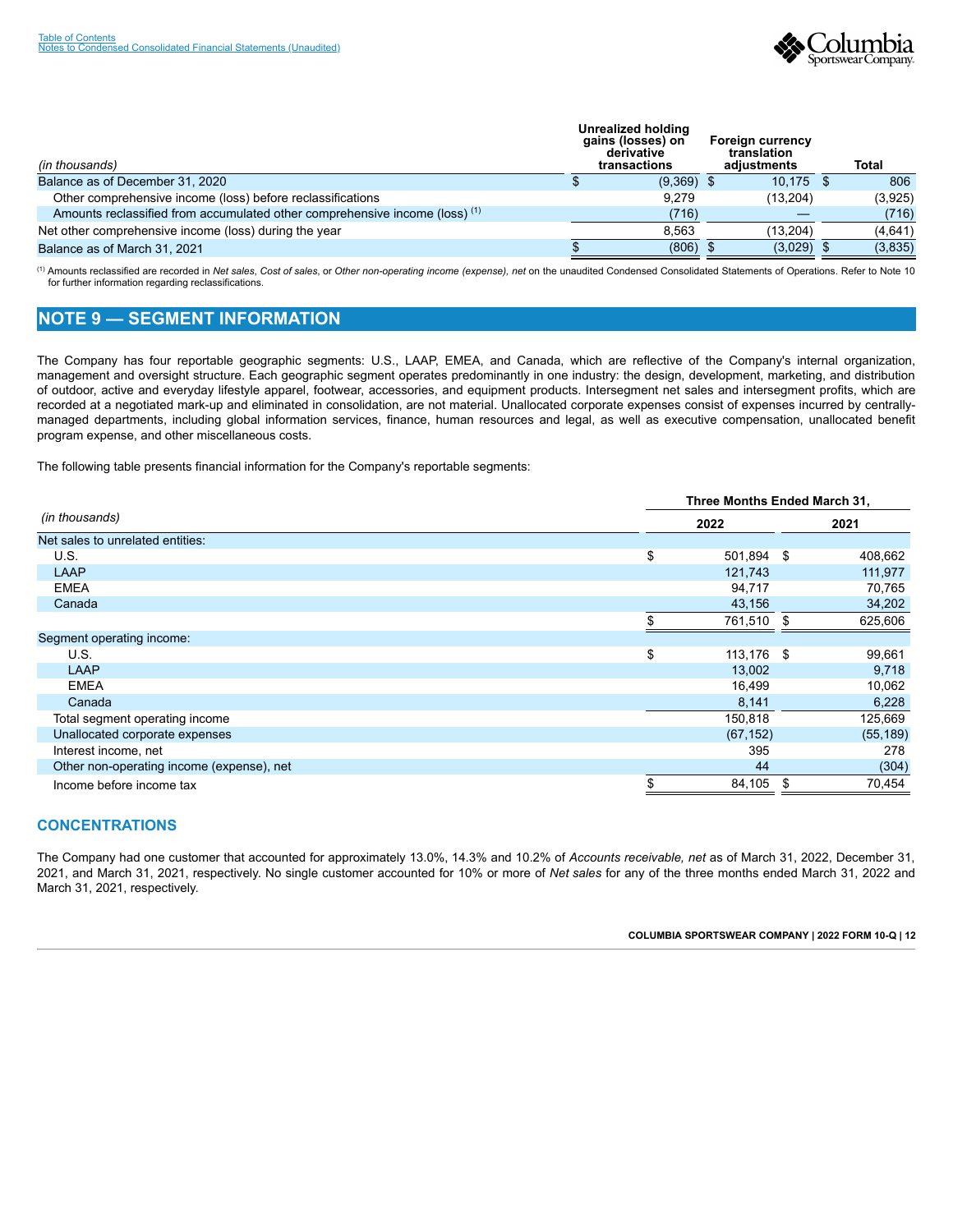

## <span id="page-15-0"></span>**NOTE 10 — FINANCIAL INSTRUMENTS AND RISK MANAGEMENT**

In the normal course of business, the Company's financial position, results of operations and cash flows are routinely subject to a variety of risks. These risks include risks associated with financial markets, primarily currency exchange rate risk and, to a lesser extent, interest rate risk and equity market risk. The Company regularly assesses these risks and has established policies and business practices designed to mitigate them. The Company does not engage in speculative trading in any financial market.

The Company actively manages the risk of changes in functional currency equivalent cash flows resulting from anticipated non-functional currency denominated purchases and sales. Subsidiaries that use European euros, Canadian dollars, Japanese yen, Chinese renminbi, or Korean won as their functional currency are primarily exposed to changes in functional currency equivalent cash flows from anticipated United States dollar inventory purchases. Subsidiaries that use United States dollars and European euros as their functional currency also have non-functional currency denominated sales for which the Company hedges the Canadian dollar and British pound. The Company manages these risks by using currency forward contracts formally designated and effective as cash flow hedges. Hedge effectiveness is generally determined by evaluating the ability of a hedging instrument's cumulative change in fair value to offset the cumulative change in the present value of expected cash flows on the underlying exposures. Time value components ("forward points") for forward contracts are included in the fair value of the cash flow hedge. These costs or benefits will be included in *Accumulated other comprehensive income (loss)* until the underlying hedge transaction is recognized in either *Net sales* or *Cost of sales*, at which time, the forward points will also be recognized as a component of *Net income*.

The Company also uses currency forward contracts not formally designated as hedges to manage the consolidated currency exchange rate risk associated with the remeasurement of non-functional currency denominated monetary assets and liabilities by subsidiaries that use United States dollars, euros, Canadian dollars, yen, won, or renminbi as their functional currency. Non-functional currency denominated monetary assets and liabilities consist primarily of cash and cash equivalents, short-term investments, receivables, payables, deferred income taxes, and intercompany loans. The gains and losses generated on these currency forward contracts not formally designated as hedges are expected to be largely offset in *Other non-operating income (expense), net* by the gains and losses generated from the remeasurement of the non-functional currency denominated monetary assets and liabilities.

The following table presents the gross notional amount of outstanding derivative instruments:

| (in thousands)                                         | March 31, 2022 | <b>December 31, 2021</b> |         |  | <b>March 31, 2021</b> |
|--------------------------------------------------------|----------------|--------------------------|---------|--|-----------------------|
| Derivative instruments designated as cash flow hedges: |                |                          |         |  |                       |
| Currency forward contracts                             | 536.790        |                          | 485.083 |  | 484.176               |
| Derivative instruments not designated as hedges:       |                |                          |         |  |                       |
| Currency forward contracts                             | 230.968        |                          | 267.982 |  | 219.961               |

As of March 31, 2022, \$5.1 million of deferred net gains on both outstanding and matured derivatives recorded in *Accumulated other comprehensive income (loss)* are expected to be reclassified to *Net income* during the next twelve months as a result of underlying hedged transactions also being recorded in *Net* sa*les, Cost of sales, or Other non-operating income (expense)* in the unaudited Condensed Consolidated Statements of Operations. When outstanding derivative contracts mature, actual amounts ultimately reclassified to *Net* sa*les, Cost of sales, or Other non-operating income (expense)* in the unaudited Condensed Consolidated Statements of Operations are dependent on United States dollar exchange rates in effect against the euro, pound sterling, renminbi, Canadian dollar, and yen as well as the euro exchange rate in effect against the pound sterling.

As of March 31, 2022, the Company's derivative contracts had a remaining maturity of less than three years. The maximum net exposure to any single counterparty, which is generally limited to the aggregate unrealized gain of all contracts with that counterparty, was \$5.3 million as of March 31, 2022. All of the Company's derivative counterparties have credit ratings that are investment grade or higher. The Company is a party to master netting arrangements that contain features that allow counterparties to net settle amounts arising from multiple separate derivative transactions or net settle in the case of certain triggering events such as a bankruptcy or major default of one of the counterparties to the transaction. The Company has not pledged assets or posted collateral as a requirement for entering into or maintaining derivative positions.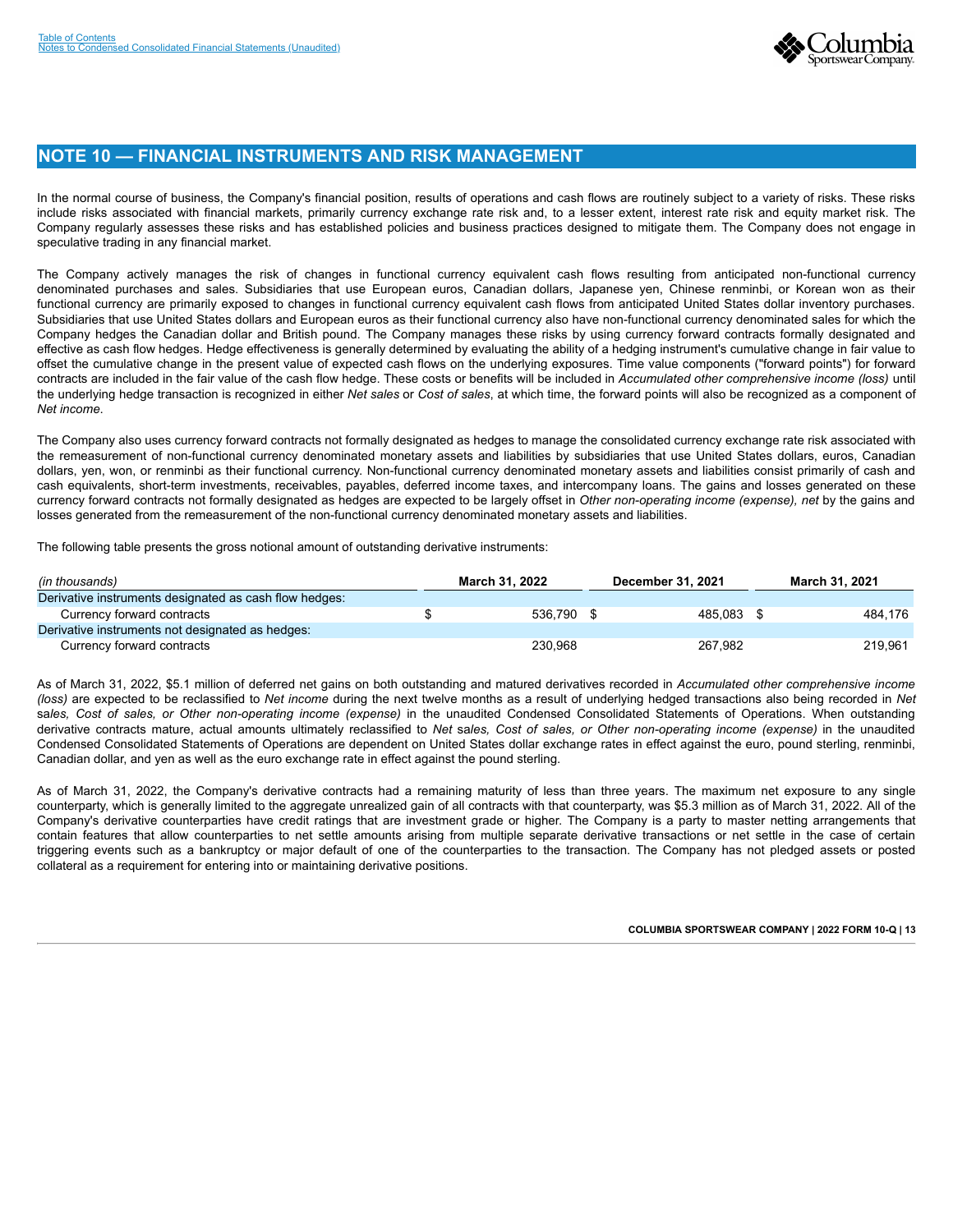

## The following table presents the balance sheet classification and fair value of derivative instruments:

| (in thousands)                                                | <b>Balance Sheet</b><br><b>Classification</b> |    | March 31, 2022 | December 31, 2021 | March 31, 2021 |
|---------------------------------------------------------------|-----------------------------------------------|----|----------------|-------------------|----------------|
| Derivative instruments designated as cash flow<br>hedges:     |                                               |    |                |                   |                |
| Derivative instruments in asset positions:                    |                                               |    |                |                   |                |
| Currency forward contracts                                    | Prepaid expenses and other<br>current assets  | £. | $9.184$ \$     | $7.927$ \$        | 2,438          |
| Currency forward contracts                                    | Other non-current assets                      |    | 7.351          | 10.142            | 6.159          |
| Derivative instruments in liability positions:                |                                               |    |                |                   |                |
| Currency forward contracts                                    | Accrued liabilities                           |    | 3,411          | 2.545             | 4,908          |
| Currency forward contracts                                    | Other long-term liabilities                   |    | 1,383          | 318               | 2,337          |
| Derivative instruments not designated as cash flow<br>hedges: |                                               |    |                |                   |                |
| Derivative instruments in asset positions:                    |                                               |    |                |                   |                |
| Currency forward contracts                                    | Prepaid expenses and other<br>current assets  |    | 1,888          | .470              | 1.759          |
| Derivative instruments in liability positions:                |                                               |    |                |                   |                |
| Currency forward contracts                                    | Accrued liabilities                           |    | 902            | 1.027             | 1.793          |

The following table presents the statement of operations effect and classification of derivative instruments:

<span id="page-16-0"></span>

|                                                                                                                                 | <b>Statement Of Operations</b>               | Three Months Ended March 31, |       |  |  |  |  |
|---------------------------------------------------------------------------------------------------------------------------------|----------------------------------------------|------------------------------|-------|--|--|--|--|
| (in thousands)                                                                                                                  | <b>Classification</b>                        | 2022                         | 2021  |  |  |  |  |
| <b>Currency Forward Contracts:</b>                                                                                              |                                              |                              |       |  |  |  |  |
| Derivative instruments designated as cash flow hedges:                                                                          |                                              |                              |       |  |  |  |  |
| Gain (loss) recognized in other comprehensive income (loss), net of<br>tax                                                      |                                              | $(1,864)$ \$                 | 9.279 |  |  |  |  |
| Gain (loss) reclassified from accumulated other comprehensive<br>income (loss) to income for the effective portion              | Net sales                                    | (136)                        | 100   |  |  |  |  |
| Gain reclassified from accumulated other comprehensive income<br>(loss) to income for the effective portion                     | Cost of sales                                | 311                          | 772   |  |  |  |  |
| Gain reclassified from accumulated other comprehensive income<br>(loss) to income as a result of cash flow hedge discontinuance | Other non-operating income<br>(expense), net | 222                          | 106   |  |  |  |  |
| Derivative instruments not designated as cash flow hedges:                                                                      |                                              |                              |       |  |  |  |  |
| Gain recognized in income                                                                                                       | Other non-operating income<br>(expense), net | 590                          | 897   |  |  |  |  |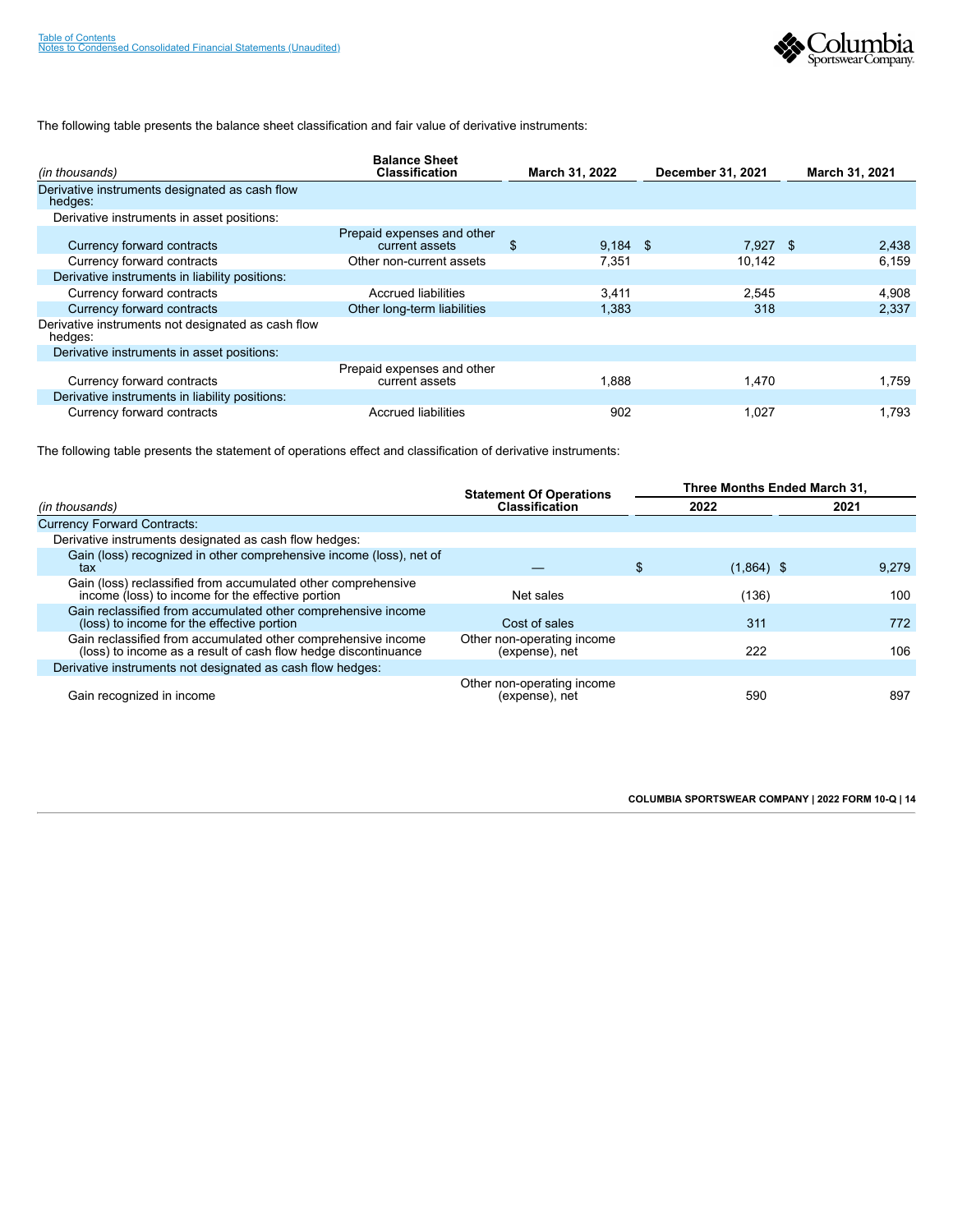

## **NOTE 11 — FAIR VALUE MEASURES**

Certain assets and liabilities are reported at fair value on either a recurring or nonrecurring basis. Fair value is defined as an exit price, representing the amount that the Company would receive to sell an asset or pay to transfer a liability in an orderly transaction between market participants, under a three-tier fair value hierarchy that prioritizes the inputs used in measuring fair value as follows:

- Level 1 cbservable inputs such as quoted prices for identical assets or liabilities in active liquid markets;
- Level 2 inputs, other than the quoted market prices in active markets, that are observable, either directly or indirectly; or observable market prices in markets with insufficient volume or infrequent transactions; and
- Level 3 The unobservable inputs for which there is little or no market data available, that require the reporting entity to develop its own assumptions.

The Company's assets and liabilities measured at fair value are categorized as Level 1 or Level 2 instruments. Level 1 instrument valuations are obtained from real-time quotes for transactions in active exchange markets involving identical assets. Level 2 instrument valuations are obtained from inputs, other than quoted market prices in active markets, that are directly or indirectly observable in the marketplace and quoted prices in markets with limited volume or infrequent transactions.

Assets and liabilities measured at fair value on a recurring basis as of March 31, 2022 are as follows:

| (in thousands)                                | Level 1        |        | Level 2          |                | Level 3           |      | <b>Total</b> |
|-----------------------------------------------|----------------|--------|------------------|----------------|-------------------|------|--------------|
| Assets:                                       |                |        |                  |                |                   |      |              |
| Cash equivalents:                             |                |        |                  |                |                   |      |              |
| Money market funds                            | $\mathfrak{s}$ | 142S   | $-$ \$           |                | $\qquad \qquad -$ | - \$ | 142          |
| Available-for-sale short-term investments:(1) |                |        |                  |                |                   |      |              |
| U.S. Government treasury bills                |                |        | 174,435          |                |                   |      | 174,435      |
| Other short-term investments:                 |                |        |                  |                |                   |      |              |
| Money market funds                            |                | 145    |                  |                |                   |      | 145          |
| Mutual fund shares                            |                | 444    |                  |                |                   |      | 444          |
| Other current assets:                         |                |        |                  |                |                   |      |              |
| Derivative financial instruments              |                |        | 11,072           |                |                   |      | 11,072       |
| Non-current assets:                           |                |        |                  |                |                   |      |              |
| Money market funds                            |                | 1,383  |                  |                |                   |      | 1,383        |
| Mutual fund shares                            |                | 20,730 |                  |                |                   |      | 20,730       |
| Derivative financial instruments              |                |        | 7,351            |                |                   |      | 7,351        |
| Total assets measured at fair value           |                | 22,844 | \$<br>192,858    | $\mathfrak{F}$ |                   |      | 215,702      |
| Liabilities:                                  |                |        |                  |                |                   |      |              |
| <b>Accrued liabilities:</b>                   |                |        |                  |                |                   |      |              |
| Derivative financial instruments              | \$             |        | \$<br>$4,313$ \$ |                | —                 | \$   | 4,313        |
| Other long-term liabilities:                  |                |        |                  |                |                   |      |              |
| Derivative financial instruments              |                |        | 1,383            |                |                   |      | 1,383        |
| Total liabilities measured at fair value      |                |        | \$<br>5,696 \$   |                |                   |      | 5,696        |

 $<sup>(1)</sup>$  Available-for-sale short-term investments have remaining maturities of less than one year.</sup>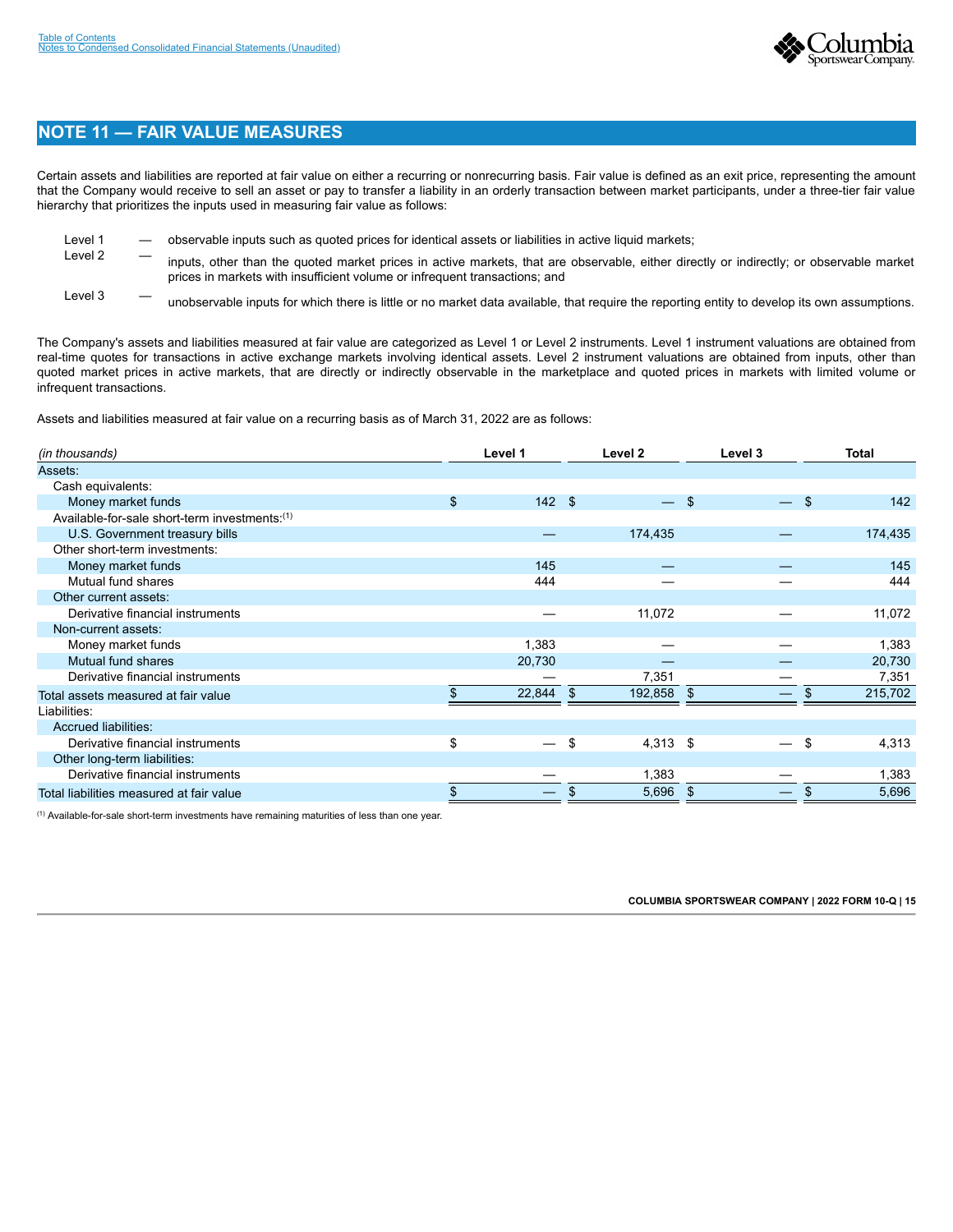

Assets and liabilities measured at fair value on a recurring basis as of December 31, 2021 are as follows:

| (in thousands)                                |                | Level 1    |     | Level 2    |     | Level 3 |     | <b>Total</b> |
|-----------------------------------------------|----------------|------------|-----|------------|-----|---------|-----|--------------|
| Assets:                                       |                |            |     |            |     |         |     |              |
| Cash equivalents:                             |                |            |     |            |     |         |     |              |
| Money market funds                            | $\mathfrak{s}$ | $2,677$ \$ |     |            | -\$ |         | -\$ | 2,677        |
| Available-for-sale short-term investments:(1) |                |            |     |            |     |         |     |              |
| U.S. Government treasury bills                |                |            |     | 130,168    |     |         |     | 130,168      |
| Short-term investments:                       |                |            |     |            |     |         |     |              |
| Money market funds                            |                | 73         |     |            |     |         |     | 73           |
| Mutual fund shares                            |                | 904        |     |            |     |         |     | 904          |
| Other current assets:                         |                |            |     |            |     |         |     |              |
| Derivative financial instruments              |                |            |     | 9,397      |     |         |     | 9,397        |
| Non-current assets:                           |                |            |     |            |     |         |     |              |
| Money market funds                            |                | 2,219      |     |            |     |         |     | 2,219        |
| Mutual fund shares                            |                | 19,606     |     |            |     |         |     | 19,606       |
| Derivative financial instruments              |                |            |     | 10,142     |     |         |     | 10,142       |
| Total assets measured at fair value           | \$             | 25,479     | -\$ | 149,707 \$ |     |         | \$  | 175,186      |
| Liabilities:                                  |                |            |     |            |     |         |     |              |
| <b>Accrued liabilities:</b>                   |                |            |     |            |     |         |     |              |
| Derivative financial instruments              | \$             |            | \$  | $3,572$ \$ |     |         | \$  | 3,572        |
| Other long-term liabilities:                  |                |            |     |            |     |         |     |              |
| Derivative financial instruments              |                |            |     | 318        |     |         |     | 318          |
| Total liabilities measured at fair value      | \$             |            | \$  | 3,890      | -\$ |         | S   | 3,890        |

 $<sup>(1)</sup>$  Available-for-sale short-term investments have remaining maturities of less than one year.</sup>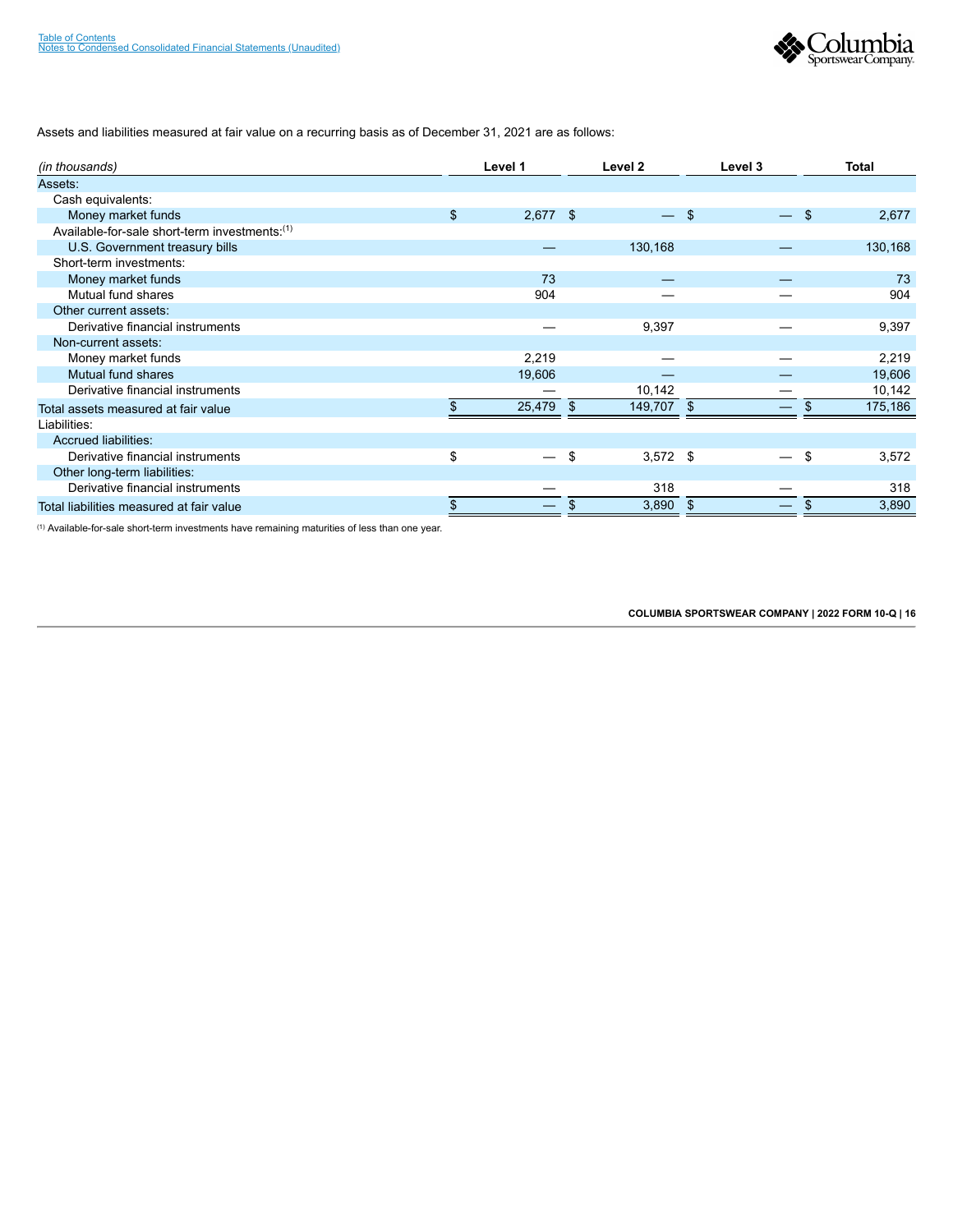

Assets and liabilities measured at fair value on a recurring basis as of March 31, 2021 are as follows:

| (in thousands)                           | Level 1                 |     | Level 2    | Level 3                  | <b>Total</b>  |
|------------------------------------------|-------------------------|-----|------------|--------------------------|---------------|
| Assets:                                  |                         |     |            |                          |               |
| Cash equivalents:                        |                         |     |            |                          |               |
| Money market funds                       | \$<br>344,886 \$        |     | —          | \$<br>—                  | \$<br>344,886 |
| United States government treasury bills  |                         |     | 45,000     |                          | 45,000        |
| Short-term investments:                  |                         |     |            |                          |               |
| Money market funds                       | 99                      |     |            |                          | 99            |
| Mutual fund shares                       | 821                     |     |            |                          | 821           |
| Other current assets:                    |                         |     |            |                          |               |
| Derivative financial instruments         |                         |     | 4,197      |                          | 4,197         |
| Non-current assets:                      |                         |     |            |                          |               |
| Money market funds                       | 3,667                   |     |            |                          | 3,667         |
| Mutual fund shares                       | 15,376                  |     |            |                          | 15,376        |
| Derivative financial instruments         |                         |     | 6,159      |                          | 6,159         |
| Total assets measured at fair value      | 364,849                 | -\$ | 55,356     | \$                       | 420,205       |
| Liabilities:                             |                         |     |            |                          |               |
| Accrued liabilities:                     |                         |     |            |                          |               |
| Derivative financial instruments         | \$<br>$\qquad \qquad -$ | \$  | $6,701$ \$ | $\overline{\phantom{0}}$ | \$<br>6,701   |
| Other long-term liabilities:             |                         |     |            |                          |               |
| Derivative financial instruments         |                         |     | 2,337      |                          | 2,337         |
| Total liabilities measured at fair value | \$                      | S   | 9,038      | \$<br>—                  | \$<br>9,038   |

## <span id="page-19-0"></span>*ITEM 2. MANAGEMENT'S DISCUSSION AND ANALYSIS OF FINANCIAL CONDITION AND RESULTS OF OPERATIONS*

The following discussion and analysis of our financial condition and results of operations should be read in conjunction with "Special Note Regarding Forward Looking Statements", Part I, Item 1 and Part II, Item 1A of this Quarterly Report on Form 10-Q. In addition, refer to Item 7 in our Annual Report on Form 10-K for the year ended December 31, 2021 for our discussion and analysis comparing financial condition and results of operations from 2021 to 2020.

### **OVERVIEW**

We connect active people with their passions. We are a global leader in designing, developing, marketing, and distributing outdoor, active and everyday lifestyle products. We manage these products in two categories: apparel, accessories, and equipment products and footwear products. We provide our products through our four well-known brands: Columbia, SOREL, Mountain Hardwear, and prAna. Apparel, accessories, and equipment products are provided by our Columbia, Mountain Hardwear and prAna brands. Footwear products are provided by our Columbia and SOREL brands. We sell our products in approximately 90 countries and operate in four geographic segments: U.S., LAAP, EMEA, and Canada.

We are committed to driving sustainable and profitable long-term growth and investing in our strategic priorities to:

- drive brand awareness and sales growth through increased, focused demand creation investments;
- enhance consumer experience and digital capabilities in all of our channels and geographies;
- expand and improve global DTC operations with supporting processes and systems; and
- invest in our people and optimize our organization across our portfolio of brands.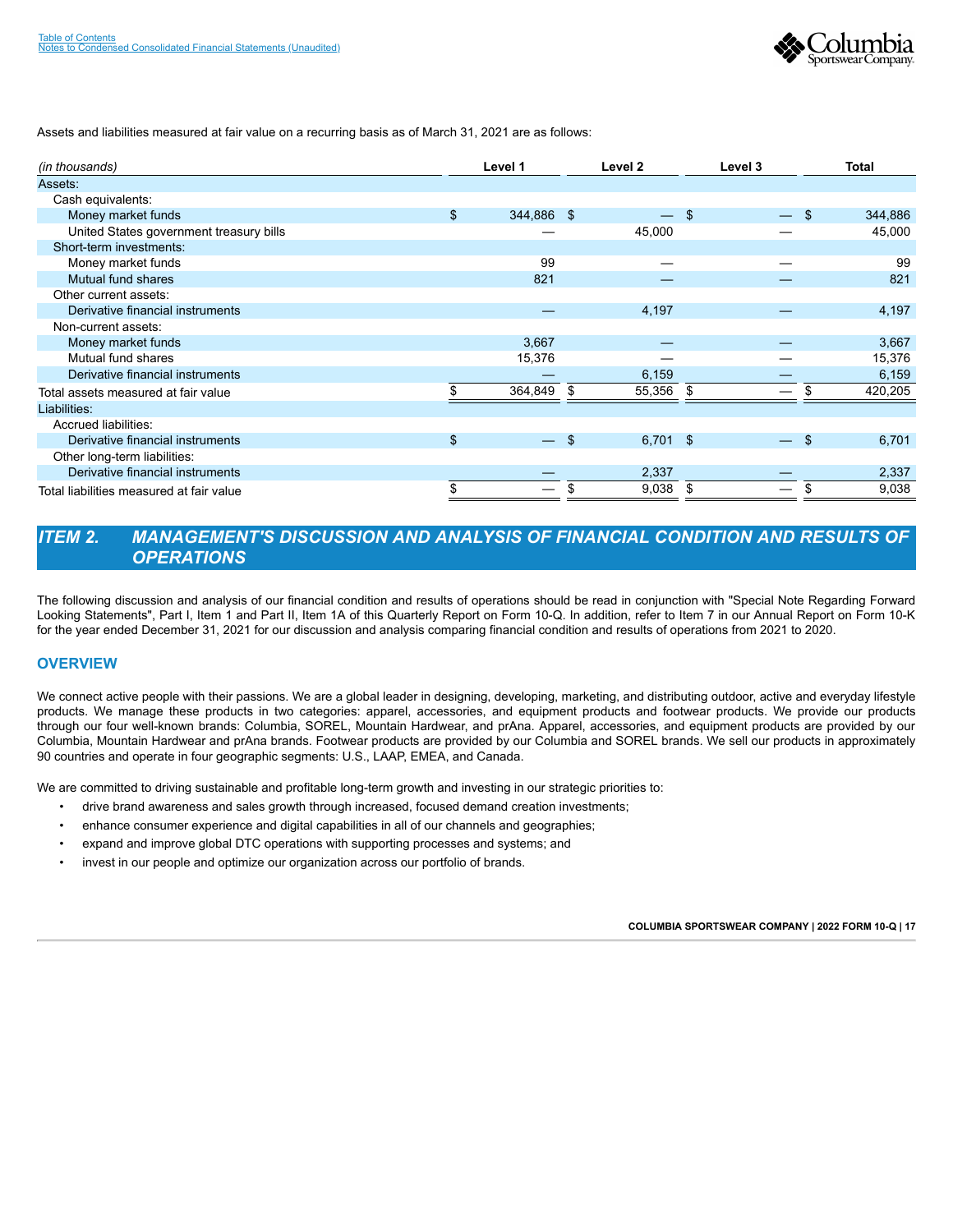

Ultimately, we expect our investments to enable market share capture across our brand portfolio, expand gross margin, improve selling, general and administrative expense efficiency, and drive improved operating margin over the long-term.

#### *Business Environment and Trends*

*Increased Outdoor Participation by Consumers |* The COVID-19 pandemic drew a record number of individuals in the United States to spend an increased amount of time outside, including participating in outdoor recreational activities. While outdoor participation rates may not be maintained, we believe that our addressable consumer base worldwide has been expanded and expect outdoor participation to remain elevated in comparison to pre-pandemic levels.

*Casualization of the Apparel and Footwear Market |* During the COVID-19 pandemic, we saw a move to casualization by consumers. Our products provide comfort and function in diverse environments. We believe we have benefited from this trend and expect it to continue to be a tailwind moving forward.

*Decreased Promotional Environment |* In the first quarter of 2022, we operated in a low promotional environment and experienced fewer order cancellations, sales returns and customer accommodations than historically experienced. We expect these trends to remain favorable in early 2022 and expect a gradual return to a more normalized promotional environment and transition towards more normalized trading terms. For 2022, we do not expect these metrics to return to levels experienced in 2019 and prior years.

*Lean Inventory Across the Marketplace |* Consumer demand acceleration coupled with supply chain constraints in 2021 resulted in lower inventory in the marketplace at the start of 2022. Given ongoing supply chain disruptions and the imbalance between global supply and demand, we expect marketplace inventories to remain low until supply chain constraints ease. In addition, retailers may choose to carry less inventory than pre-pandemic levels and instead rely on replenishments, to the extent possible.

*Changes in Consumer Spending Ability and Preferences |* We believe government stimulus and unemployment benefits increased consumers' discretionary spending ability in 2021 and 2020. In addition, we believe we benefited as consumers shifted from service-based to product-based spending due to their limited ability to travel, attend entertainment-based experiences or purchase certain services. For 2022, we have experienced and expect to continue to experience a reduction of these tailwinds.

*Decreased Direct-to-Consumer Store Traffic |* For the first quarter of 2022, the majority of our stores remained open. At varying times, government efforts to control the spread of COVID-19 impacted our stores in China. Overall, our global store retail traffic trends continue to improve, with our U.S. retail store traffic recovering to pre-pandemic levels in the first quarter of 2022. While store traffic is improving, we expect it to continue to remain uneven across our store fleet by region, depending on regional impacts of the virus and government efforts.

*Increased Freight Charges |* In the first quarter of 2022, we experienced elevated ocean freight charges as a result of an imbalance of supply and demand for steamship and ocean container capacity and changes in our ocean freight sourcing practices. We expect our ocean freight charges to be reduced in the latter part of 2022. However, the imbalance in the marketplace persists and ocean freight costs will remain elevated compared to historical norms. Additionally, recent increases in oil prices have resulted in fuel surcharges from certain of our freight carriers that deliver product to our retail stores and to consumers.

*Later Inventory Receipts |* During the third quarter of 2021, several weeks of government mandated factory closures in Vietnam disrupted our manufacturing partners' operations and impacted production of Fall 2021 and Spring 2022 product. In addition, port congestion and shortages in transportation and labor further slowed the transportation of our inventory. As a result of these supply chain disruptions, we received Fall 2021 inventory later than expected, and continue to receive Spring 2022 inventory later than originally planned. We expect the supply chain transit time to modestly improve by late 2022. However, we continue to anticipate longer than historical transit times for inventory receipts and shipments to our wholesale customers and inventory available for our DTC businesses in 2022, potentially resulting in impacts to future net sales and gross margin.

*Manufacturing Capacity Constraints |* In 2021, we experienced footwear manufacturing capacity constraints which prevented us from securing footwear product to fully meet demand. Although we are growing footwear manufacturing capacity in 2022, we again expect demand to outstrip capacity due to anticipated footwear sales growth rates. We anticipate being able to meet footwear demand with appropriate supply in 2023.

*Continued Labor Shortages |* Labor shortages continue to be prevalent in the U.S. and labor costs have risen in an effort to compete for employees. We have made certain wage adjustments in an effort to be more competitive in the current environment and have diminished the effects of current labor shortages on our operations at this time. However, we anticipate rising costs and labor shortages to continue in 2022 resulting from the continued competition for talent.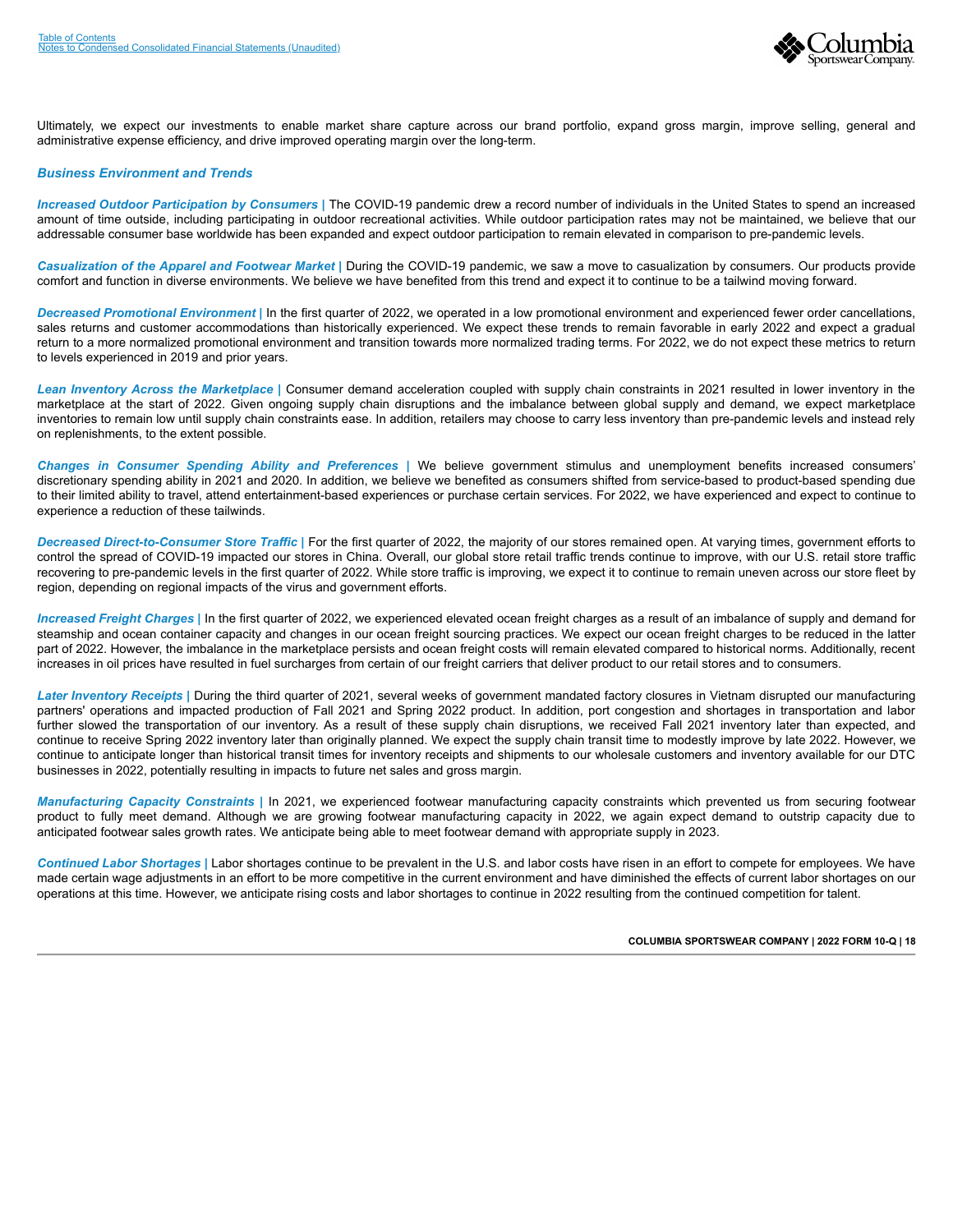

*Increased Inflationary Pressures |* Inflationary pressures, including increased inbound freight costs, impacted our results in the first quarter of 2022. In addition to increased inbound freight costs, we expect increased product input costs, including higher wages and raw materials costs, to impact our results throughout 2022. We implemented product price increases for our Spring 2022 season and, to a greater extent, for our Fall 2022 season. We do not expect planned price increases will fully offset gross margin pressure, particularly the effect of increased inbound freight costs. Price increases varied by market and product category. In the U.S., on average, we increased pricing by a mid-single digit percent for our Spring 2022 product line and by a high-single to lowdouble-digit percent for our Fall 2022 product line. Over time, we anticipate ocean freight and raw material cost inflation will moderate, while wage inflation will be more permanent.

*Changing Geopolitical Environment |* The macro-geopolitical environment has rapidly changed as a result of the invasion of Ukraine by Russian forces. We do not have any direct operations in Russia and historically have operated in that market through a contract with a third-party international distributor on an advance order basis. As a result of the conflict in Ukraine, we paused taking any new orders from this distributor. The impact of the invasion is being felt not only in our relationship with our third-party international distributor, but also in political relationships throughout the globe. These political tensions have the potential to manifest themselves in certain regions where we directly operate.

*Changing Consumer Expectations |* Consumer behavior continues to fluctuate. Consumer expectations and the related competitive pressures have increased and continue to increase relative to various aspects of our e-commerce business, including speed of product delivery, shipping charges, return privileges and other evolving expectations. We maintain and continue to make substantial investments in information systems, processes and personnel to support our ongoing demand planning efforts to provide forecasting of optimal inventory to meet customer and consumer demands.

Seasonality | Our business is affected by the general seasonal trends common to the industry, including seasonal weather and discretionary consumer shopping and spending patterns. Our products are marketed on a seasonal basis, and our sales are weighted substantially toward the third and fourth quarters, while our operating costs are more equally distributed throughout the year. In 2021, over 60% of our net sales and over 75% of our operating income were realized in the second half of the year.

### **RESULTS OF OPERATIONS**

The following discussion of our results of operations and liquidity and capital resources should be read in conjunction with Item 1 of this Quarterly Report on Form 10-Q. All references to quarters relate to the quarter ended March 31 of that particular year.

#### *Non-GAAP Financial Measure*

To supplement financial information reported in accordance with accounting principles generally accepted in the United States ("GAAP"), we disclose constantcurrency net sales information, which is a non-GAAP financial measure, to provide a framework to assess how the business performed excluding the effects of changes in foreign currency exchange rates against the United States dollar between comparable reporting periods. We calculate constant-currency net sales by translating net sales in foreign currencies for the current period into United States dollars at the exchange rates that were in effect during the comparable period of the prior year. Management believes that this non-GAAP financial measure reflects an additional and useful way of viewing an aspect of our operations that, when viewed in conjunction with our GAAP results, provides a more comprehensive understanding of our business and operations. In particular, investors may find the non-GAAP measure useful by reviewing our net sales results without the volatility in foreign currency exchange rates. This non-GAAP financial measure also facilitates management's internal comparisons to our historical net sales results and comparisons to competitors' net sales results. Constant-currency financial measures should be viewed in addition to, and not in lieu of or superior to, our financial measures calculated in accordance with GAAP.

The following discussion includes references to constant-currency net sales, and we provide a reconciliation of this non-GAAP measure to the most directly comparable financial measure calculated in accordance with GAAP below.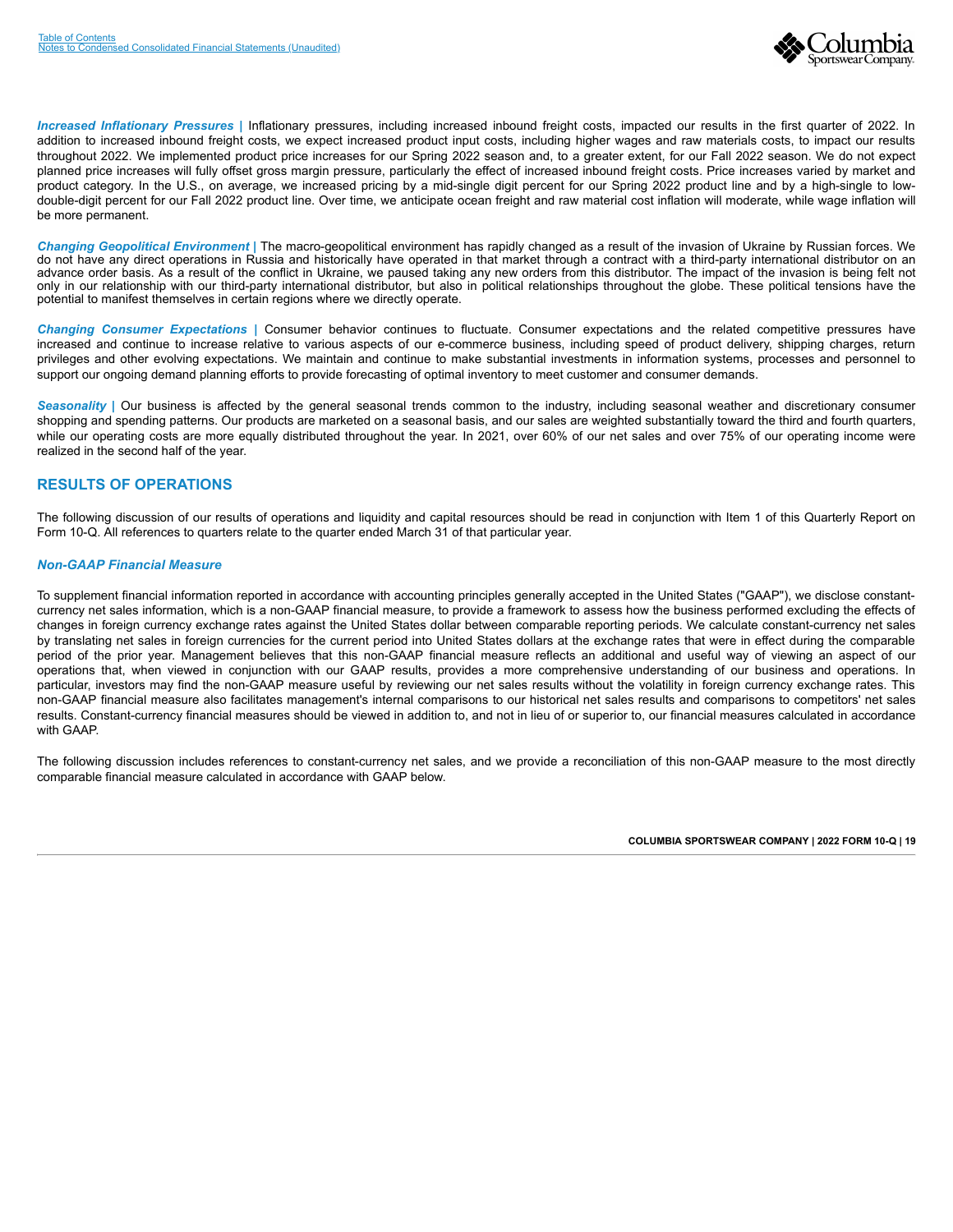

#### *Results of Operations — Consolidated Three Months Ended March 31, 2022 Compared to Three Months Ended March 31, 2021*

The following table presents the items in our unaudited Condensed Consolidated Statements of Operations, both in dollars and as a percentage of net sales:

|                                                                         | Three Months Ended March 31, |        |             |        |           |  |  |  |  |
|-------------------------------------------------------------------------|------------------------------|--------|-------------|--------|-----------|--|--|--|--|
| (in millions, except for percentage of net sales and per share amounts) |                              | 2022   |             |        | 2021      |  |  |  |  |
| Net sales                                                               | S.                           | 761.5  | 100.0 % \$  | 625.6  | 100.0 %   |  |  |  |  |
| Cost of sales                                                           |                              | 383.1  | 50.3 %      | 304.2  | 48.6 %    |  |  |  |  |
| Gross profit                                                            |                              | 378.4  | 49.7 %      | 321.4  | 51.4 %    |  |  |  |  |
| Selling, general and administrative expenses                            |                              | 299.1  | 39.3 %      | 254.4  | 40.7 %    |  |  |  |  |
| Net licensing income                                                    |                              | 4.4    | 0.6%        | 3.5    | 0.6%      |  |  |  |  |
| Operating income                                                        |                              | 83.7   | 11.0 %      | 70.5   | 11.3%     |  |  |  |  |
| Interest income, net                                                    |                              | 0.4    | $-$ %       | 0.3    | $-$ %     |  |  |  |  |
| Other non-operating income (expense), net                               |                              |        | $-$ %       | (0.3)  | $-$ %     |  |  |  |  |
| Income before income tax                                                |                              | 84.1   | 11.0%       | 70.5   | 11.3%     |  |  |  |  |
| Income tax expense                                                      |                              | (17.3) | $(2.2)\%$   | (14.6) | $(2.4)\%$ |  |  |  |  |
| Net income                                                              |                              | 66.8   | $8.8 \%$ \$ | 55.9   | 8.9 %     |  |  |  |  |
|                                                                         |                              |        |             |        |           |  |  |  |  |
| Diluted earnings per share                                              | \$                           | 1.03   | \$          | 0.84   |           |  |  |  |  |

*Net Sales.* Net sales by brand, product category and channel are summarized in the following table:

|                                       | Three Months Ended March 31. |                                      |    |                                                                |      |                                                           |      |                                      |                                          |                                                                    |
|---------------------------------------|------------------------------|--------------------------------------|----|----------------------------------------------------------------|------|-----------------------------------------------------------|------|--------------------------------------|------------------------------------------|--------------------------------------------------------------------|
| (in millions, except for percentages) |                              | Reported<br><b>Net Sales</b><br>2022 |    | <b>Adjust for</b><br>Foreign<br>Currency<br><b>Translation</b> |      | Constant-<br>currency<br><b>Net Sales</b><br>$2022^{(1)}$ |      | Reported<br><b>Net Sales</b><br>2021 | Reported<br><b>Net Sales</b><br>% Change | <b>Constant-</b><br>currency<br><b>Net Sales</b><br>% Change $(1)$ |
| <b>Brand Net Sales:</b>               |                              |                                      |    |                                                                |      |                                                           |      |                                      |                                          |                                                                    |
| Columbia                              | \$                           | 643.8                                | \$ | 10.7                                                           | \$   | 654.5                                                     | - \$ | 527.4                                | 22%                                      | 24%                                                                |
| <b>SOREL</b>                          |                              | 63.6                                 |    | 0.4                                                            |      | 64.0                                                      |      | 46.3                                 | 37%                                      | 38%                                                                |
| prAna                                 |                              | 32.7                                 |    |                                                                |      | 32.7                                                      |      | 31.5                                 | 4%                                       | 4%                                                                 |
| <b>Mountain Hardwear</b>              |                              | 21.4                                 |    | 0.2                                                            |      | 21.6                                                      |      | 20.4                                 | 5%                                       | 6%                                                                 |
| Total                                 |                              | 761.5                                | \$ | 11.3                                                           | \$   | 772.8                                                     | \$   | 625.6                                | 22%                                      | 24%                                                                |
| <b>Product Category Net Sales:</b>    |                              |                                      |    |                                                                |      |                                                           |      |                                      |                                          |                                                                    |
| Apparel, Accessories and Equipment    | \$                           | $565.9$ \$                           |    | 7.7                                                            | \$   | 573.6 \$                                                  |      | 468.9                                | 21%                                      | 22%                                                                |
| Footwear                              |                              | 195.6                                |    | 3.6                                                            |      | 199.2                                                     |      | 156.7                                | 25%                                      | 27%                                                                |
| <b>Total</b>                          |                              | 761.5                                | \$ | 11.3                                                           | \$   | 772.8                                                     | \$   | 625.6                                | 22%                                      | 24%                                                                |
|                                       |                              |                                      |    |                                                                |      |                                                           |      |                                      |                                          |                                                                    |
| <b>Channel Net Sales:</b>             |                              |                                      |    |                                                                |      |                                                           |      |                                      |                                          |                                                                    |
| Wholesale                             | \$                           | 408.2 \$                             |    | 5.8                                                            | - \$ | 414.0 \$                                                  |      | 335.4                                | 22%                                      | 23%                                                                |
| DTC                                   |                              | 353.3                                |    | 5.5                                                            |      | 358.8                                                     |      | 290.2                                | 22%                                      | 24%                                                                |
| Total                                 |                              | 761.5                                | \$ | 11.3                                                           | \$   | 772.8                                                     | \$   | 625.6                                | 22%                                      | 24%                                                                |

<sup>(1)</sup> Constant-currency net sales is a non-GAAP financial measure. See "Non-GAAP Financial Measure" above for further information.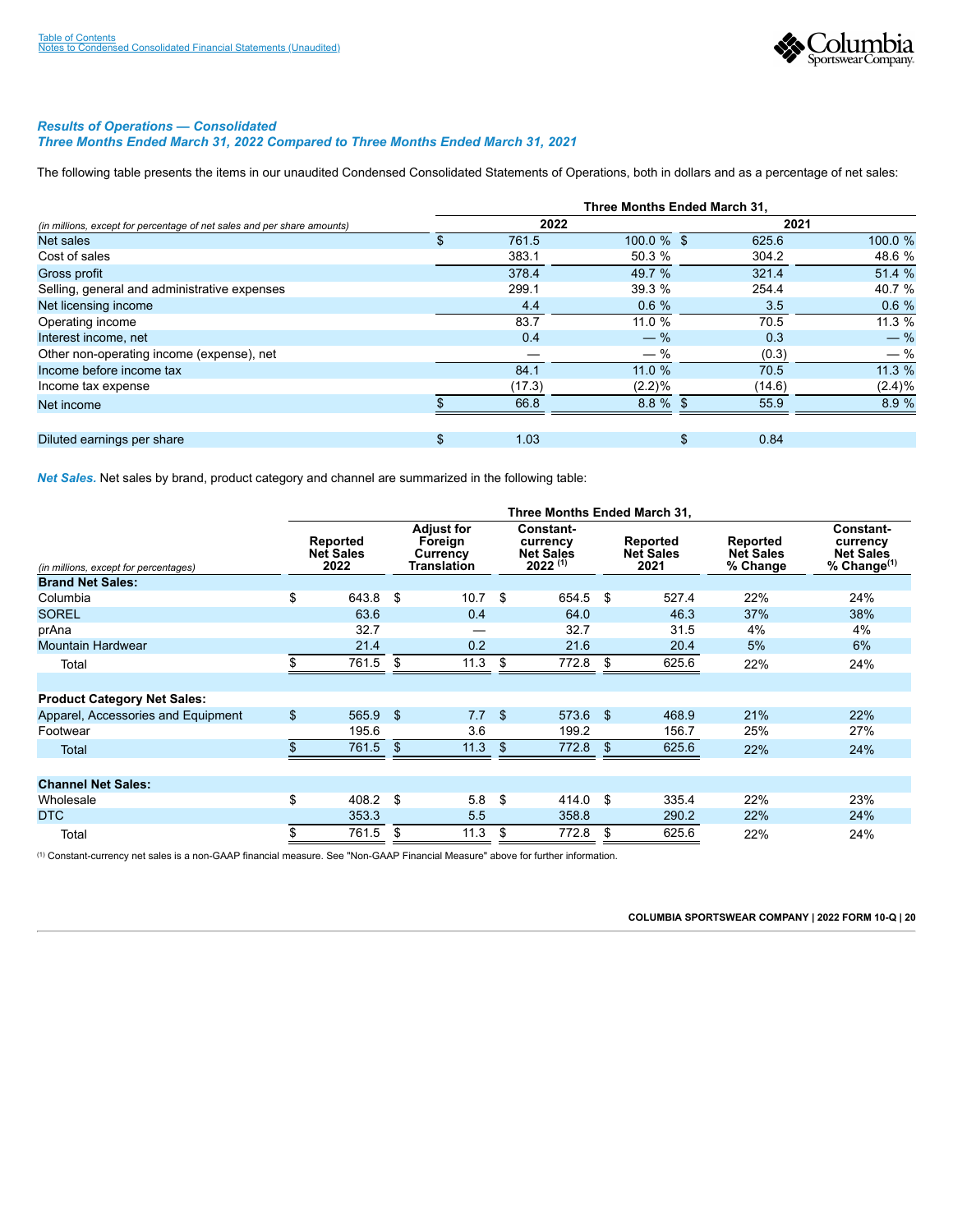

Overall, our global net sales increase reflects shipments of higher Spring 2022 orders and DTC growth, partially constrained by supply chain disruptions that resulted in lower-than-expected wholesale shipments. In addition, Columbia and SOREL brand net sales benefited from favorable late season cold weather product sales, as well as improved manufacturing partner capacities that contributed to increased footwear net sales. Our global DTC e-commence business grew 21% and represented 20% of our global net sales for the first quarter of 2022, compared to growth of 35% and represented 20% of global net sales for the comparable period in 2021.

*Gross Profit.* Our gross profit may not be comparable to other companies in our industry as some companies may include all costs related to their distribution network in *Cost of sales,* while we include these expenses in *SG&A expenses*. Gross profit is summarized in the following table:

|                                                        | Three Months Ended March 31. |        |  |       |  |            |      |
|--------------------------------------------------------|------------------------------|--------|--|-------|--|------------|------|
| (in millions, except for percentages and basis points) |                              | 2022   |  | 2021  |  | Change     |      |
| Gross profit                                           |                              | 378.4  |  | 321.4 |  | 57.0       | 18 % |
| Gross margin                                           |                              | 49.7 % |  | 51.4% |  | $-170$ bps |      |

Gross margin contracted primarily due to the following factors:

- an approximate 240 bps decrease related to supply chain capacity constraints that resulted in higher inbound freight costs;
- unfavorable year-over-year changes in inventory provisions, as first quarter 2022 inventory reserves reflected less of a decline compared to first quarter 2021, largely due to incremental inventory reserves established in 2020 resulting from the heightened risk related to the COVID-19 pandemic; and
- unfavorable regional net sales shifts; partially offset by
- increased channel profitability due to higher DTC product margins driven by lower promotional levels, partially offset by lower wholesale margins which reflected the net impact of higher footwear sales mix, input cost pressure, price increases and a higher proportion of full price vs off price sales.

*Selling, General and Administrative Expenses.* SG&A expenses includes all costs associated with our design, merchandising, marketing, distribution, and corporate functions, including related depreciation and amortization.

SG&A expenses is summarized in the following table:

|                                                                      |       | Three Months Ended March 31. |            |      |
|----------------------------------------------------------------------|-------|------------------------------|------------|------|
| (in millions, except for percentages and basis points)               | 2022  | 2021                         | Chanɑe     |      |
| Selling, general and administrative expenses                         | 299.7 | 254.4                        | 44.7       | 18 % |
| Selling, general and administrative expenses as percent of net sales | 39.3% | 40.7 %                       | $-140$ bps |      |

The SG&A expenses increase was primarily due to expenses incurred to support the growth of our business and investments to drive our brand-led consumerfocused strategy. Factors primarily contributing to the increase of SG&A expenses included:

- increased demand creation spend of \$10.1 million, including higher spending with sales growth and incremental strategic investment spend;
- higher global retail expenses associated with sales growth and new stores;
- higher personnel expenses, reflecting increased headcount to support business growth, as well as annual merit and other wage rate increases; and
- unfavorable year-over-year changes in bad debt provisions, as first quarter 2022 bad debt reserves reflected less of a decline compared to first quarter 2021, largely due to incremental bad debt reserves established in 2020 resulting from the heightened accounts receivable risk related to the COVID-19 pandemic.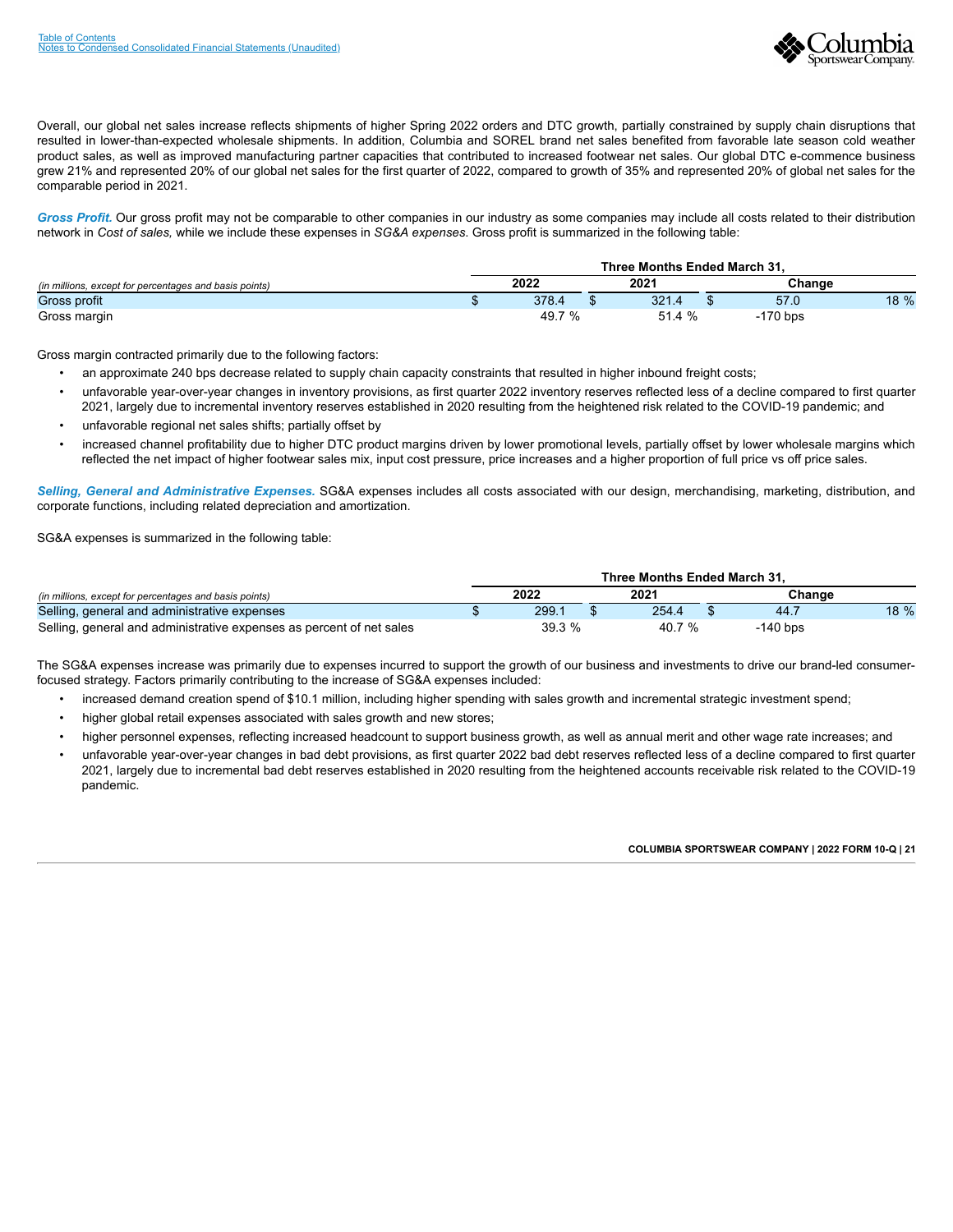

*Income Tax Expense.* Income tax expense and the related effective income tax rate is summarized in the following table:

|                                       | Three Months Ended March 31. |        |  |        |  |        |      |
|---------------------------------------|------------------------------|--------|--|--------|--|--------|------|
| (in millions, except for percentages) |                              | 2022   |  | 2021   |  | Chanɑe |      |
| Income tax expense                    |                              | (17.3) |  | (14.6) |  | $\sim$ | 18 % |
| Effective income tax rate             |                              | 20.5 % |  | 20.7 % |  |        |      |

Our effective income tax rates for the three months ended March 31, 2022 and 2021 were impacted by discrete tax items, which lowered the effective tax rate each period. Our effective income tax rate for the three months ended March 31, 2022 includes the non-recurring benefit related to the finalization of U.S. and foreign audits. Our effective income tax rate for the three months ended March 31, 2021 includes a non-recurring benefit related to common stock benefits.

*Results of Operations — Segment*

*Three Months Ended March 31, 2022 Compared to Three Months Ended March 31, 2021*

Segment operating income includes net sales, cost of sales, SG&A expenses, and net licensing income for each of our four reportable geographic segments. Operating income as a percentage of net sales in the U.S. is typically higher than the other segments primarily due to scale efficiencies associated with the larger base of net sales in the U.S. and, to a lesser extent, incremental licensing income.

We anticipate this trend to continue until other segments achieve scale efficiencies from higher levels of net sales volume relative to the fixed cost structure necessary to operate the business.

Net sales by geographic segment are summarized in the following table:

|                                              | Three Months Ended March 31,         |       |  |                                                         |  |                                                                  |  |                                      |                                          |                                                               |
|----------------------------------------------|--------------------------------------|-------|--|---------------------------------------------------------|--|------------------------------------------------------------------|--|--------------------------------------|------------------------------------------|---------------------------------------------------------------|
| (in millions, except for percentage changes) | Reported<br><b>Net Sales</b><br>2022 |       |  | <b>Adiust for</b><br>Foreian<br>Currency<br>Translation |  | <b>Constant-</b><br>currency<br><b>Net Sales</b><br>$2022^{(1)}$ |  | Reported<br><b>Net Sales</b><br>2021 | Reported<br><b>Net Sales</b><br>% Change | Constant-<br>currency<br><b>Net Sales</b><br>% $Change^{(1)}$ |
| U.S.                                         |                                      | 501.9 |  | $\qquad \qquad -$                                       |  | $501.9$ \$                                                       |  | 408.6                                | 23%                                      | 23%                                                           |
| LAAP                                         |                                      | 121.7 |  | 5.5                                                     |  | 127.2                                                            |  | 112.0                                | 9%                                       | 14%                                                           |
| <b>EMEA</b>                                  |                                      | 94.7  |  | 5.7                                                     |  | 100.4                                                            |  | 70.8                                 | 34%                                      | 42%                                                           |
| Canada                                       |                                      | 43.2  |  | 0.1                                                     |  | 43.3                                                             |  | 34.2                                 | 26%                                      | 27%                                                           |
|                                              |                                      | 761.5 |  | 11.3                                                    |  | 772.8                                                            |  | 625.6                                | 22%                                      | 24%                                                           |

<sup>(1)</sup> Constant-currency net sales is a non-GAAP financial measure. See "Non-GAAP Financial Measure" above for further information.

Operating income for each reportable segments and unallocated corporate expenses are summarized in the following table:

|                                | Three Months Ended March 31, |        |      |        |  |        |
|--------------------------------|------------------------------|--------|------|--------|--|--------|
| (in millions)                  |                              | 2022   |      | 2021   |  | Change |
| U.S.                           |                              | 113.2  | - 35 | 99.7   |  | 13.5   |
| LAAP                           |                              | 13.0   |      | 9.7    |  | 3.3    |
| <b>EMEA</b>                    |                              | 16.5   |      | 10.1   |  | 6.4    |
| Canada                         |                              | 8.1    |      | 6.2    |  | 1.9    |
| Total segment operating income |                              | 150.8  |      | 125.7  |  | 25.1   |
| Unallocated corporate expenses |                              | (67.1) |      | (55.2) |  | (11.9) |
| Operating income               |                              | 83.7   |      | 70.5   |  | 13.2   |

| COLUMBIA SPORTSWEAR COMPANY   2022 FORM 10-Q   22 |  |  |
|---------------------------------------------------|--|--|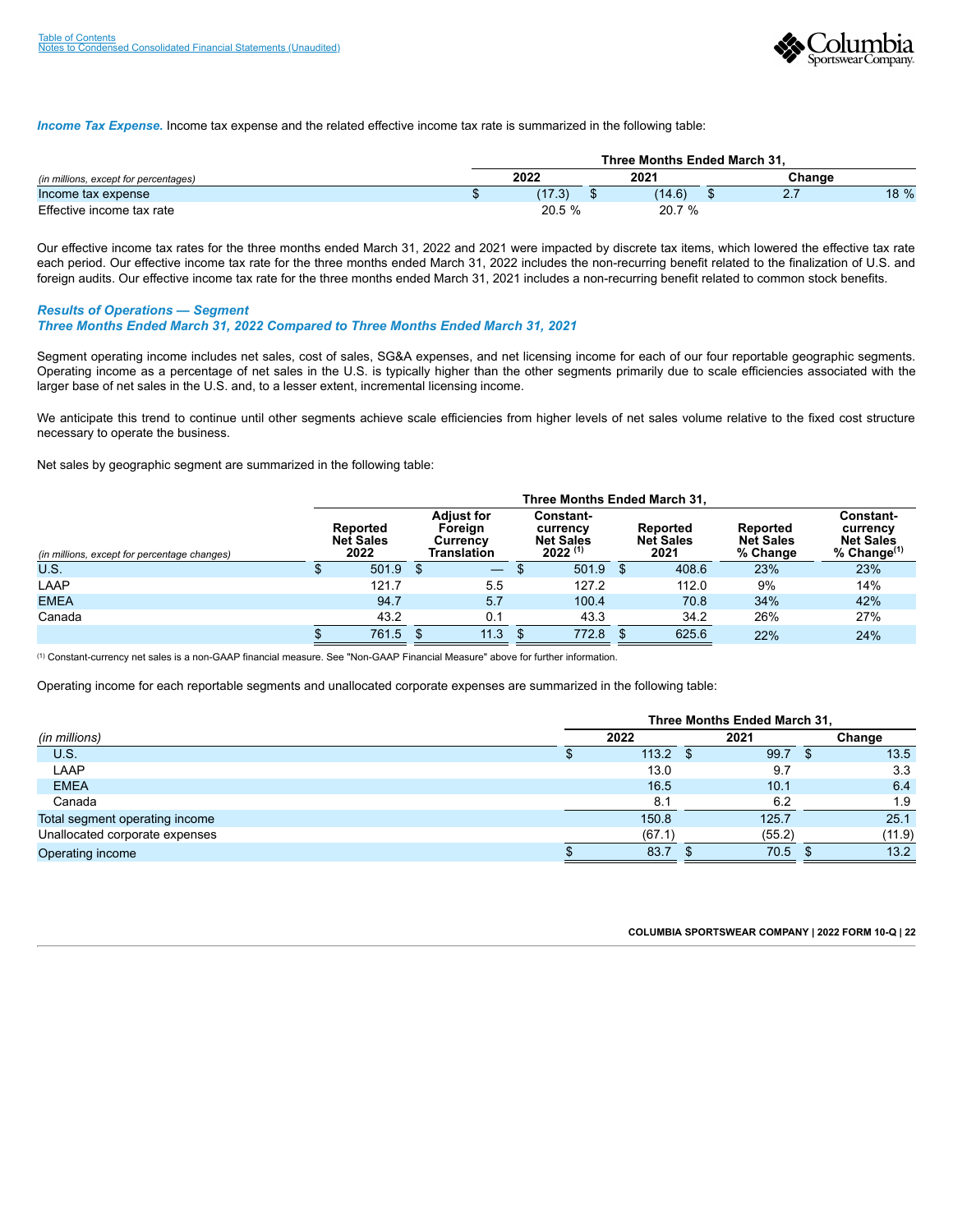

#### **U.S.**

U.S. operating income increased \$13.5 million to \$113.2 million, or 22.5% of net sales, for the first quarter of 2022 from \$99.7 million, or, 24.4% of net sales, for the comparable period in 2021. The increase was driven primarily by increased net sales partially offset by contracted gross margin. U.S. net sales increased \$93.3 million, or 23%, for the first quarter of 2022, compared to the same period in 2021. U.S. net sales increased across all channels and product categories, largely driven by increased net sales for our Columbia brand and, to a lesser extent, our SOREL brand. Increased U.S. wholesale net sales were driven by increased consumer demand, shipment of higher Spring 2022 orders and favorable late season cold weather product sales. U.S DTC net sales increased from net sales growth generated from our e-commerce business and retail stores. As of March 31, 2022, our U.S. business operated 143 retail stores, compared to 132 stores as of March 31, 2021. SG&A expenses decreased slightly as a percentage of net sales to 27.5% for the first quarter of 2022 compared to 27.7% for the same period in 2021.

#### **LAAP**

LAAP operating income increased \$3.3 million to \$13.0 million, or 10.7% of net sales, for the first quarter of 2022 from \$9.7 million, or 8.7% of net sales, for the comparable period in 2021. The increase was driven primarily by increased net sales combined with increased gross margin. LAAP net sales increased \$9.7 million, or 9% (14% constant-currency), for the first quarter of 2022, compared to the same period in 2021, led by increased net sales in our LAAP distributor business, followed by our Korea, Japan and China businesses. LAAP SG&A expense decreased as a percentage of net sales to 46.6% for the first quarter of 2022 compared to 47.7% for the same period in 2021.

#### **EMEA**

EMEA operating income increased \$6.4 million to \$16.5 million, or 17.4% of net sales, for the first quarter of 2022 from \$10.1 million, or 14.2% of net sales, for the comparable period in 2021. The increase was driven primarily by increased net sales, partially offset by decreased gross margin. EMEA net sales increased \$23.9 million, or 34% (42% constant-currency), for the first quarter of 2022, compared to the same period in 2021. EMEA net sales increased primarily in our Europe-direct business, and to a lesser extent our EMEA distributor business. EMEA SG&A expense decreased as a percentage of net sales to 26.3% for the first quarter of 2022 compared to 31.1% in 2021, driven by leveraging of fixed operating expenses.

#### **Canada**

Canada operating income increased \$1.9 million to \$8.1 million, or 18.9% of net sales, for the first quarter of 2022 from \$6.2 million, or 18.2% of net sales, for the comparable period in 2021. The increase primarily resulted from increased net sales partially offset by decreased gross margin. Canada net sales increased \$9.0 million, or 26% (27% constant-currency), for the first quarter of 2022, compared to the same period in 2021, primarily driven by increased net sales in our Canada DTC and wholesale businesses. Canada SG&A expense decreased as a percentage of net sales to 28.5% for the first quarter of 2022 compared to 30.6% for the same period in 2021 driven by leveraging of fixed operating expenses.

Unallocated corporate expenses increased by \$11.9 million to \$67.1 million in 2022, from \$55.2 million in 2021, largely driven by higher personnel expenses and technology related expenses.

### **LIQUIDITY AND CAPITAL RESOURCES**

Including cash, cash equivalents, short-term investments and available committed credit lines, we had over \$1 billion in total liquidity as of March 31, 2022. Our liquidity may be affected by the general seasonal trends common to the industry. Our products are marketed on a seasonal basis and our sales are weighted substantially toward the third and fourth quarters, while our operating costs are more equally distributed throughout the year. Our cash and cash equivalents and short-term investments balances generally are at their lowest level at the end of the third quarter and increase during the fourth quarter from collection of wholesale business receivables and fourth quarter DTC sales. This trough cash position is impacted by the amount of product we order from our contract manufacturers in anticipation of customer demand and is more heavily impacted in advance of periods of expected high demand.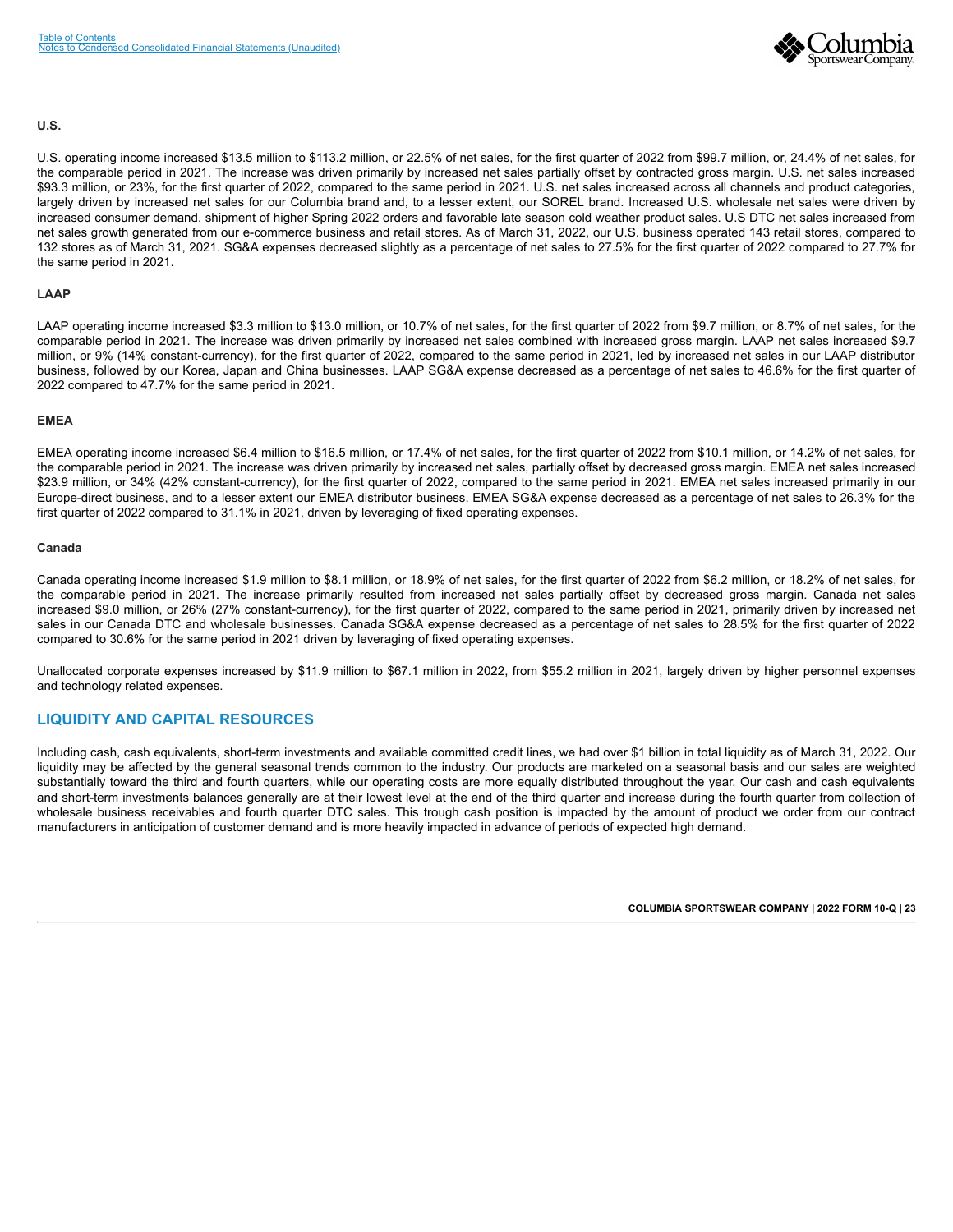

#### *Cash Flow Activities*

Cash flows are summarized in the following table:

|                                                      | Three Months Ended March 31. |              |      |        |         |  |  |  |  |
|------------------------------------------------------|------------------------------|--------------|------|--------|---------|--|--|--|--|
| (in millions)                                        |                              | 2022         | 2021 |        | Change  |  |  |  |  |
| Net cash provided by (used in):                      |                              |              |      |        |         |  |  |  |  |
| Operating activities                                 |                              | $(33.8)$ \$  |      | 110.9  | (144.7) |  |  |  |  |
| Investing activities                                 |                              | (56.8)       |      | (2.8)  | (54.0)  |  |  |  |  |
| Financing activities                                 |                              | (237.9)      |      | (19.9) | (218.0) |  |  |  |  |
| Net effect of exchange rate changes on cash          |                              | 0.3          |      | (5.3)  | 5.6     |  |  |  |  |
| Net increase (decrease) in cash and cash equivalents |                              | $(328.2)$ \$ |      | 82.9   | (411.1) |  |  |  |  |

The change in cash flows used in operating activities was driven by a \$160.5 million increase in cash used in changes in assets and liabilities, partially offset by a \$15.8 million increase in net income and non-cash adjustments. The most significant comparative changes included *Inventories, net, Accrued liabilities, Accounts receivable, net* and *Accounts payable.* The \$96.2 million increase in cash used in *Inventories, net* was mainly driven by an increase in inventory purchases, reflecting strong consumer demand and increased wholesale customer orders. The \$54.1 million increase in cash used in *Accrued liabilities* was primarily driven by changes in accruals for compensation as well as taxes. The \$36.6 million decrease in cash provided by *Accounts receivable, net* was driven by higher wholesale net sales, partially offset by higher collections of accounts receivable. The decrease of \$20.4 million in cash used in *Accounts payable* primarily reflects the effects of higher in-transit inventory and higher accruals.

Net cash used in investing activities was \$56.8 million for the three months ended March 31, 2022 compared to \$2.8 million for the same period in 2021. For the 2022 period, net cash used in investing activities consisted of \$43.9 million in net purchases of short-term investments and \$12.9 million for capital expenditures. For the 2021 period, net cash used in investing activities primarily consisted of \$3.9 million for capital expenditures, offset by \$1.1 million in sales of short-term investments.

Net cash used in financing activities was \$237.9 million for the three months ended March 31, 2022 compared to \$19.9 million for the same period in 2021. For the 2022 period, net cash used in financing activities primarily consisted of repurchases of common stock of \$217.3 million and dividend payments to our shareholders of \$19.2 million. For the 2021 period, net cash used in financing activities primarily consisted of dividend payments to our shareholders of \$17.3 million and repurchases of common stock of \$11.2 million, partially offset by proceeds from issuance of common stock related to share-based compensation of \$13.8 million.

#### *Sources of Liquidity*

#### **Cash and cash equivalents and short-term investments**

As of March 31, 2022, we had cash and cash equivalents of \$435.2 million and short-term investments of \$175.0 million, compared to \$763.4 million and \$131.1 million, respectively, as of December 31, 2021 and \$873.6 million and \$0.9 million, respectively, as of March 31, 2021.

#### **Domestic Credit Facility**

We have available an unsecured, committed revolving credit facility that provides for funding up to \$500.0 million. This credit agreement matures on December 30, 2025. Interest, payable monthly, is based on the Company's option of either LIBOR plus an applicable margin or a base rate. Base rate is defined as the highest of the following, plus an applicable margin:

- the administrative agent's prime rate;
- the higher of the federal funds rate or the overnight bank funding rate set by the Federal Reserve Bank of New York, plus 0.50%; or
- the one-month LIBOR plus 1.00%.

This credit agreement requires the Company to comply with certain financial covenants covering the Company's funded debt ratio and asset coverage ratio. The credit agreement also includes customary covenants that, among other things, limit or restrict the ability of the Company and its subsidiaries to incur additional indebtedness and liens, engage in mergers, acquisitions and dispositions, and engage in transactions with affiliates, as well as restrict certain payments, including dividends and share buybacks.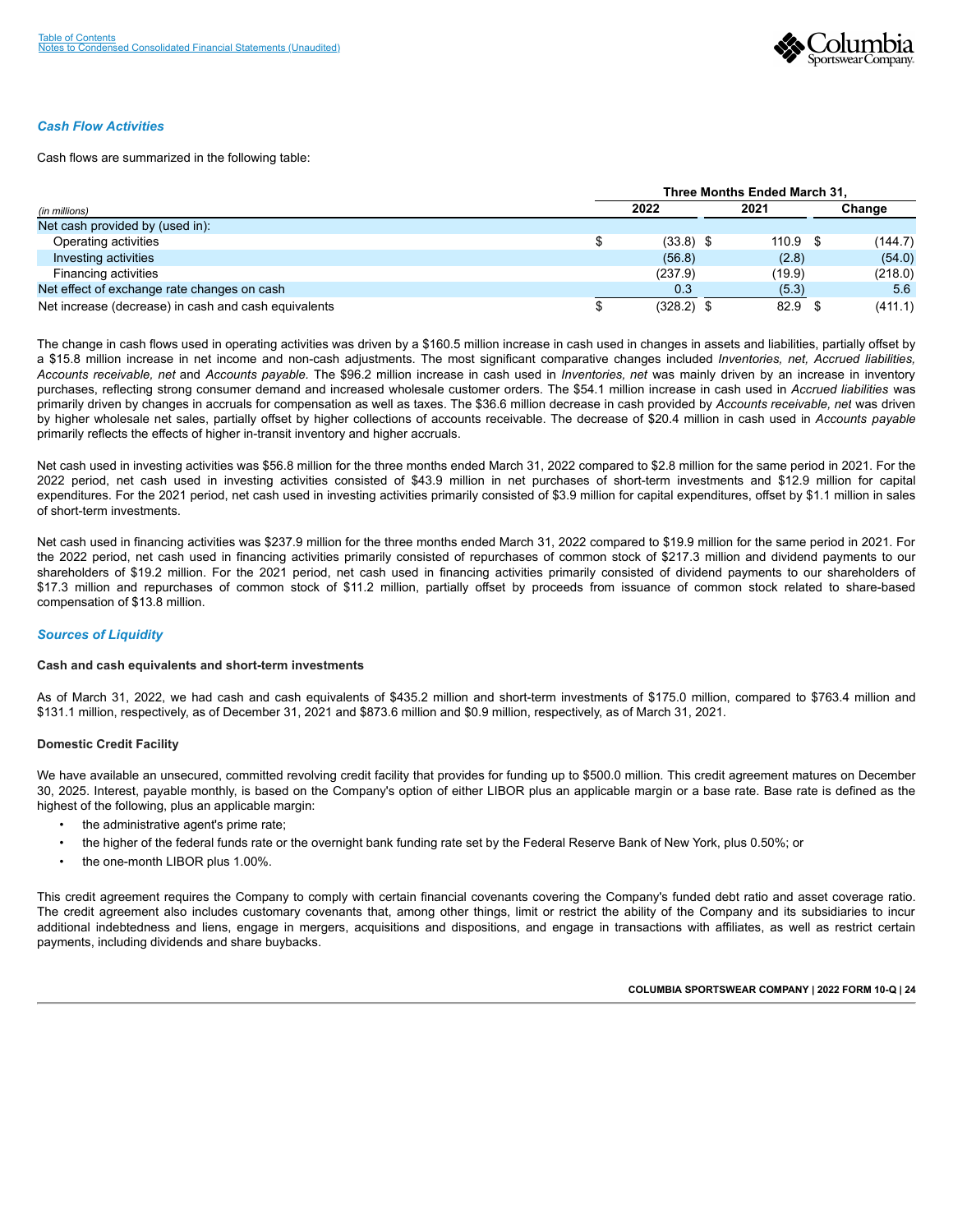

As of March 31, 2022, there was no balance outstanding under our credit facility. At the time of this filing, we are in compliance with all financial covenants necessary as a condition for borrowing under the credit agreement.

#### **International Credit Facilities**

Our European subsidiary has available an unsecured, committed line of credit, which is guaranteed by the Company and provides for borrowing up to €4.4 million (approximately US\$4.9 million). Borrowings accrue interest at a base rate plus 75 basis points.

In addition, collectively, our international subsidiaries have available approximately US\$110.7 million in unsecured and uncommitted lines of credit and overdraft facilities.

As of March 31, 2022, there was no balance outstanding under our international subsidiaries' lines of credit and overdraft facilities.

#### *Capital Requirements*

Our expected short-term and long-term cash needs are primarily for working capital and capital expenditures. We expect to meet these short-term and longterm cash needs primarily with cash flows from operations and, if needed, borrowings from our existing credit facilities.

Our working capital management goals include maintaining an optimal level of inventory necessary to deliver goods on time to our customers and our retail stores to satisfy end consumer demand, alleviating manufacturing capacity constraints, and driving efficiencies to minimize the cycle time from the purchase of inventory from our suppliers to the collections of accounts receivable balances from our customers. Inventory balances may be elevated in advance of periods of expected high demand. We maintain and continue to make substantial investments in information systems, processes and personnel to support our ongoing demand planning efforts to meet our working capital management goals.

We have planned 2022 capital expenditures of approximately \$80 to \$100 million. This includes investments in our digital and supply chain capabilities to support our strategic priorities and our DTC operations, including new stores. Our actual capital expenditures may differ from the planned amounts depending on factors such as the timing of system implementations and new store openings and related construction as well as the availability of capital assets from suppliers.

Our long-term goal is to maintain a strong balance sheet and a disciplined approach to capital allocation. Dependent upon market conditions and our strategic priorities, our capital allocation approach includes:

- investing in organic growth opportunities to drive long-term profitable growth;
- returning 40% of free cash flow to shareholders through dividends and share repurchases; and
- considering opportunistic mergers and acquisitions.

Free cash flow is a non-GAAP financial measure. Free cash flow is calculated by reducing net cash flow from operating activities by capital expenditures. Management believes free cash flow provides investors with an important perspective on the cash available for shareholders and acquisitions after making the capital investments required to support ongoing business operations and long-term value creation. Free cash flow does not represent the residual cash flow available for discretionary expenditures as it excludes certain mandatory expenditures. Management uses free cash flow as a measure to assess both business performance and overall liquidity.

#### **Other cash commitments**

Our inventory purchase obligations increased to \$876.3 million as of March 31, 2022, compared to \$656.5 million and \$635.8 million as of December 31, 2021 and March 31, 2021, respectively.

There have been no other significant changes to our other cash commitments as described in Item 7 of our Annual Report on Form 10-K for the year ended December 31, 2021.

## **CRITICAL ACCOUNTING POLICIES AND ESTIMATES**

Management's discussion and analysis of our financial condition and results of operations are based on our unaudited condensed consolidated financial statements, which have been prepared in accordance with GAAP. The preparation of these financial statements requires us to make various estimates and judgments that affect reported amounts of assets, liabilities, sales, cost of sales, and expenses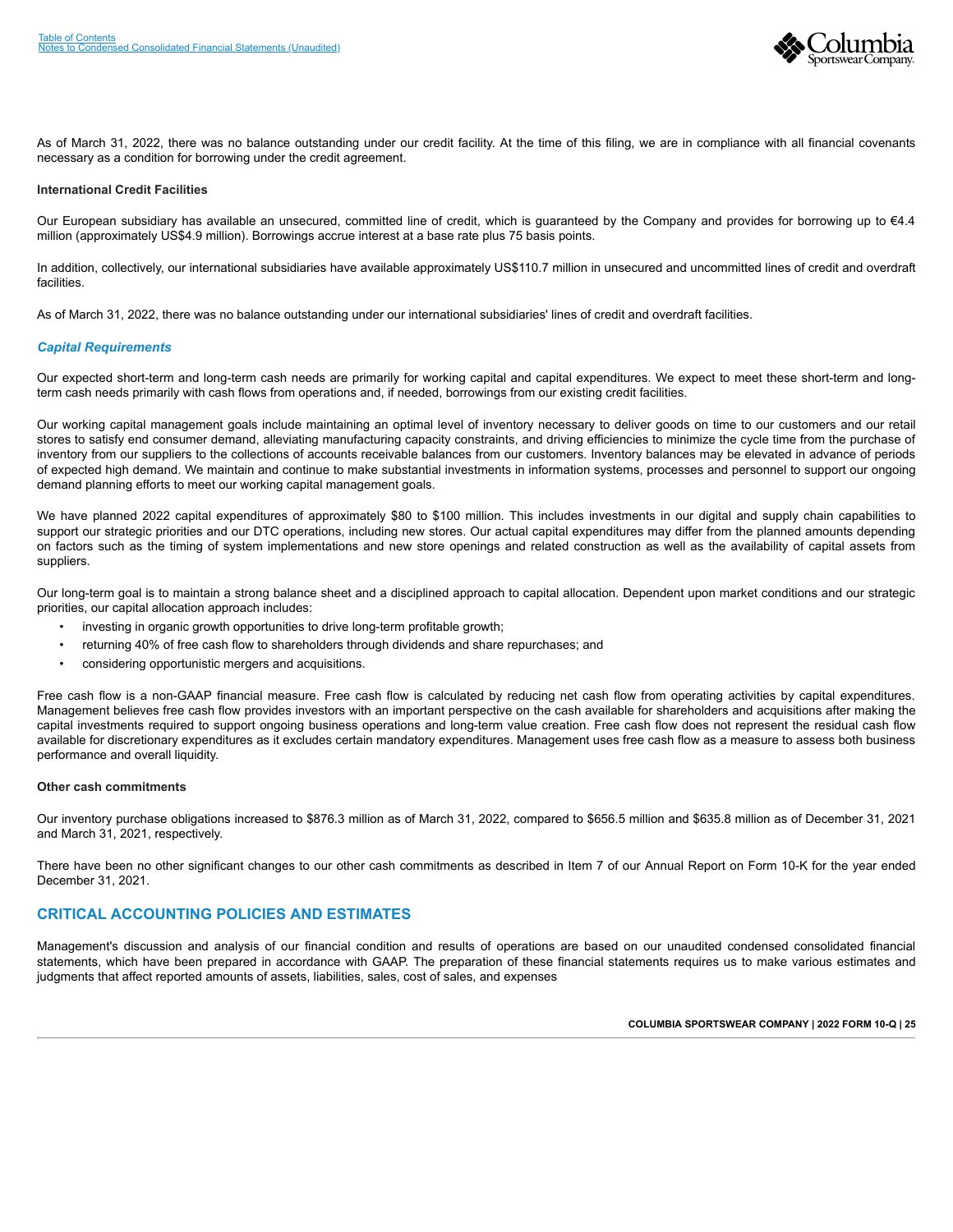

and related disclosure of contingent assets and liabilities. We believe that the estimates, assumptions and judgments involved in the accounting for sales reserves, allowance for uncollectible accounts receivable, excess, close-out and slow-moving inventory, impairment of long-lived assets, intangible assets and goodwill, and income taxes have the greatest potential effect on our financial statements, so we consider these to be our critical accounting policies and estimates. Because of the uncertainty inherent in these matters, actual results may differ from the estimates we use in applying these critical accounting policies and estimates. We base our ongoing estimates on historical experience and other assumptions that we believe to be reasonable in the circumstances. Refer to Item 7 in our Annual Report on Form 10-K for the year ended December 31, 2021 for additional information regarding our critical accounting policies and estimates.

Management regularly discusses with our audit committee each of our critical accounting estimates, the development and selection of these accounting estimates, and the disclosure about each estimate in this quarterly report. These discussions typically occur at our quarterly audit committee meetings and include the basis and methodology used in developing and selecting these estimates, the trends in and amounts of these estimates, specific matters affecting the amount of and changes in these estimates, and any other relevant matters related to these estimates, including significant issues concerning accounting principles and financial statement presentation.

There have been no significant changes to the Company's significant accounting policies described at Note 2 in Item 8 of our Annual Report on Form 10-K for the year ended December 31, 2021.

## **RECENT ACCOUNTING PRONOUNCEMENTS**

Refer to Note 1 in Item 1 of this Quarterly Report on Form 10-Q.

## <span id="page-28-0"></span>*ITEM 3. QUANTITATIVE AND QUALITATIVE DISCLOSURES ABOUT MARKET RISK*

There has not been any material change in the market risk disclosure contained in Item 7A of our Annual Report on Form 10-K for the year ended December 31, 2021.

## <span id="page-28-1"></span>*ITEM 4. CONTROLS AND PROCEDURES*

## **EVALUATION OF DISCLOSURE CONTROLS AND PROCEDURES**

We have evaluated, under the supervision and with the participation of management, including our Chief Executive Officer and the Chief Financial Officer, the effectiveness of our disclosure controls and procedures pursuant to Rule 13a-15(b) under the Securities Exchange Act of 1934, as amended (the "Exchange Act") as of the end of the period covered by this report. These disclosure controls and procedures require information to be disclosed in our Exchange Act reports to be (1) recorded, processed, summarized, and reported in a timely manner and (2) accumulated and communicated to our management, including our Chief Executive Officer and Chief Financial Officer.

Based on our evaluation, we, including, our Chief Executive Officer and Chief Financial Officer, have concluded that our disclosure controls and procedures were effective as of the end of the period covered by this Quarterly Report on Form 10-Q.

## **CHANGES IN INTERNAL CONTROL OVER FINANCIAL REPORTING**

<span id="page-28-2"></span>There have not been any changes in our internal control over financial reporting that occurred during the quarter ended March 31, 2022 that have materially affected, or are reasonably likely to materially affect, our internal control over financial reporting.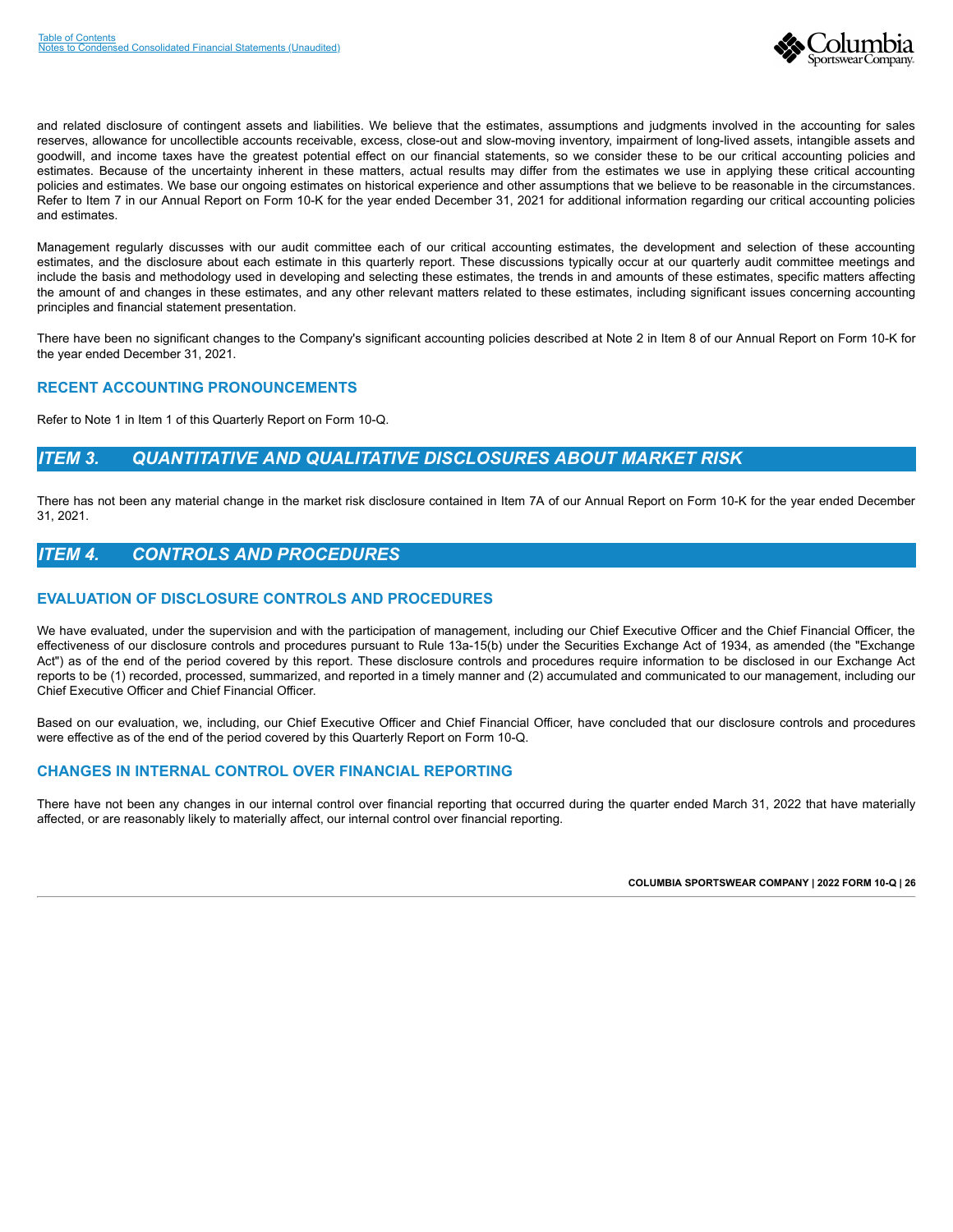

# **PART II — OTHER INFORMATION**

## <span id="page-29-0"></span>*ITEM 1. LEGAL PROCEEDINGS*

We are involved in litigation and various legal matters arising in the normal course of business, including matters related to employment, retail, intellectual property, contractual agreements, and various regulatory compliance activities. We have considered facts related to legal and regulatory matters and opinions of counsel handling these matters and do not believe the ultimate resolution of these proceedings will have a material adverse effect on our financial condition, results of operations or cash flows.

## <span id="page-29-1"></span>*Item 1A. RISK FACTORS*

In addition to the other information contained in this Quarterly Report on Form 10-Q, the following risk factors should be considered carefully in evaluating our business. Our business, financial condition, results of operations, or cash flows may be materially adversely affected by these and other risks. Please note that additional risks not presently known to us or that we currently deem immaterial may also impair our business and operations.

The following risk factors include changes to and supersede the description of the risk factors associated with our business previously disclosed in Part I, Item 1A of our Annual Report on Form 10-K for the year ended December 31, 2021.

## **CHANGES IN PRODUCT DEMAND CAN ADVERSELY AFFECT OUR FINANCIAL RESULTS**

*We are Subject to a Number of Risks Which May Adversely Affect Consumer and/or Wholesale Customer Demand for Our Products and Lead to a Decline in Sales and/or Earnings.*

These risks include, but are not limited to:

- Volatile Economic Conditions. We are a consumer products company and are highly dependent on consumer discretionary spending. Consumer discretionary spending behavior is inherently unpredictable. Consumer demand, and related wholesale customer demand, for our products may not support our sales targets, or may decline, especially during periods of heightened economic uncertainty in our key markets.
- Highly Competitive Markets. In each of our geographic markets, we face significant competition from global and regional branded apparel, footwear, accessories, and equipment companies. Retailers who are our wholesale customers often pose a significant competitive threat by designing, marketing and distributing apparel, footwear, accessories, and equipment under their own private labels. We also experience direct competition in our DTC business from retailers that are our wholesale customers. This is true in particular in the digital marketplace, where increased consumer expectations and competitive pressure related to various aspects of our e-commerce business, including speed of product delivery, shipping charges, return privileges, and other evolving expectations are key factors.
- Consumer Preferences and Fashion/Product Trends. Changes in consumer preferences, consumer interest in outdoor activities, and fashion/product trends may have a material adverse effect on our business. We also face risks because our success depends on our and our customers' abilities to anticipate consumer preferences and our ability to respond to changes in a timely manner. Product development and/or production lead times for many of our products may make it more difficult for us to respond rapidly to new or changing fashion/product trends or consumer preferences.
- Brand Images. Our brands have wide recognition, and our success has been due in large part to our ability to maintain, enhance and protect our brand image and reputation and our consumers' and customers' connection to our brands. Our continued success depends in part on our ability to adapt to a rapidly changing media environment, including our increasing reliance on social media and online dissemination of advertising campaigns. In addition, consumer and customer sentiment could be shaped by our sustainability policies and related design, sourcing and operational decisions.
- Weather Conditions, Including Global Climate Change Trends. Our sales are adversely affected by unseasonable weather conditions. A significant portion of our DTC sales is dependent in part on the weather and our DTC sales growth is likely to be adversely impacted or may even decline in years in which weather conditions do not stimulate demand for our products. Unseasonable weather also impacts future sales to our wholesale customers, who may hold inventory into subsequent seasons in response to unseasonable weather. Our results may be negatively impacted if management is not able to adjust expenses in a timely manner in response to unfavorable weather conditions and the resulting impact on consumer and customer demand. The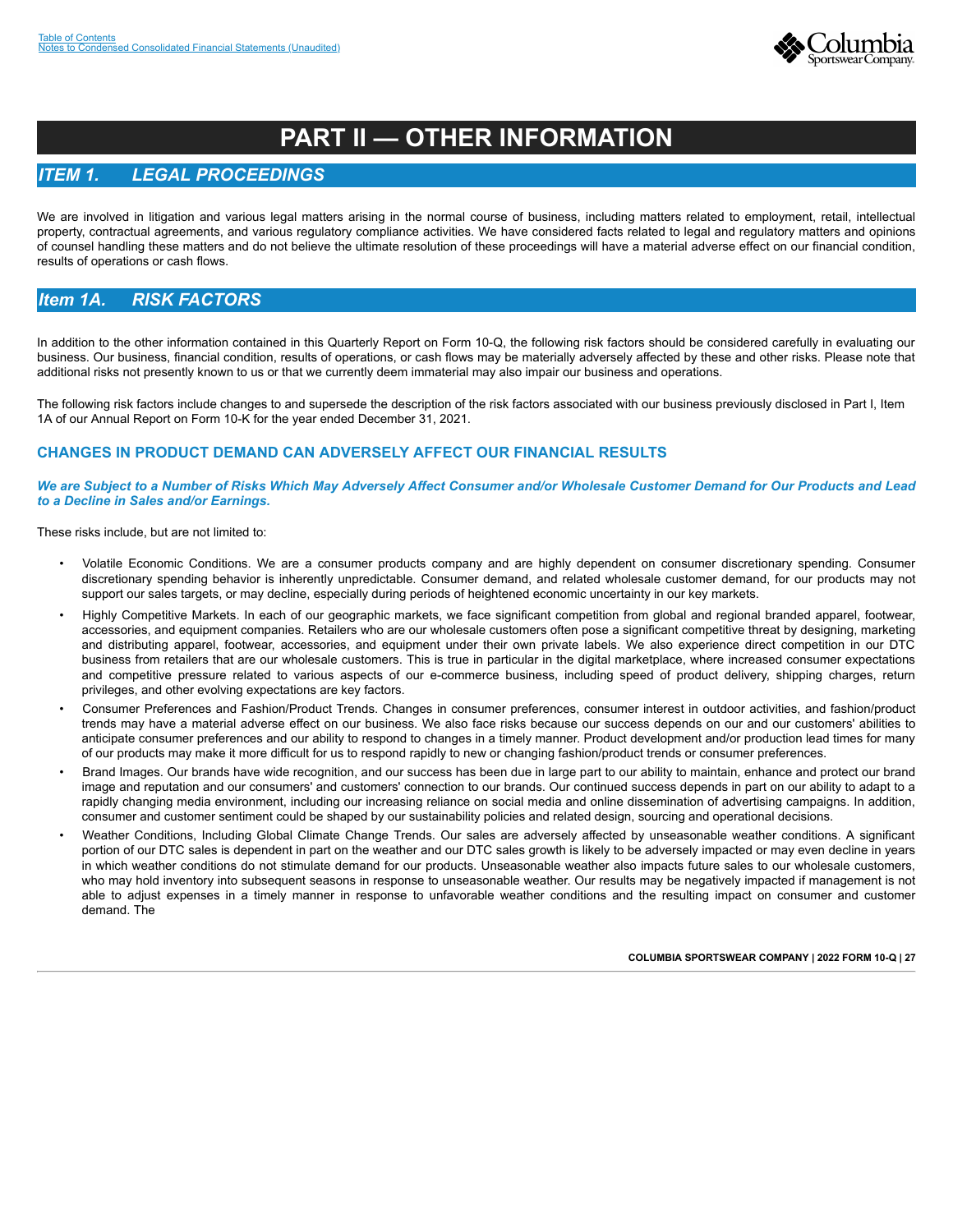

magnitude by which global weather patterns trend warmer will influence the extent to which consumer and customer demand for our outerwear products will be negatively affected.

- Shifts in Retail Traffic Patterns. Shifts in consumer purchasing patterns, including the growth of e-commerce and large one-stop digital marketplaces, ecommerce off-price retailing and online comparison shopping, in our key markets may have an adverse effect on our DTC operations and the financial health of certain of our wholesale customers, some of whom may reduce their brick and mortar store fleet, file for protection under bankruptcy laws, restructure, or cease operations. These related business impacts have already occurred at certain of our wholesale customers. We face increased risk of order reduction and cancellation when dealing with financially ailing wholesale customers. We also extend credit to our wholesale customers based on an assessment of the wholesale customer's financial condition, generally without requiring collateral. We may choose (and have chosen in the past) to limit our credit risk by reducing our level of business with wholesale customers experiencing financial difficulties and may not be able to replace those revenues with other customers or through our DTC businesses within a reasonable period or at all.
- Innovation. To distinguish our products in the marketplace and achieve commercial success, we rely on product innovations, including new or exclusive technologies, inventive and appealing design or other differentiating features. If we fail to introduce innovative products that appeal to consumers and customers, we could suffer reputational damage to our brands and demand for our products could decline.

Certain of the above risks may be or have been exacerbated by the COVID-19 pandemic, see "An Outbreak of Disease or Similar Public Health Threat, or Fear of Such an Event, Such as the COVID-19 Pandemic, Could Have, and in the Case of the COVID-19 Pandemic Has Had and is Expected to Continue to Have, an Adverse Impact on Our Business, Operating Results and Financial Condition."

#### *Our Orders from Wholesale Customers are Subject to Cancellation, Which Could Lead to a Decline in Sales or Gross Profit, Write-downs of Excess Inventory, Increased Discounts or Extended Credit Terms to Our Wholesale Customers.*

We do not have long-term contracts with any of our wholesale customers. We do have contracts with our independent international distributors; although these contracts may have annual purchase minimums that must be met in order to retain distribution rights, the distributors are not otherwise obligated to purchase products from us. Sales to our wholesale customers (other than our international distributors) are generally on an order-by-order basis and are subject to rights of cancellation and rescheduling prior to shipment of orders. We place the majority of our orders for products with our contract manufacturers for our wholesale customers based on these advance orders. We consider the timing of delivery dates in our wholesale customer orders when we forecast our sales and earnings for future periods. If any of our major wholesale customers experience a significant downturn in business or fail to remain committed to our products or brands, or if we are unable to deliver products to our wholesale customer in the agreed upon manner or reach mutually agreeable accommodations, these customers could postpone, reduce, cancel, or discontinue purchases from us, including after we have begun production on any order, or seek to impose chargebacks.

#### *Our Inability to Accurately Predict Consumer and/or Customer Demand for Our Products Could Lead to a Build-up of Inventory or a Lack of Inventory and Affect Our Gross Margin.*

We have implemented key strategic initiatives designed to improve the efficiency of our supply chain, such as spreading out the production of our products over time, which may lead to the build-up of inventory well in advance of the selling seasons for such products. Additionally, we place orders for our products with our contract manufacturers in advance of the related selling season and, as a result, are vulnerable to changes in consumer and/or customer demand for our products. Therefore, we must accurately forecast consumer and/or customer demand for our products well in advance of the selling season. We are subject to numerous risks relating to consumer and/or customer demand (see "We are Subject to a Number of Risks Which May Adversely Affect Consumer and/or Customer Demand for our Products and Lead to a Decline in Sales and/or Earnings" and "Our Orders from Wholesale Customers are Subject to Cancellation, Which Could Lead to a Decline in Sales or Gross Profit, Write-downs of Excess Inventory, Increased Discounts or Extended Credit Terms to Our Wholesale Customers" for additional information). Our ability to accurately predict consumer and/or customer demand well in advance of the selling season for our products is impacted by these risks, as well as our reliance on manual processes and judgments that are subject to human error. These risks are heightened during periods of macroeconomic and geopolitical volatility.

Our failure to accurately forecast consumer and/or customer demand could result in inventory levels in excess of demand, which may cause inventory writedowns and/or the sale of excess inventory at discounted prices through our owned outlet stores or third-party liquidation channels and could have a material adverse effect on our brand image and gross margin. In addition, we may experience additional costs relating to the storage of excess inventory.

Conversely, if we underestimate consumer and/or customer demand for our products or if our contract manufacturers or third-party logistics providers are unable to supply or deliver products when we need them, we may experience and have been experiencing inventory shortages,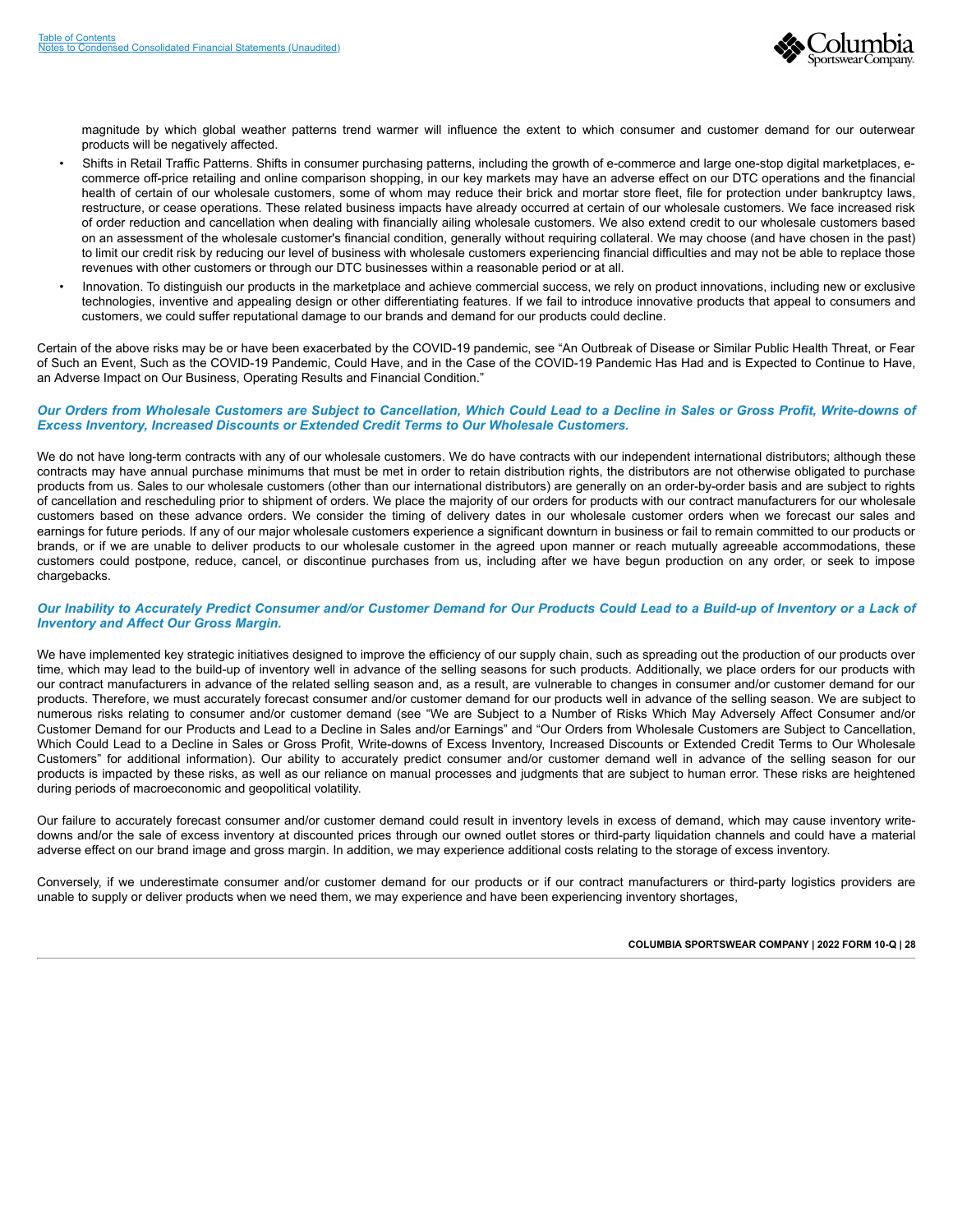

which may prevent us from fulfilling product orders resulting in lost sales, delay shipments of product, negatively affect our wholesale customer and consumer relationships, result in increased costs to expedite production and delivery, or diminish our ability to build brand loyalty.

## **WE ARE SUBJECT TO VARIOUS RISKS IN OUR SUPPLY CHAIN.**

#### *Our Reliance on Contract Manufacturers, Including Our Ability to Enter Into Purchase Order Commitments with Them and Maintain Quality Standards of Our Products and Standards of Manufacturing Processes at Contract Manufacturers, May Result in Lost Sales and Impact our Gross Margin and Results of Operations.*

Our products are manufactured by contract manufacturers worldwide, primarily in the Asia Pacific region. Although we enter into purchase order commitments with these contract manufacturers each season, we generally do not maintain long-term manufacturing commitments with them, and various factors could interfere with our ability to source our products. Without long-term commitments, there is no assurance that we will be able to secure adequate or timely production capacity and our competitors may obtain production capacities that effectively limit or eliminate the availability of our contract manufacturers. If we are unable to obtain necessary production capacities, we may be unable to meet consumer demand, resulting in lost sales, as has recently occurred.

In addition, contract manufacturers may fail to perform as expected. If a contract manufacturer fails to ship orders in a timely manner, we could experience supply disruptions that result in missed delivery deadlines, which may cause our customers to cancel their orders, refuse to accept deliveries or demand a reduction in purchase price or cause us to incur additional freight costs.

Reliance on contract manufacturers also creates quality control risks. Contract manufacturers may need to use sub-contracted manufacturers to fulfill our orders, which could result in compromised quality of our products. A failure in our quality control program, or a failure of our contract manufacturers or their subcontractors to meet our quality control standards, may result in diminished product quality, which in turn could result in increased order cancellations, price concessions, product returns, decreased consumer and customer demand for our products, non-compliance with our product standards or regulatory requirements, or product recalls or other regulatory actions.

We impose standards of manufacturing practices on our contract manufacturers for the benefit of workers and require compliance with our restricted substances list and product safety and other applicable laws, including environmental, health and safety and forced labor laws. We also require that our contract manufacturers impose these practices, standards and laws on their subcontractors. If a contract manufacturer or subcontractor violates labor or other laws or engages in practices that are not generally accepted as safe or ethical, we may experience production disruptions, lost sales or significant negative publicity that could result in long-term damage to our reputation. In some circumstances, parties may assert that we are liable for our contract manufacturers' or subcontractors' labor and operational practices, which could have a material adverse effect on our brand image, results of operations and our financial condition.

#### *Volatility in the Availability of and Prices for Raw Materials We Use in Our Products Could Have a Material Adverse Effect on Our Revenues, Costs, Gross Margins and Profitability.*

Our products are derived from raw materials that are subject to both disruptions to supply availability and price volatility. If there are supply disruptions or price increases for raw materials we use in our products (as is currently the case) and we are unable to obtain sufficient raw materials to meet production needs or offset rising costs by increasing the price of our products or achieving efficiency improvements, we could experience negative impacts to our sales and profitability.

#### *For Certain Materials We Depend on a Limited Number of Suppliers, Which May Cause Increased Costs or Production Delays.*

As an innovative company, some of our materials are highly technical and/or proprietary and may be available from only one source or a very limited number of sources. As a result, from time to time, we may have difficulty satisfying our material requirements. Although we believe that we can identify and qualify additional contract manufacturers to produce or supply these materials or alternative materials as necessary, there are no guarantees that additional contract manufacturers will be available. In addition, depending on the timing, any changes in sources or materials may result in increased costs or production delays.

#### *Our Success Depends on Third-Party Logistics Providers and Our and Third-Party Distribution Facilities.*

The majority of our products are manufactured outside of our principal sales markets, which requires these products to be consolidated and transported, sometimes over large geographical distances. A small number of third-party logistics providers currently consolidate, deconsolidate and/or transload almost all of our products. Any disruption in the operations of these providers or changes to the costs they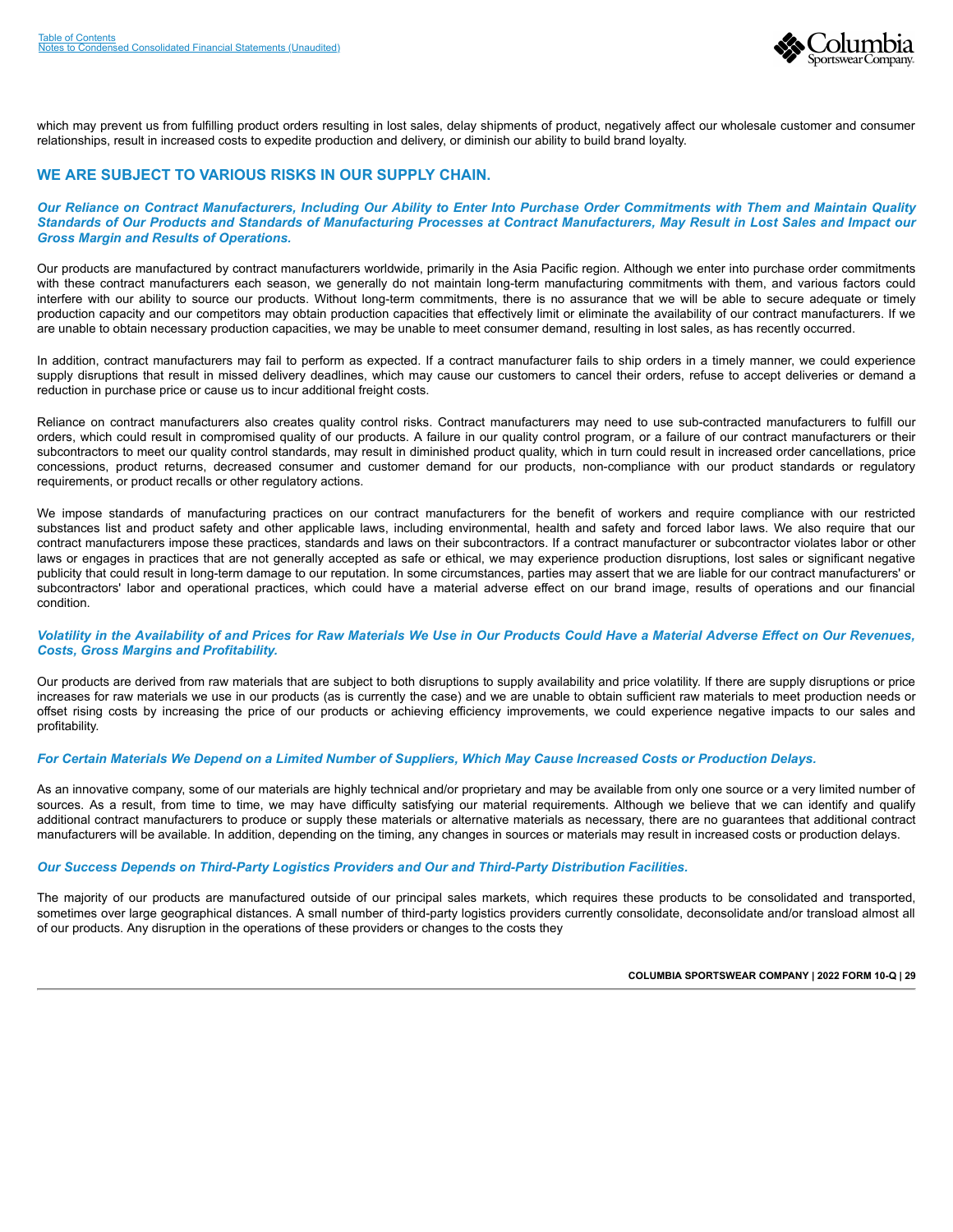

charge, due to capacity constraints, volatile fuel prices or otherwise, could materially impact our sales and profitability. A prolonged disruption in the operations of these providers could also require us to seek alternative distribution arrangements, which may not be available on attractive terms and could lead to delays in distribution of products, either of which could have a significant and material adverse effect on our business, results of operations and financial condition.

In addition, the ability to move products over larger geographical distances could be (as is currently the case) constrained by ocean, air and trucking cargo capacity, or disrupted by limitations at ports or borders. These constraints and disruptions could hinder our ability to satisfy demand through our wholesale and DTC businesses, and we may miss delivery deadlines, which may cause our customers to cancel their orders, refuse to accept deliveries or demand a reduction in purchase price. In addition, increases in distribution costs, including but not limited to freight costs, could (as is currently the case) adversely affect our costs, which we may not be able to offset through price increases or decreased promotions.

We receive our products from third-party logistics providers at our owned distribution centers in the United States, Canada and France. The fixed costs associated with owning, operating and maintaining such distribution centers during a period of economic weakness or declining sales can result in lower operating efficiencies, financial deleverage and potential impairment in the recorded value of distribution assets.

We also receive and distribute our products through third-party operated distribution facilities internationally and domestically. We depend on these third-parties to manage the operation of their distribution facilities as necessary to meet our business needs. If the third-parties fail to manage these responsibilities, our international and domestic distribution operations could face significant disruptions.

Our ability to meet consumer and customer expectations, manage inventory, complete sales, and achieve our objectives for operating efficiencies depends on the proper operation of our existing distribution facilities, as well as the facilities of third-parties, the development or expansion of additional distribution capabilities and services, and the timely performance of services by third-parties, including those involved in moving products to and from our distribution facilities and facilities operated by third-parties.

## **OUR INVESTMENT IN STRATEGIC PRIORITIES EXPOSES US TO CERTAIN RISKS**

#### *We May Be Unable to Execute Our Strategic Priorities, Which Could Limit Our Ability to Invest in and Grow Our Business.*

Our strategic priorities are to drive brand awareness and sales growth through increased, focused demand creation investments, enhance consumer experience and digital capabilities in all of our channels and geographies, expand and improve global DTC operations with supporting processes and systems and invest in our people and optimize our organization across our portfolio of brands.

To implement our strategic priorities, we must continue to, among other things, modify and fund various aspects of our business, effectively prioritize our initiatives and execute effective change management. These efforts, coupled with a continuous focus on expense discipline, may place strain on internal resources, and we may have operating difficulties as a result.

Our strategic priorities also generally involve increased expenditures, which could cause our profitability or operating margin to decline if we are unable to offset our increased spending with increased sales or gross profit or comparable reductions in other operating costs. This could result in a decision to delay, modify, or terminate certain initiatives related to our strategic priorities.

#### *Initiatives to Upgrade Our Business Processes and Information Technology Systems to Optimize Our Operational and Financial Performance Involve Many Risks Which Could Result in, Among Other Things, Business Interruptions, Higher Costs and Lost Profits.*

We regularly implement business process improvement and information technology initiatives intended to optimize our operational and financial performance. Transitioning to these new or upgraded processes and systems requires significant capital investments and personnel resources. Implementation is also highly dependent on the coordination of numerous employees, contractors and software and system providers. The interdependence of these processes and systems is a significant risk to the successful completion and continued refinement of these initiatives, and the failure of any aspect could have a material adverse effect on the functionality of our overall business. We may also experience difficulties in implementing or operating our new or upgraded business processes or information technology systems, including, but not limited to, ineffective or inefficient operations, significant system failures, system outages, delayed implementation and loss of system availability, which could lead to increased implementation and/or operational costs, loss or corruption of data, delayed shipments, excess inventory and interruptions of operations resulting in lost sales and/or profits.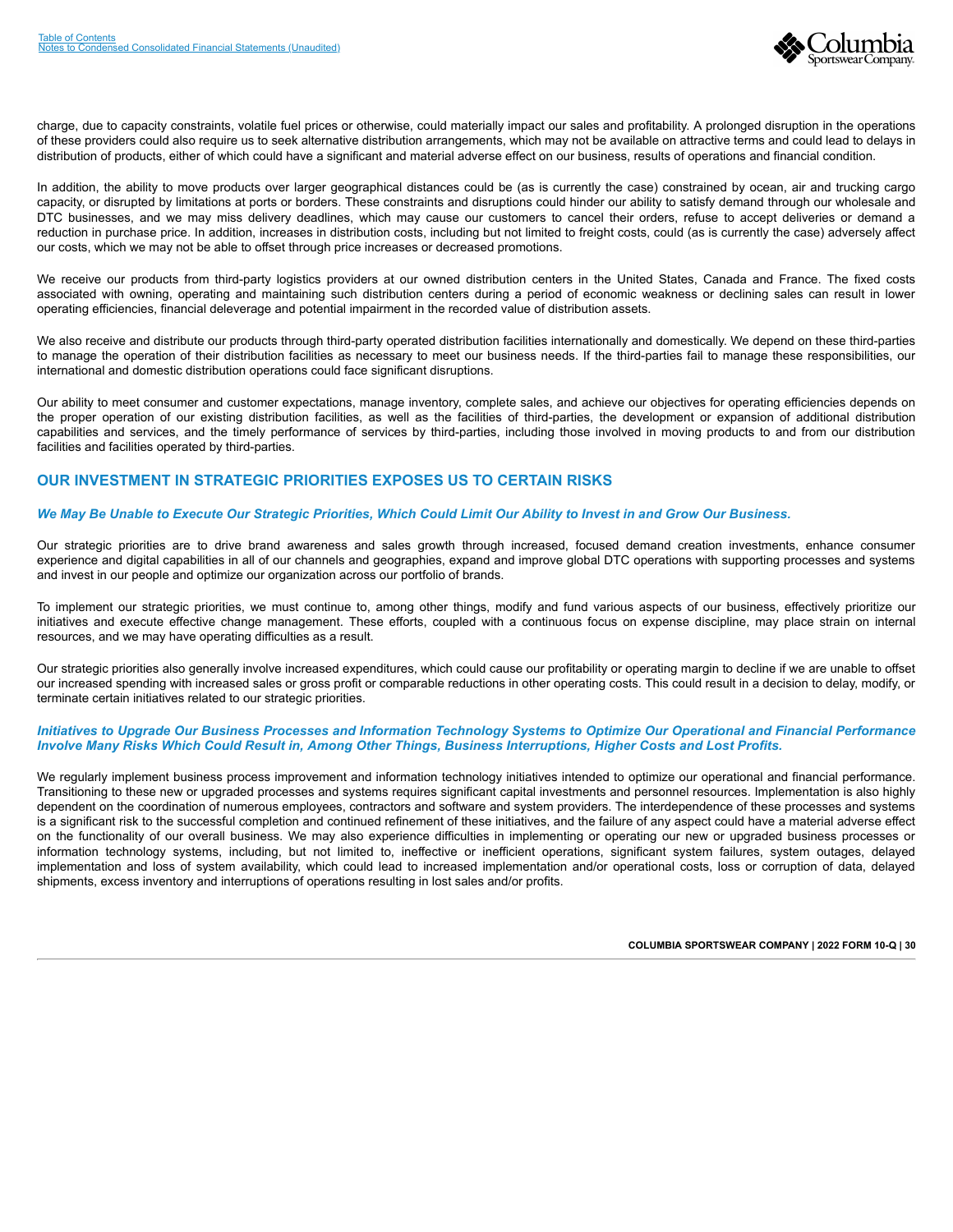

#### *We May Not Realize Returns on Our Fixed Cost Investments in Our DTC Business Operations.*

One of our strategic priorities is to expand and improve our global DTC business operations. Accordingly, we continue to make investments in our digital capabilities and our DTC operations, including new stores. (See "Initiatives to Upgrade Our Business Processes and Information Technology Systems to Optimize Our Operational and Financial Performance Involve Many Risks Which Could Result in, Among Other Things, Business Interruptions, Higher Costs and Lost Profits"). Since many of the costs of our DTC operations are fixed, we may be unable to reduce expenses in order to avoid losses or negative cash flows if we have insufficient sales, including as a result of restrictions on operations. We may not be able to exit DTC brick and mortar locations and related leases at all or without significant cost or loss, renegotiate the terms thereof, or effectively manage the profitability of our existing brick and mortar stores. In addition, obtaining real estate and effectively renewing real estate leases for our DTC brick and mortar operations is subject to the real estate market and we may not be able to secure adequate new locations or successfully renew leases for existing locations.

### **WE ARE SUBJECT TO CERTAIN INFORMATION TECHNOLOGY RISKS**

#### *We Rely on Information Technology Systems, including Third-Party Cloud-based Solutions, and Any Failure of These Systems May Result in Disruptions or Outages in Our E-Commerce and In-Store Retail Platforms, Loss of Processing Capabilities, and/or Loss of Data, Any of Which May Have a Material Adverse Effect on Our Financial Condition, Results of Operations or Cash Flow.*

Our reputation and ability to attract, retain and serve consumers and customers is dependent upon the reliable performance of our underlying technology infrastructure and external service providers, including third-party cloud-based solutions. These systems are vulnerable to damage or interruption and we have experienced interruptions in the past. We rely on cloud-based solutions furnished by third-parties primarily to allocate resources, pay vendors, collect from customers, process transactions, develop demand and supply plans, manage product design, production, transportation, and distribution, forecast and report operating results, meet regulatory requirements and administer employee payroll and benefits, among other functions. In addition, our DTC operations, both instore and online, rely on cloud-based solutions to process transactions. We have also designed a significant portion of our software and computer systems to utilize data processing and storage capabilities from third-party cloud solution providers. Both our on-premises and cloud-based infrastructure may be susceptible to outages due to any number of reasons, including, human error, fire, floods, power loss, telecommunications failures, terrorist attacks and similar events. Despite the implementation of security measures that we believe to be reasonable, both our on-premises and our cloud-based infrastructure may also be vulnerable to hacking, computer viruses, the installation of malware and similar disruptions either by third-parties or employees, which may result in outages. We do not have redundancy for all of our systems and our disaster recovery planning may not account for all eventualities. If we or our existing third-party cloud-based solution providers experience interruptions in service regularly or for a prolonged basis, or other similar issues, our business could be seriously harmed and, in some instances, our consumers and customers may not be able to purchase our products, which could significantly and negatively affect our sales. Additionally, our existing cloud-based solution providers have broad discretion to change and interpret their terms of service and other policies with respect to us, and they may take actions beyond our control that could harm our business. We also may not be able to control the quality of the systems and services we receive from our third-party cloud-based solution providers. Any transition of the cloud-based solutions currently provided to different cloud providers would be difficult to implement and may cause us to incur significant time and expense.

If we and/or our cloud-based solution providers are not successful in preventing or effectively responding to outages and cyberattacks, our financial condition, results of operations and cash flow could be materially and adversely affected.

#### *A Security Breach of Our or Our Third-Parties' Systems, Exposure of Personal or Confidential Information or Increased Government Regulation Relating to Handling of Personal Data, Could, Among Other Things, Disrupt Our Operations or Cause Us to Incur Substantial Costs or Negatively Affect Our Reputation.*

We and many of our third-party vendors manage and maintain various types of proprietary information and sensitive and confidential data relating to our business, such as personally identifiable information of our consumers, our customers, our employees, and our business partners, as well as credit card information in certain instances. Unauthorized parties may attempt to gain access to these systems or information through fraud or other means of deceiving our employees or third-party service providers. The methods used to obtain unauthorized access, disable or degrade service or sabotage systems are constantly changing and evolving, and may be difficult to anticipate or detect for long periods of time. The ever-evolving threats mean we and our third-parties must continually evaluate and adapt our systems and processes, and there is no guarantee that these efforts will be adequate to safeguard against all data security breaches or misuses of data. Any breaches of our or our third-parties' systems could expose us, our customers, our consumers, our suppliers, our employees, or other individuals that may be affected to a risk of loss or misuse of this information, result in litigation and potential liability for us, damage our reputation, or otherwise harm our business. While we maintain cyber liability insurance policies for coverage in the event of a cybersecurity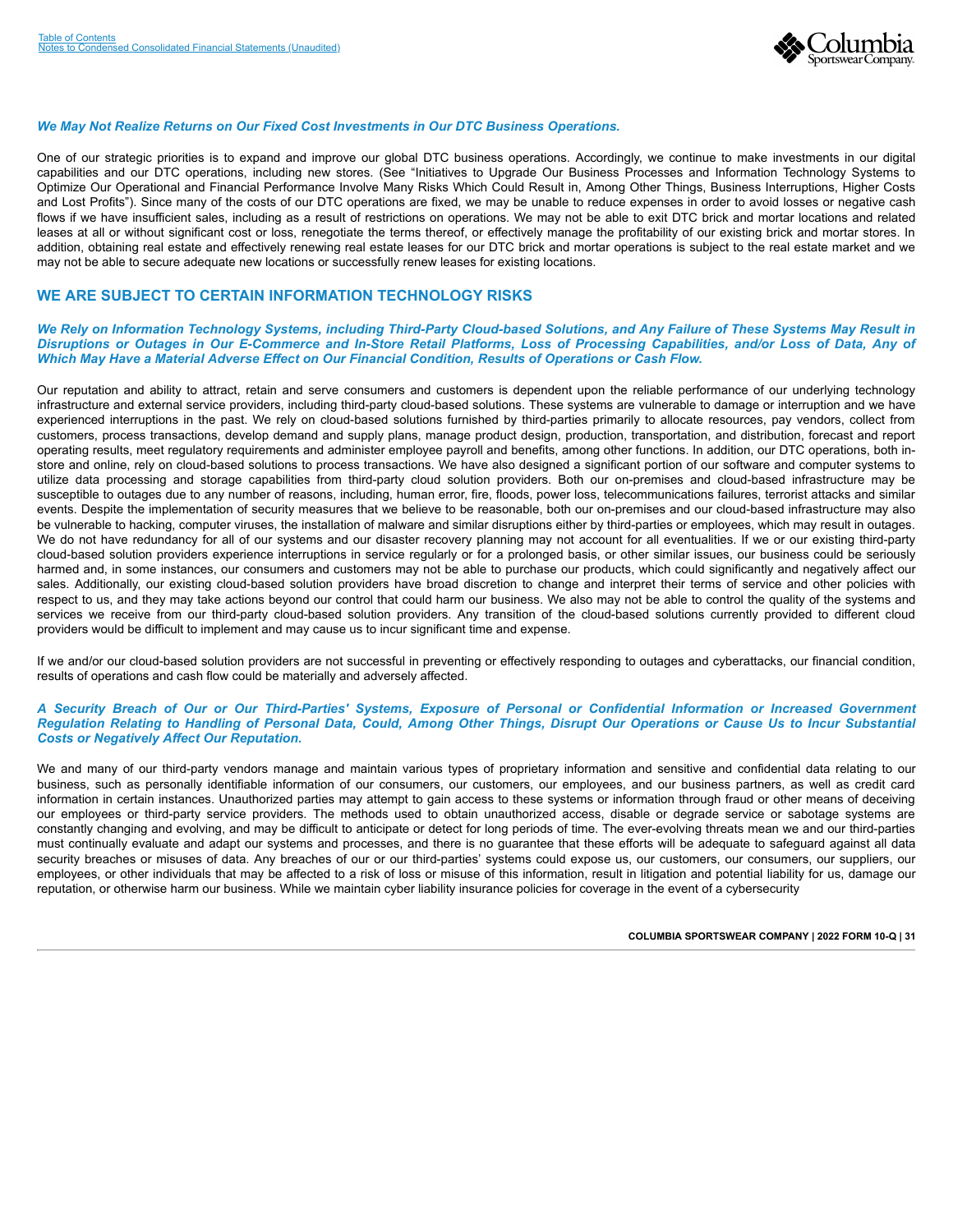

incident, we cannot be certain that our existing coverage will continue to be available on acceptable terms or will be available, and in sufficient amount, to cover the potentially significant losses that could result from a cybersecurity incident or that the insurer will not deny coverage as to any future claims.

In addition, as the regulatory environment related to information security, data collection and use and privacy becomes increasingly rigorous, with new and constantly changing requirements applicable to our business, compliance with those requirements could also result in additional costs or liabilities. Non-U.S. data privacy and data security laws, various U.S. federal and state laws and other information privacy and security standards may be applicable to us. Significant legislative, judicial or regulatory changes have been and could be issued in the future. As new requirements are issued, new processes must be implemented to ensure compliance. In addition, previously implemented processes must be continually refined. This work is accomplished through significant efforts by our employees. The diverted attention of these employees may impact our operations and there may be additional costs incurred by us for third-party resources to advise on the constantly changing landscape. Limitations on the use of data may also impact our future business strategies. Additionally, violations of these requirements could result in significant penalties or litigation from consumers.

In June 2021, the European Commission finalized recommendations in relation to cross border data transfers and published new versions of the Standard Contractual Clauses. The new requirements may cause us to incur costs and expenses in order to comply and may impact the transfer of personal data throughout the Company and to third parties.

## *We Depend on Certain Legacy Information Technology Systems, Which May Inhibit Our Ability to Operate Efficiently.*

Our legacy product development, retail and other systems, on which we continue to manage a portion of our business activities, rely on the availability of limited internal and external resources with the expertise to maintain the systems. In addition, our legacy systems, including aged systems in our Japanese and Korean businesses, may not support desired functionality for our operations and may inhibit our ability to operate efficiently. As we continue to transition from our legacy systems and implement new systems, certain functionality and information from our legacy systems, including that of third-party systems that interface with our legacy systems, may not be fully compatible with the new systems.

### **WE ARE SUBJECT TO LEGAL AND REGULATORY RISKS**

#### *Our Success Depends on the Protection of Our Intellectual Property Rights.*

Our registered and common law trademarks, our patented or patent-pending designs and technologies, trade dress and the overall appearance and image of our products have significant value and are important to our ability to differentiate our products from those of our competitors.

As we strive to achieve product innovations, extend our brands into new product categories and expand the geographic scope of our marketing, we face a greater risk of inadvertent infringements of third-party rights or compliance issues with regulations applicable to products with technical features or components. We may become subject to litigation based on allegations of infringement or other improper use of intellectual property rights of third-parties. In addition, failure to successfully obtain and maintain patents on innovations could negatively affect our ability to market and sell our products.

We regularly discover products that are counterfeit reproductions of our products or that otherwise infringe on our proprietary rights. Increased instances of counterfeit manufactured products and sales may adversely affect our sales and the reputation of our brands and result in a shift of consumer preference away from our products. The actions we take to establish and protect trademarks and other proprietary rights may not be adequate to prevent imitation of our products by others or to prevent others from seeking to block sales of our products as violations of proprietary rights. In markets outside of the United States, it may be more difficult for us to establish our proprietary rights and to successfully challenge use of those rights by other parties.

Litigation is often necessary to defend against claims of infringement or to enforce and protect our intellectual property rights. Intellectual property litigation may be costly and may divert management's attention from the operation of our business. Adverse determinations in any litigation may result in the loss of our proprietary rights, subject us to significant liabilities or require us to seek licenses from third-parties, which may not be available on commercially reasonable terms, if at all.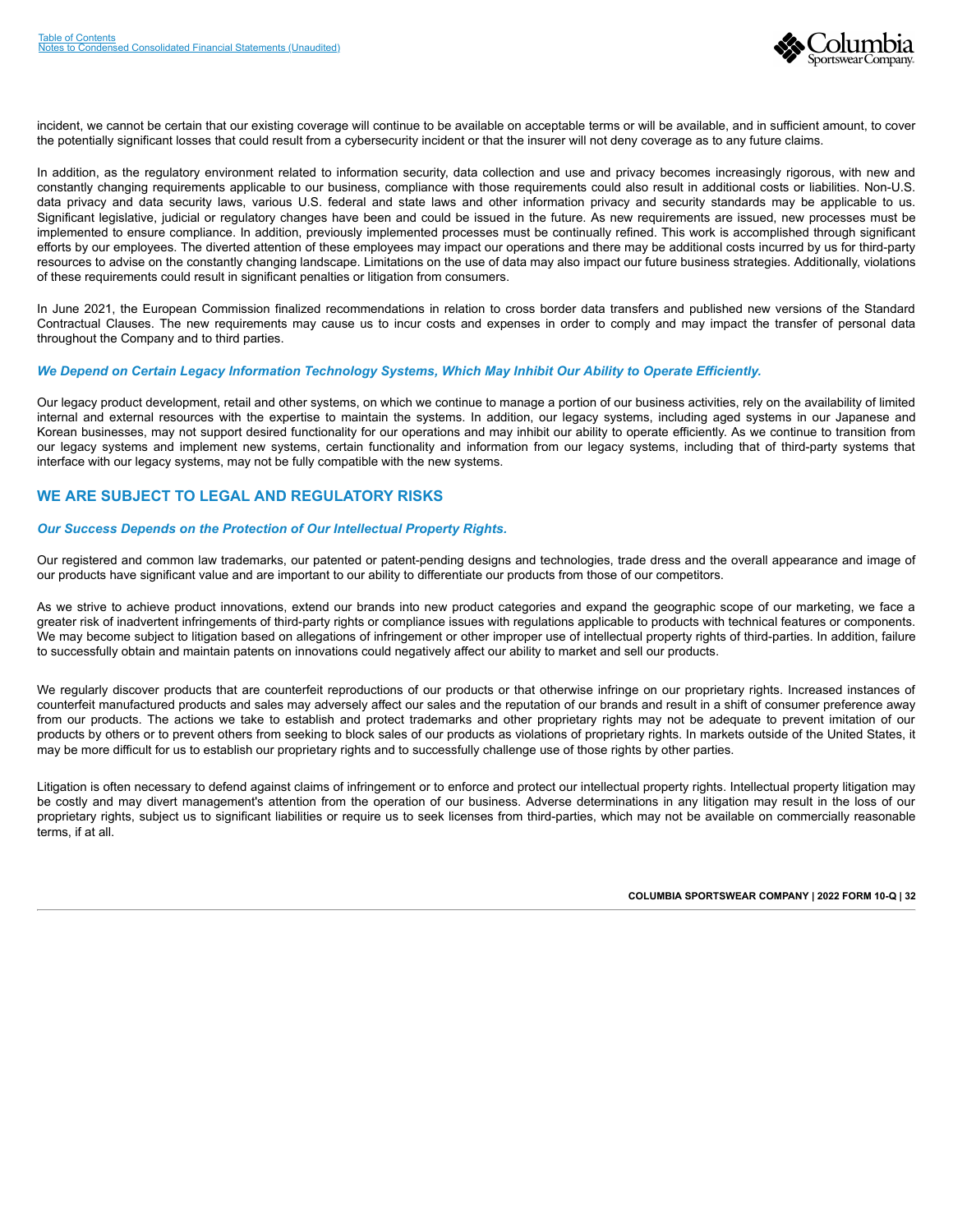

#### *Certain of Our Products Are Subject to Product Regulations and/or Carry Warranties, Which May Cause an Increase to Our Expenses in the Event of Non-Compliance and/or Warranty Claims.*

Our products are subject to increasingly stringent and complex domestic and foreign product labeling and performance and safety standards, laws and other regulations. These requirements could result in greater expense associated with compliance efforts, and failure to comply with these regulations could result in a delay, non-delivery, recall, or destruction of inventory shipments during key seasons or in other financial penalties. Significant or continuing noncompliance with these standards and laws could disrupt our business and harm our reputation.

Our products are generally used in outdoor activities, sometimes in severe conditions. Product recalls or product liability claims resulting from the failure, or alleged failure, of our products could have a material adverse effect on the reputation of our brands and result in additional expenses. Most of our products carry limited warranties for defects in quality and workmanship. We maintain a warranty reserve for estimated future warranty claims, but the actual costs of servicing future warranty claims may exceed the reserve.

#### *We May Have Additional Tax Liabilities or Experience Increased Volatility in Our Effective Tax Rate.*

As a global company, we determine our income tax liability in various tax jurisdictions and our effective tax rate based on an analysis and interpretation of local tax laws and regulations and our financial projections. This analysis requires a significant amount of judgment and estimation and is often based on various assumptions about the future, which, in times of economic disruptions, are highly uncertain. These determinations are the subject of periodic domestic and foreign tax audits. Although we accrue for uncertain tax positions, our accruals may be insufficient to satisfy unfavorable findings. Unfavorable audit findings and tax rulings may result in payment of taxes, fines and penalties for prior periods and higher tax rates in future periods.

On December 22, 2017, the United States government enacted comprehensive tax legislation, commonly referred to as the Tax Cuts and Jobs Act (the "TCJA"). The TCJA made broad and complex changes to the United States tax code. In addition, on March 27, 2020, the United States government enacted the U.S. Coronavirus Aid, Relief, and Economic Security Act (the "CARES Act"). A change in interpretation of the applicable revisions to the United States tax code and related tax accounting guidance, changes in assumptions made in developing these estimates, and regulatory guidance that may be issued with respect to the applicable revisions to the United States tax code, and state tax implications as a result of the TCJA, the CARES Act, and other recent legislation may cause actual amounts to differ from our provisional estimates. In addition, proposals to reform U.S. and foreign tax laws could significantly impact how U.S. multinational corporations are taxed on foreign earnings and could increase the U.S. corporate tax rate. Although we cannot predict whether or in what form these proposals will pass, several of the proposals considered, if enacted into law, could have an adverse impact on our effective tax rate, income tax expense and cash flows.

Other changes in the tax laws of the jurisdictions where we do business, including an increase in tax rates or an adverse change in the treatment of an item of income or expense, could result in a material increase in our tax expense. For example, changes in the tax laws of foreign jurisdictions could arise as a result of the Base Erosion and Profit Shifting project undertaken by the Organization for Economic Co-operation and Development ("OECD"). The OECD, which represents a coalition of member countries, has recommended changes to numerous long-standing tax principles. In addition, recent efforts to reform how digital profits are taxed globally could have significant compliance and cost implications. As these changes are adopted by countries, tax uncertainty could increase and may adversely affect our provision for income taxes.

### **WE OPERATE GLOBALLY AND ARE SUBJECT TO SIGNIFICANT RISKS IN MANY JURISDICTIONS**

#### *Global Regulation and Economic and Political Conditions, as well as Potential Changes in Regulations, Legislation and Government Policy, May Negatively Affect Our Business.*

We are subject to risks generally associated with doing business internationally. These risks include, but are not limited to, the burden of complying with, and unexpected changes to, foreign and domestic laws and regulations, such as anti-corruption and forced labor regulations and sanctions regimes, climate-change regulations, the effects of fiscal and political crises and political and economic disputes, changes in diverse consumer preferences, foreign currency exchange rate fluctuations, managing a diverse and widespread workforce, political unrest, terrorist acts, military operations, disruptions or delays in shipments, disease outbreaks, natural disasters, and changes in economic conditions in countries in which we contract to manufacture, source raw materials or sell products. Our ability to sell products in certain markets, demand for our products in certain markets, our ability to collect accounts receivable, our contract manufacturers' ability to procure raw materials or manufacture products, distribution and logistics providers' ability to operate, our ability to operate brick and mortar stores, our workforce, and our cost of doing business (including the cost of freight and logistics) may be impacted by these events should they occur. Our exposure to these risks is heightened in Vietnam, where a significant portion of our contract manufacturing is located, and in China,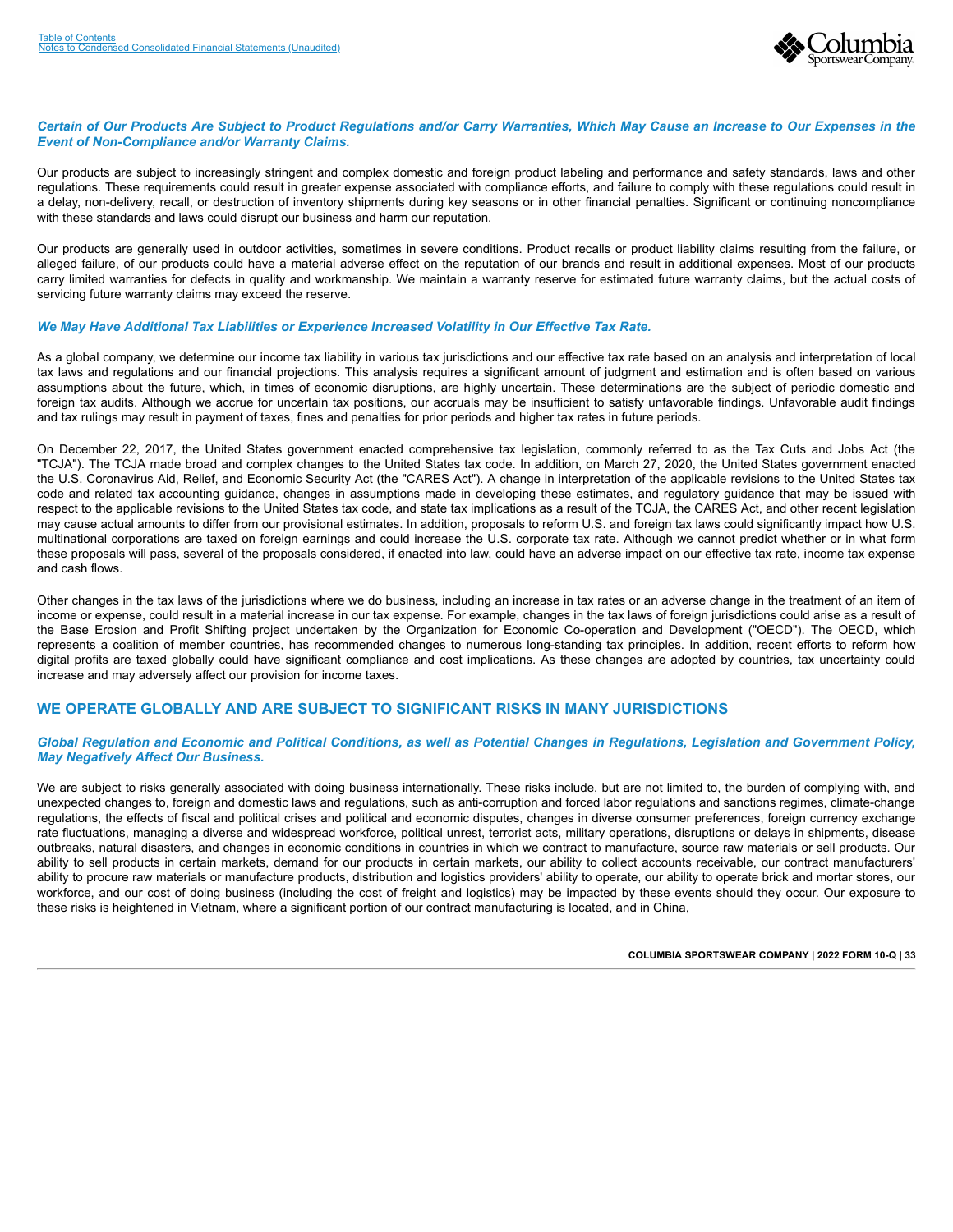

where a large portion of the raw materials used in our products is sourced by our contract manufacturers. Should certain of these events occur in Vietnam or China, they could cause a substantial disruption to our business and have a material adverse effect on our financial condition, results of operations and cash flows. Historically, this risk was also heightened in Russia, where our largest international distributor was located. However, following Russia's invasion of Ukraine, we paused all new orders with our Russia-based third-party international distributor. In 2021, the Russia-based distributor accounted for \$66.6 million in revenue.

In addition, many of our imported products are subject to duties, tariffs or other import limitations that affect the cost and quantity of various types of goods imported into the United States and other markets, including the punitive tariffs on U.S. products imported from China imposed in 2019. In addition, goods suspected of being manufactured with forced labor could be blocked from importation into the U.S., which could materially impact sales.

In connection with the United Kingdom's recent exit from the European Union (commonly referred to as "Brexit"), on December 24, 2020, the European Union ("E.U.") and the United Kingdom ("U.K.") reached an agreement, the E.U.-U.K. Trade and Cooperation Agreement, to govern aspects of the relationship of the E.U. and U.K. following Brexit. As a result of no longer having "free circulation" between the U.K. and the E.U., we may, and have incurred additional duties. These additional costs may be mitigated, to the extent we are able, to achieve favorable interpretations and/or rulings from the U.K.'s Her Majesty's Revenue and Customs.

#### *Fluctuations in Inflation and Currency Exchange Rates Could Result in Lower Revenues, Higher Costs and/or Decreased Margins and Earnings.*

We derive a significant portion of our sales from markets outside the United States, which consist of sales to wholesale customers and directly to consumers by our entities in Europe, Asia, and Canada and sales to independent international distributors who operate within EMEA and LAAP. The majority of our purchases of finished goods inventory from contract manufacturers are denominated in United States dollars, including purchases by our foreign entities. These purchase and sale transactions expose us to the volatility of global economic conditions, including fluctuations in inflation and foreign currency exchange rates. Our international revenues and expenses generally are derived from sales and operations in foreign currencies, and these revenues and expenses could be affected by currency fluctuations, specifically amounts recorded in foreign currencies and translated into United States dollars for consolidated financial reporting, as weakening of foreign currencies relative to the United States dollar adversely affects the United States dollar value of the Company's foreign currency-denominated sales and earnings.

Our exposure is increased with respect to our wholesale customers (including international distributors), where, in order to facilitate solicitation of advance orders for the spring and fall seasons, we establish local-currency-denominated wholesale and retail price lists in each of our foreign entities approximately six to nine months prior to United States dollar-denominated seasonal inventory purchases. As a result, our consolidated results are directly exposed to transactional foreign currency exchange risk to the extent that the United States dollar strengthens during the six to nine months between when we establish seasonal local-currency prices and when we purchase inventory. In addition to the direct currency exchange rate exposures described above, our wholesale business is indirectly exposed to currency exchange rate risks. Weakening of a wholesale customer's functional currency relative to the United States dollar makes it more expensive for it to purchase finished goods inventory from us, which may cause a wholesale customer to cancel orders or increase prices for our products, which may make our products less price-competitive in those markets. In addition, in order to make purchases and pay us on a timely basis, our international distributors must exchange sufficient quantities of their functional currency for United States dollars through the financial markets and may be limited in the amount of United States dollars they are able to obtain. As we require international distributors to pay in United States dollars, we have no direct foreign currency exposure to the Russian ruble.

We employ several strategies in an effort to mitigate this transactional currency risk, but there is no assurance that these strategies will succeed in fully mitigating the negative effects of adverse foreign currency exchange rate fluctuations on the cost of our finished goods in a given period or that price increases will be accepted by our wholesale customers, international distributors or consumers. Our gross margins are adversely affected whenever we are not able to offset the full extent of finished goods cost increases caused by adverse fluctuations in foreign currency exchange rates.

Currency exchange rate fluctuations may also create indirect risk to our business by disrupting the business of independent finished goods manufacturers from which we purchase our products. When their functional currencies weaken in relation to other currencies, the raw materials they purchase on global commodities markets become more expensive and more difficult to finance. Although each manufacturer bears the full risk of fluctuations in the value of its currency against other currencies, our business can be indirectly affected when adverse fluctuations cause a manufacturer to raise the prices of goods it produces for us, disrupt the manufacturer's ability to purchase the necessary raw materials on a timely basis, or disrupt the manufacturer's ability to function as an ongoing business.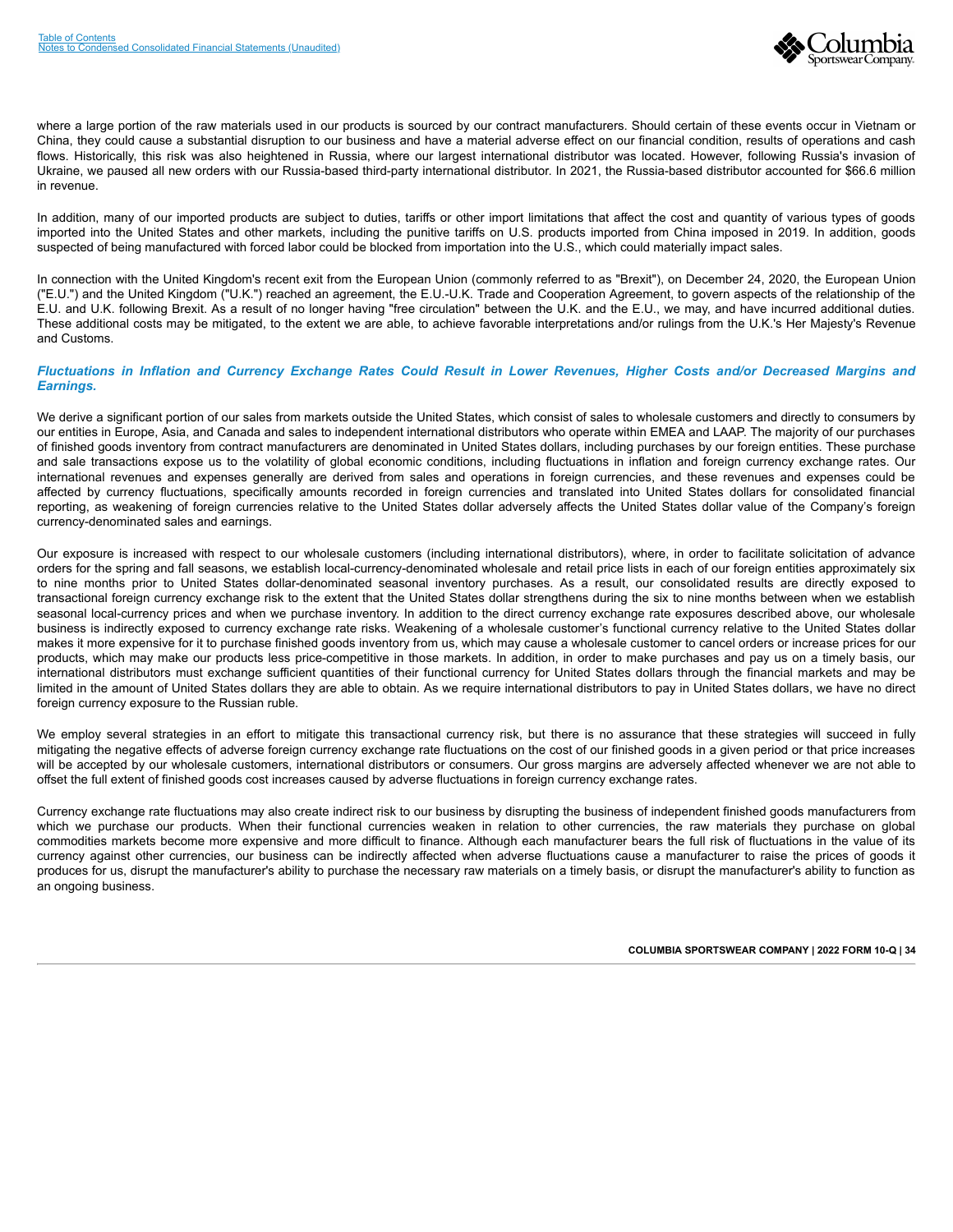

## **WE ARE SUBJECT TO NUMEROUS OPERATIONAL RISKS**

#### *Our Ability to Manage Fixed Costs Across a Business That is Affected by Seasonality May Impact Our Profits.*

Our business is affected by the general seasonal trends common to the outdoor industry. Our products are marketed on a seasonal basis and our annual net sales are weighted heavily toward the fall/winter season, while our operating expenses are more equally distributed throughout the year. As a result, often a majority of our operating profits are generated in the second half of the year. If we are unable to manage our fixed costs in the seasons where we experience lower net sales, our profits may be adversely impacted.

#### *Labor Matters, Changes in Labor Laws and Our Ability to Meet Our Labor Needs May Reduce Our Revenues and Earnings.*

Our business depends on our ability to source and distribute products in a timely manner. While a majority of our own operations are not subject to organized labor agreements, our relationship with our Cambrai distribution center employees is governed by French law, which includes a formal representation of employees by a Works Council and the application of a collective bargaining agreement. Matters that may affect our workforce (including COVID-19 infections or the risk thereof) at contract manufacturers where our goods are produced, shipping ports, transportation carriers, retail stores, or distribution centers create risks for our business, particularly if these matters result in work shut-downs (with little to no notice), slowdowns, lockouts, strikes, limitations on the number of individuals able to work (e.g. social distancing) or other disruptions. The foregoing includes potential impacts to our business as a result of the International Longshore & Warehouse Union negotiations. Labor matters may have a material adverse effect on our business, potentially resulting in canceled orders by customers, inability to fulfill potential e-commerce demand, unanticipated inventory accumulation and reduced net sales and net income.

In addition, our ability to meet our labor needs at our distribution centers, retail stores, corporate headquarters, and regional subsidiaries, including our ability to find qualified employees while controlling wage and related labor costs, is generally subject to numerous external factors, including the availability of a sufficient number of qualified people in the work force of the markets in which our operations are located, unemployment levels within those markets, absenteeism, prevailing wage rates, changing demographics, parental responsibilities, health and other insurance costs, adoption of new or revised employment and labor laws and regulations, and fear of contracting COVID-19. Our ability to source, distribute and sell products in a timely and cost-effective manner may be (and has been) negatively affected to the extent we experience these factors. Our ability to comply with labor laws, including our ability to adapt to rapidly changing labor laws, as well as provide a safe working environment may increase our risk of litigation and cause us to incur additional costs.

#### *We May Incur Additional Expenses, Be Unable to Obtain Financing, or Be Unable to Meet Financial Covenants of Our Financing Agreements as a Result of Downturns in the Global Markets.*

Our vendors, wholesale customers, licensees and other participants in our supply chain may require access to credit markets in order to do business. Credit market conditions may slow our collection efforts as our wholesale customers find it more difficult to obtain necessary financing, leading to higher than normal accounts receivable. This could result in greater expense associated with collection efforts and increased bad debt expense. Credit conditions and/or supply chain disruptions may impair our vendors' ability to finance the purchase of raw materials or general working capital needs to support our production requirements, resulting in a delay or non-receipt of inventory shipments during key seasons.

Historically, we have limited our reliance on debt to finance our working capital, capital expenditures and investing activity requirements. We expect to fund our future capital expenditures with existing cash, expected operating cash flows and credit facilities, but, if the need arises to finance additional expenditures, we may need to seek additional funding. Our ability to obtain additional financing will depend on many factors, including prevailing market conditions, our financial condition and our ability to negotiate favorable terms and conditions. Financing may not be available on terms that are acceptable or favorable to us, if at all.

Our credit agreements have various financial and other covenants. If an event of default were to occur, the lenders could, among other things, declare outstanding amounts due and payable. In addition, if the financial markets were to return to recessionary conditions, the ability of one or more of the banks participating in our credit agreement to honor their commitments thereunder could be impaired.

#### *Acquisitions Are Subject to Many Risks.*

From time to time, we may pursue growth through strategic acquisitions of assets or companies. Acquisitions are subject to many risks, including potential loss of significant customers or key personnel of the acquired business as a result of the change in ownership, difficulty integrating the operations of the acquired business or achieving targeted efficiencies, the incurrence of substantial costs and expenses related to the acquisition effort, and diversion of management's attention from other aspects of our business operations.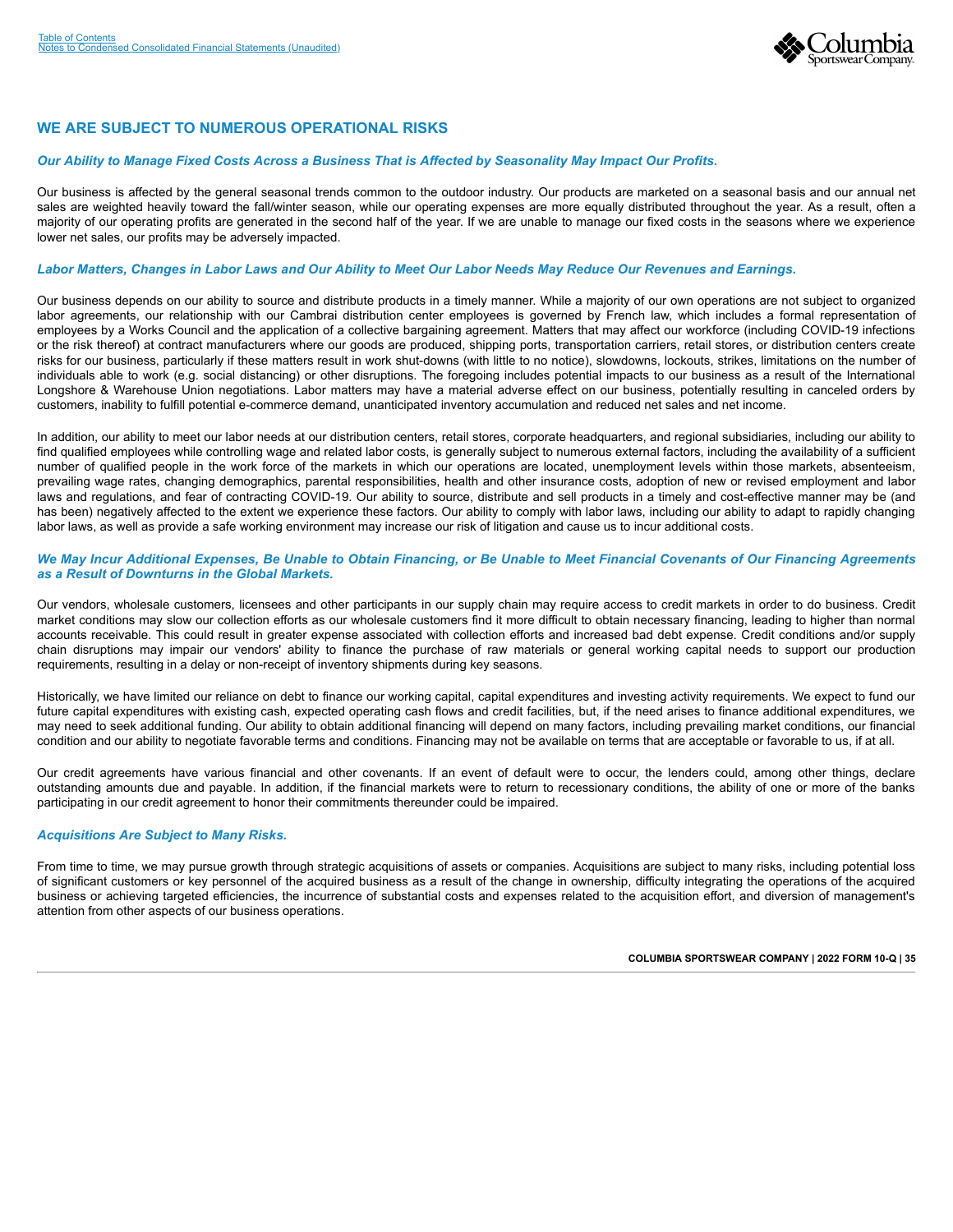

Acquisitions may also cause us to incur debt or result in dilutive issuances of our equity securities. Our acquisitions may cause large one-time expenses or create goodwill or other intangible assets that could result in significant impairment charges in the future. We also make various estimates and assumptions in order to determine purchase price allocation and estimate the fair value of assets acquired and liabilities assumed. If our estimates or assumptions used to value these assets and liabilities vary from actual or future projected results, we may be exposed to losses, including impairment losses, that could be material.

We do not provide any assurance that we will be able to successfully integrate the operations of any acquired businesses into our operations or achieve the expected benefits of any acquisitions. The failure to successfully integrate newly acquired businesses or achieve the expected benefits of strategic acquisitions in the future could have an adverse effect on our financial condition, results of operations or cash flows. We may not complete a potential acquisition for a variety of reasons, but we may nonetheless incur material costs in the preliminary stages of evaluating and pursuing such an acquisition that we cannot recover.

#### *Extreme Weather Conditions, Climate Change, and Natural Disasters Could Negatively Impact Our Operating Results and Financial Condition.*

Extreme weather conditions in the areas in which our retail stores, suppliers, consumers, customers, distribution centers, headquarters and vendors are located could adversely affect our operating results and financial condition. Moreover, climate change and natural disasters such as earthquakes, hurricanes and tsunamis, whether occurring in the United States or abroad, and their related consequences and effects, including energy shortages and public health issues, could disrupt our operations, the operations of our vendors and other suppliers or result in economic instability and changes in consumer preferences and spending that may negatively impact our operating results and financial condition.

#### *An Outbreak of Disease or Similar Public Health Threat, Such as the COVID-19 Pandemic, Could Have, and in the Case of the COVID-19 Pandemic Has Had and is Expected to Continue to Have, an Adverse Impact on Our Business, Operating Results and Financial Condition.*

An outbreak of disease or similar public health threat, such as the COVID-19 pandemic, could have, and in the case of the COVID-19 pandemic has had and is expected to continue to have, an adverse impact on our business, financial condition and operating results, including in the form of lowered net sales and the delay of inventory production and fulfillment in impacted regions. Fear of contracting COVID-19, individuals contracting COVID-19 and the actions taken, and that may be taken, by governmental authorities, our third-party logistics providers, our landlords, our competitors or by us relating to the COVID-19 pandemic may (and in many cases, have):

- Cause disruptions in the supply chain, including the ability to produce and deliver product as expected (see "Our Reliance on Contract Manufacturers, Including Our Ability to Enter Into Purchase Order Commitments with Them and Maintain Quality Standards of Our Products and Standards of Manufacturing Processes at Contract Manufacturers, May Result in Lost Sales and Impact our Gross Margin and Results of Operations", "For Certain Materials We Depend on a Limited Number of Suppliers, Which May Cause Increased Costs or Production Delays" and "Our Success Depends on Third-Party Logistics Providers and Our and Third-Party Distribution Facilities");
- Result in canceled orders, non-payment for orders received and/or delayed payment for orders received (see "Our Orders from Wholesale Customers are Subject to Cancellation, Which Could Lead to a Decline in Sales or Gross Profit, Write-downs of Excess Inventory, Increased Discounts or Extended Credit Terms to Our Wholesale Customers");
- Restrict the operation of our retail store operations and our ability to meet consumer demand at our stores (see "Labor Matters, Changes in Labor Laws and Our Ability to Meet Our Labor Needs May Reduce Our Revenues and Earnings" and "We May Not Realize Returns on Our Fixed Cost Investments in Our DTC Business Operations");
- Cause inflation and currency rate fluctuations (see "Fluctuations in Inflation and Currency Exchange Rates Could Result in Lower Revenues, Higher Costs and/or Decreased Margins and Earnings");
- Result in a misalignment between demand and supply (see "Our Inability to Accurately Predict Consumer and/or Customer Demand for Our Products Could Lead to a Build-up of Inventory or a Lack of Inventory and Affect Our Gross Margin");
- Result in labor shortages, including as a result of any vaccine mandate or our return to work policies ("Labor Matters, Changes in Labor Laws and Our Ability to Meet Our Labor Needs May Reduce Our Revenues and Earnings");
- Increase reliance by consumers on e-commerce platforms (see "We are Subject to a Number of Risks Which May Adversely Affect Consumer and/or Wholesale Customer Demand for Our Products and Lead to a Decline in Sales and/or Earnings" and "We Rely on Information Technology Systems, including Third-Party Cloud-based Solutions, and Any Failure of These Systems May Result in Disruptions or Outages in Our E-Commerce and In-Store Retail Platforms, Loss of Processing Capabilities, and/or Loss of Data, Any of Which May Have a Material Adverse Effect on Our Financial Condition, Results of Operations or Cash Flow");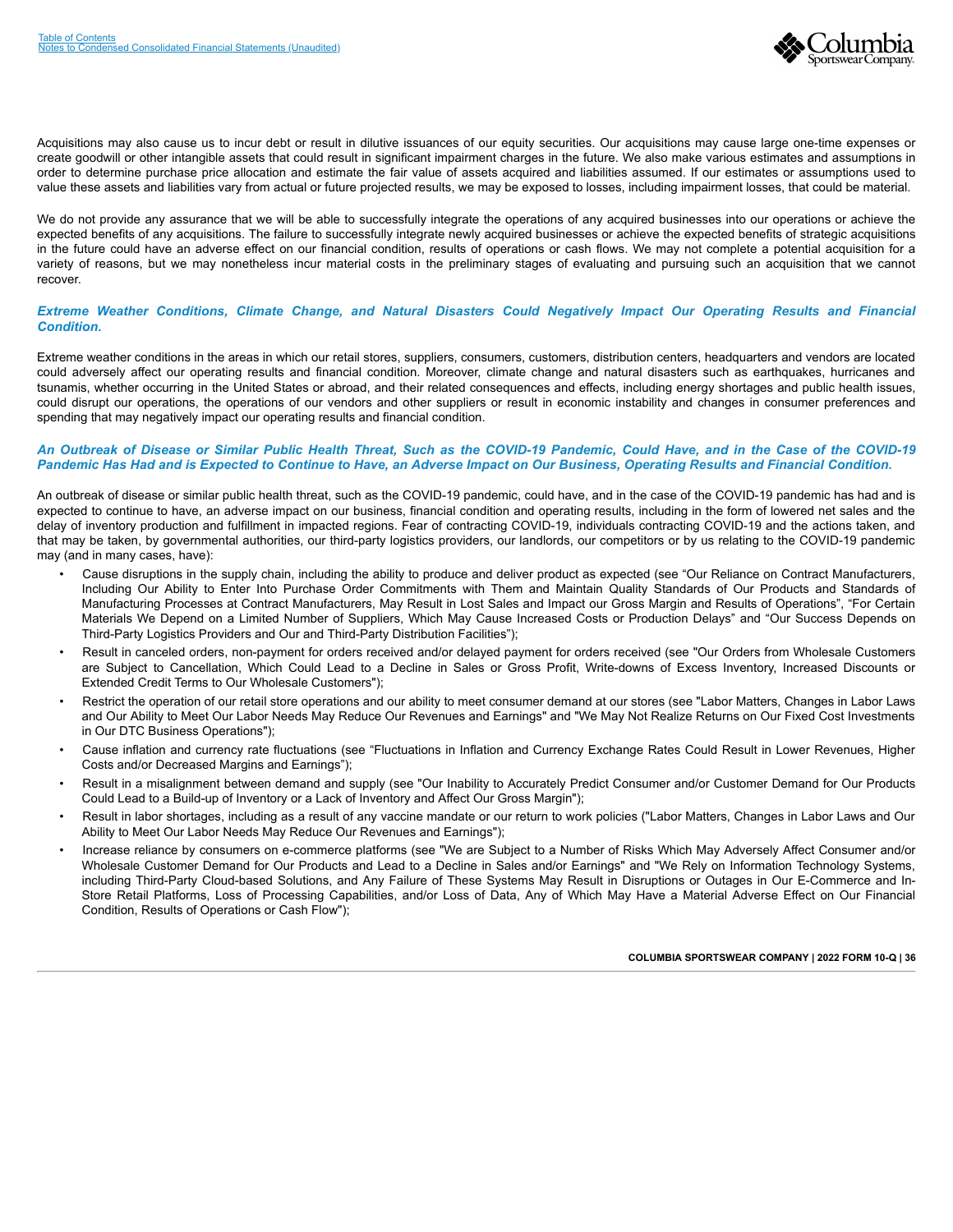

- Impair the financial health of certain of our wholesale customers (see "We are Subject to a Number of Risks Which May Adversely Affect Consumer and/or Wholesale Customer Demand for Our Products and Lead to a Decline in Sales and/or Earnings");
- Impact previous business assumptions (see "Acquisitions Are Subject to Many Risks", "We May Have Additional Tax Liabilities or Experience Increased Volatility in Our Effective Tax Rate" and "Our Inability to Accurately Predict Consumer and/or Customer Demand for Our Products Could Lead to a Build-up of Inventory or a Lack of Inventory and Affect Our Gross Margin");
- Increase the reliance of our employees on digital solutions (see "We Rely on Information Technology Systems, including Third-Party Cloud-based Solutions, and Any Failure of These Systems May Result in Disruptions or Outages in Our E-Commerce and In-Store Retail Platforms, Loss of Processing Capabilities, and/or Loss of Data, Any of Which May Have a Material Adverse Effect on Our Financial Condition, Results of Operations or Cash Flow" and "A Security Breach of Our or Our Third-Parties' Systems, Exposure of Personal or Confidential Information or Increased Government Regulation Relating to Handling of Personal Data, Could, Among Other Things, Disrupt Our Operations or Cause Us to Incur Substantial Costs or Negatively Affect Our Reputation");
- Restrict global business and travel (see "Global Regulation and Economic and Political Conditions, as well as Potential Changes in Regulations, Legislation and Government Policy, May Negatively Affect Our Business");
- Impair our ability to ship product through our owned or affiliated distribution centers, including as a result of capacity reductions, shift changes, labor shortages, higher than normal absenteeism and/or the complete shut-downs of facilities for deep cleaning procedures (see "Labor Matters, Changes in Labor Laws and Our Ability to Meet Our Labor Needs May Reduce Our Revenues and Earnings");
- Cause rapid changes to employment and tax law (see "Labor Matters, Changes in Labor Laws and Our Ability to Meet Our Labor Needs May Reduce Our Revenues and Earnings", and "We May Have Additional Tax Liabilities or Experience Increased Volatility in Our Effective Tax Rate");
- Impair our key personnel (see "We Depend on Key Personnel");
- Result in incremental costs from the adoption of preventative measures, including providing facial coverings and hand sanitizer, rearranging operations to follow social distancing protocols, conducting temperature checks and undertaking regular and thorough disinfecting of surfaces, and providing testing; and/or
- Cause any number of other disruptions to our business, the risks of which may be otherwise identified herein.

In addition, the impact of the COVID-19 pandemic may also exacerbate other risks discussed in this Item 1A, any of which could have a material effect on us. The COVID-19 pandemic is ongoing, and its dynamic nature, including uncertainties relating to the duration of the pandemic, the return of consumer confidence and actions that may be taken by governmental authorities, landlords, our competitors or by us to contain the pandemic or to treat its impact, makes it difficult to forecast the degree to, or the time period over, which our sales and operations will be affected.

#### *Our Investment Securities May Be Adversely Affected by Market Conditions.*

Our investment portfolio is subject to a number of risks and uncertainties. Changes in market conditions, such as those that accompany an economic downturn or economic uncertainty, may negatively affect the value and liquidity of our investment portfolio, perhaps significantly. Our ability to find diversified investments that are both safe and liquid and that provide a reasonable return may be impaired, potentially resulting in lower interest income, less diversification, longer investment maturities, or other-than-temporary impairments.

#### *We Depend on Key Personnel.*

Our future success will depend in part on our ability to attract, retain and develop key talent and to effectively manage succession. We face intense competition for these individuals worldwide, and there is a significant concentration of well-funded apparel and footwear competitors near our headquarters in Portland, Oregon. We may not be able to attract qualified new employees or retain existing employees, which may have a material adverse effect on our financial condition, results of operations or cash flows.

#### *We License our Proprietary Rights to Third-Parties and Could Suffer Reputational Damage to Our Brands if We Fail to Choose Appropriate Licensees.*

We currently license, and expect to continue licensing, certain of our proprietary rights, such as trademarks or copyrighted material, to third-parties. We rely on our licensees to help preserve the value of our brands. Although we attempt to protect our brands through approval rights, we cannot completely control the use of our licensed brands by our licensees. The misuse of a brand by or negative publicity involving a licensee could have a material adverse effect on that brand and on us.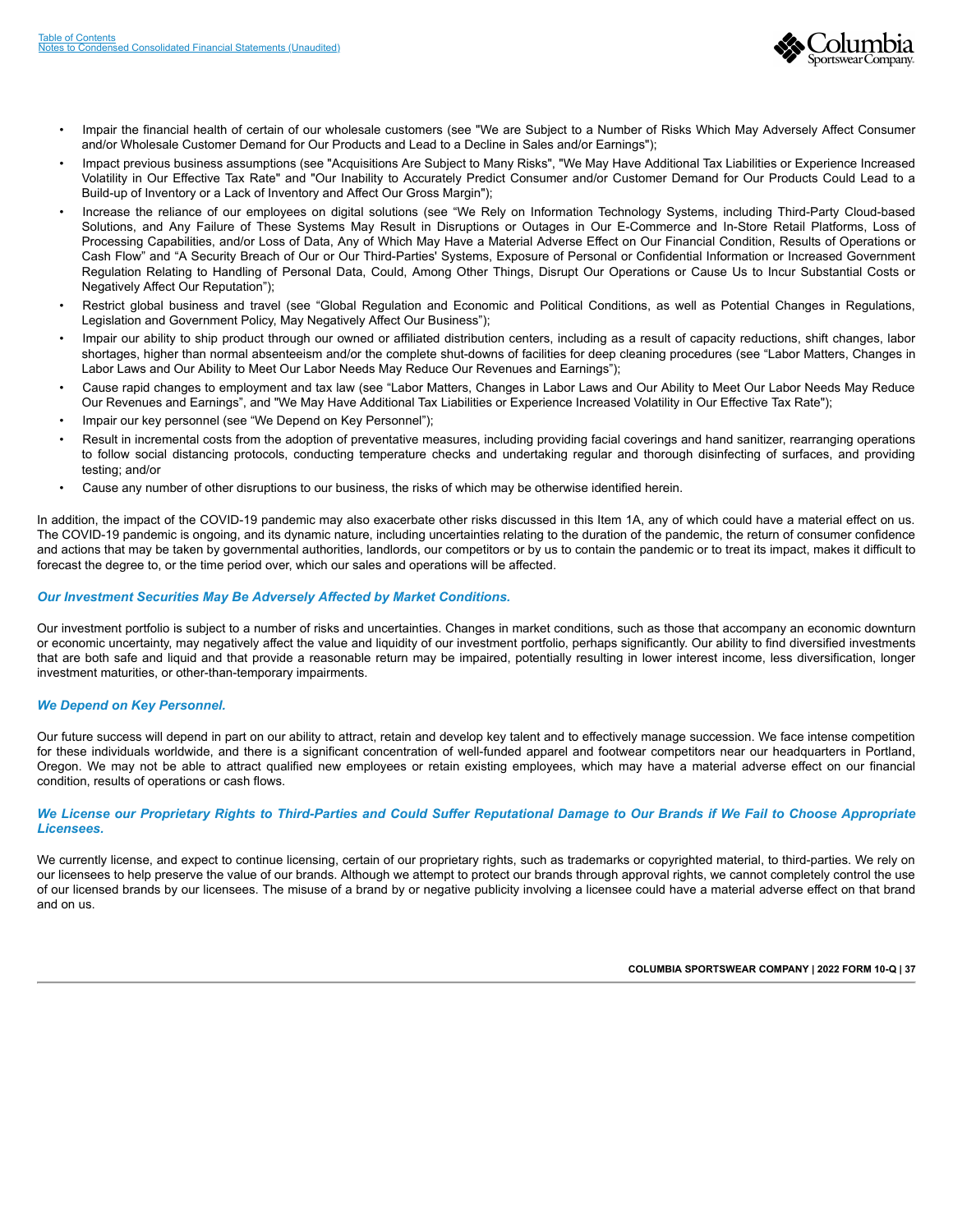

In addition, from time to time we license the right to operate retail stores for our brands to third-parties, primarily to our independent international distributors. We provide training to support these stores and set operational standards. However, these third-parties may not operate the stores in a manner consistent with our standards, which could cause reputational damage to our brands or harm these third-parties' sales.

## **RISKS RELATED TO OUR SECURITIES**

#### *Our Common Stock Price May Be Volatile.*

Our common stock is traded on the NASDAQ Global Select Market. The size of our public float and our average daily trading volume makes the price of our common stock susceptible to large degrees of fluctuation. Factors such as general market conditions, actions by institutional investors to rapidly accumulate or divest of a substantial number of our shares, fluctuations in financial results, variances from financial market expectations, changes in earnings estimates or recommendations by analysts, or announcements by us or our competitors may cause the market price of our common stock to fluctuate, perhaps substantially.

*Certain Shareholders Have Substantial Control Over us and Are Able to Influence Corporate Matters.*

As of March 31, 2022, three related shareholders, Timothy P. Boyle, Joseph P. Boyle, and Molly E. Boyle, controlled just under 50% of our common stock outstanding. As a result, if acting together, Timothy P. Boyle, Joseph P. Boyle, and Molly E. Boyle are able to exercise significant influence over all matters requiring shareholder approval. These holdings could be significantly diminished (and with them the related effective control percentage) to satisfy any applicable estate or unrealized gains tax obligations of holders.

#### *The Sale or Proposed Sale of a Substantial Number of Shares of Our Common Stock Could Cause the Market Price of Our Common Stock to Decline.*

Shares held by Timothy P. Boyle, Joseph P. Boyle, and Molly E. Boyle, are available for resale, subject to the requirements of, and the rules under, the Securities Act of 1933 and the Securities Exchange Act of 1934. The sale or the prospect of the sale of a substantial number of these shares may have an adverse effect on the market price of our common stock.

We also may issue our capital stock or securities convertible into our capital stock from time to time in connection with a financing, acquisition, investments, or otherwise. Any such issuance could result in substantial dilution to our existing shareholders and cause the market price of our common stock to decline.

## <span id="page-40-0"></span>*Item 2. UNREGISTERED SALES OF EQUITY SECURITIES AND USE OF PROCEEDS*

## **ISSUER PURCHASES OF EQUITY SECURITIES**

Since the inception of our share repurchase program in 2004 through March 31, 2022, our Board of Directors has authorized the repurchase of \$1.5 billion of our common stock. Shares of our common stock may be purchased in the open market or through privately negotiated transactions, subject to market conditions, and generally settle subsequent to the trade date. The repurchase program does not obligate us to acquire any specific number of shares or to acquire shares over any specified period of time. Under this program as of March 31, 2022, we had repurchased 30.8 million shares at an aggregate purchase price of \$1,401.0 million, and had \$99.0 million remaining available.

The following is a summary of our common stock repurchases during the quarter ended March 31, 2022:

<span id="page-40-1"></span>

| Period                                     | <b>Total Number of Shares</b><br>Purchased | Average Price Paid per<br>Share | <b>Total Number of Shares</b><br><b>Purchased as Part of</b><br><b>Publicly Announced Plans</b><br>or Programs | <b>Approximate Dollar Value</b><br>of Shares that May Yet Be<br><b>Purchased Under the</b><br><b>Plans or Programs</b><br>(in millions) |
|--------------------------------------------|--------------------------------------------|---------------------------------|----------------------------------------------------------------------------------------------------------------|-----------------------------------------------------------------------------------------------------------------------------------------|
| January 1, 2022 through January 31, 2022   | 121,032                                    | 90.43                           | 121.032                                                                                                        | 305.4                                                                                                                                   |
| February 1, 2022 through February 28, 2022 | 1.183.291                                  | 97.52                           | 1.183.291                                                                                                      | 190.0                                                                                                                                   |
| March 1, 2022 through March 31, 2022       | 1,024,300                                  | 88.80                           | 1.024.300                                                                                                      | 99.0                                                                                                                                    |
| Total                                      | 2,328,623                                  | 93.32                           | 2.328.623                                                                                                      | 99.0                                                                                                                                    |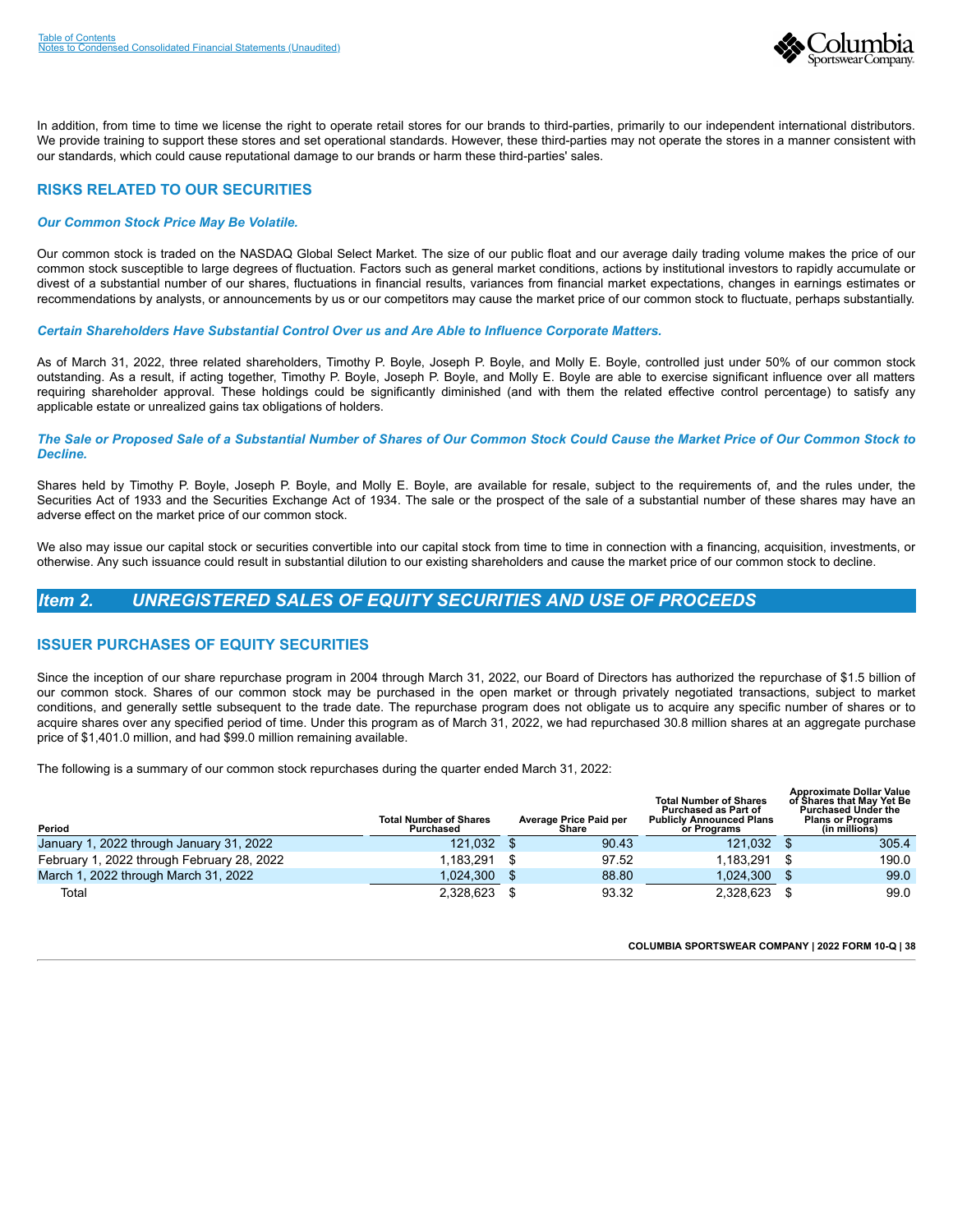

## *ITEM 6. EXHIBITS*

*(a)* | See Exhibit Index below for a description of the documents that are filed as Exhibits to this quarterly report or incorporated herein by reference.

## *EXHIBIT INDEX*

<span id="page-41-0"></span>

| Exhibit No. | <b>Exhibit Name</b>                                                                                                                                                                                                          |
|-------------|------------------------------------------------------------------------------------------------------------------------------------------------------------------------------------------------------------------------------|
| 3.1         | Third Restated Articles of Incorporation (incorporated by reference to exhibit 3.1 to the Company's Quarterly Report on Form 10-Q for the quarterly period ended<br>March 31, 2000) (File No. 000-23939).                    |
| 3.1(a)      | Amendment to Third Restated Articles of Incorporation (incorporated by reference to exhibit 3.1 to the Company's Quarterly Report on Form 10-Q for the<br>guarterly period ended June 30, 2002) (File No. 000-23939).        |
| 3.1(b)      | Second Amendment to Third Restated Articles of Incorporation (incorporated by reference to exhibit 3.1 to the Company's Quarterly Report on Form 10-Q for the<br>quarterly period ended June 30, 2018) (File No. 000-23939). |
| 3.2         | 2000 Restated Bylaws of Columbia Sportswear Company, as amended (incorporated by reference to exhibit 3.2 to the Company's Form 8-K filed on March 26,<br>2019) (File No. 000-23939).                                        |
| 31.1        | Rule 13a-14(a) Certification of Timothy P. Boyle, Chairman, President and Chief Executive Officer.                                                                                                                           |
| 31.2        | Rule 13a-14(a) Certification of Jim A. Swanson, Executive Vice President and Chief Financial Officer.                                                                                                                        |
| 32.1        | Section 1350 Certification of Timothy P. Boyle, Chairman, President and Chief Executive Officer.                                                                                                                             |
| 32.2        | Section 1350 Certification of Jim A. Swanson, Executive Vice President and Chief Financial Officer.                                                                                                                          |
| 101.INS     | XBRL Instance Document - the instance document does not appear in the Interactive Data File because its XBRL tags are embedded within the Inline XBRL<br>document                                                            |
| 101.SCH     | XBRL Taxonomy Extension Schema Document                                                                                                                                                                                      |
| 101.CAL     | XBRL Taxonomy Extension Calculation Linkbase Document                                                                                                                                                                        |
| 101.DEF     | XBRL Taxonomy Extension Definition Linkbase Document                                                                                                                                                                         |
| 101.LAB     | XBRL Taxonomy Extension Label Linkbase Document                                                                                                                                                                              |
| 101.PRE     | XBRL Taxonomy Extension Presentation Linkbase Document                                                                                                                                                                       |
| 104         | Cover Page Interactive Data File, formatted as Inline XBRL and contained in Exhibit 101                                                                                                                                      |
|             |                                                                                                                                                                                                                              |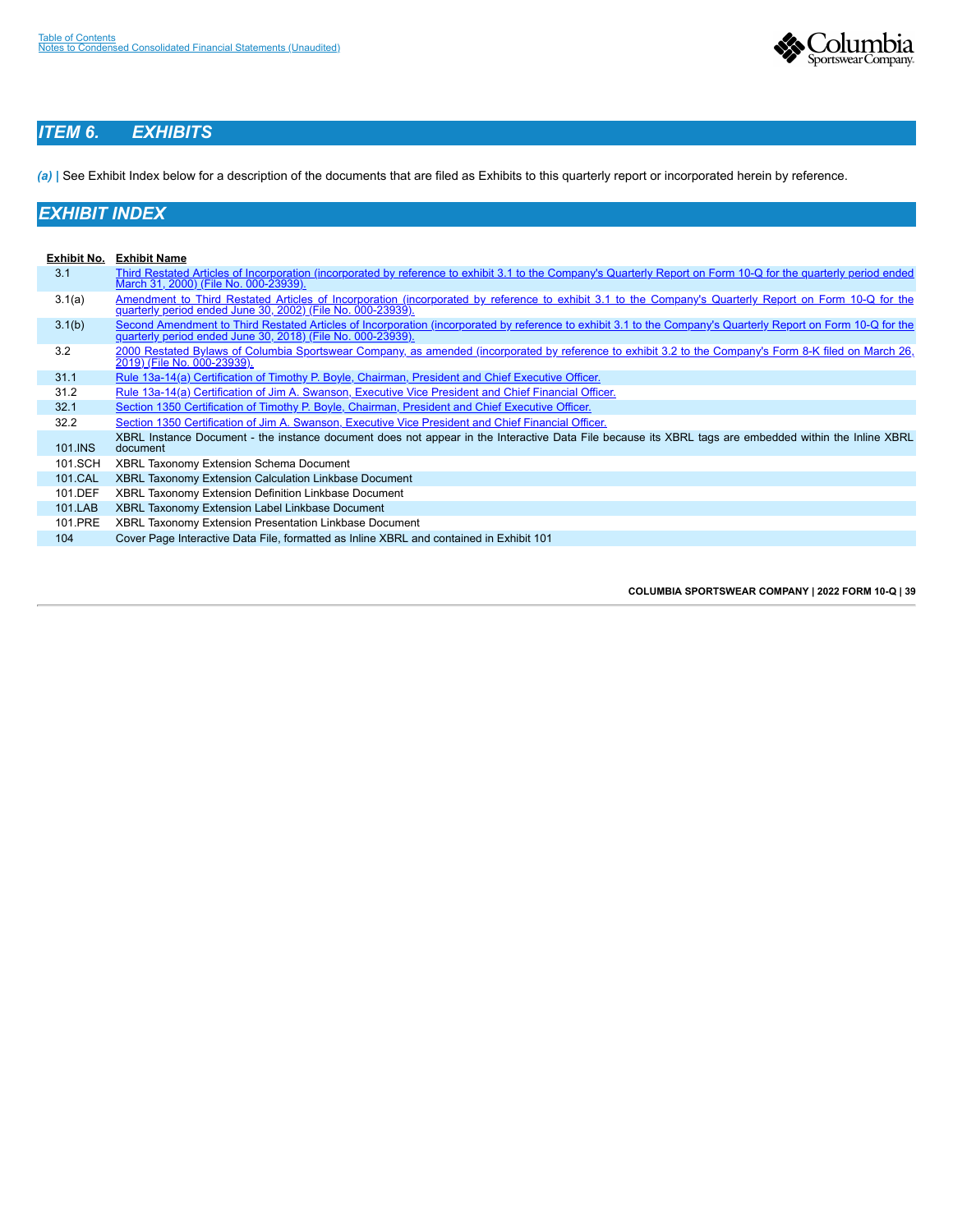

## *SIGNATURES*

Pursuant to the requirements of the Securities Exchange Act of 1934, the registrant has duly caused this report to be signed on its behalf by the undersigned, thereunto duly authorized.

## **COLUMBIA SPORTSWEAR COMPANY**

| Date: | May 5, 2022 | Bv: | /s/ JIM A. SWANSON                                                                                                                                        |
|-------|-------------|-----|-----------------------------------------------------------------------------------------------------------------------------------------------------------|
|       |             |     | Jim A. Swanson<br><b>Executive Vice President and Chief Financial Officer</b><br>(Duly Authorized Officer and Principal Financial and Accounting Officer) |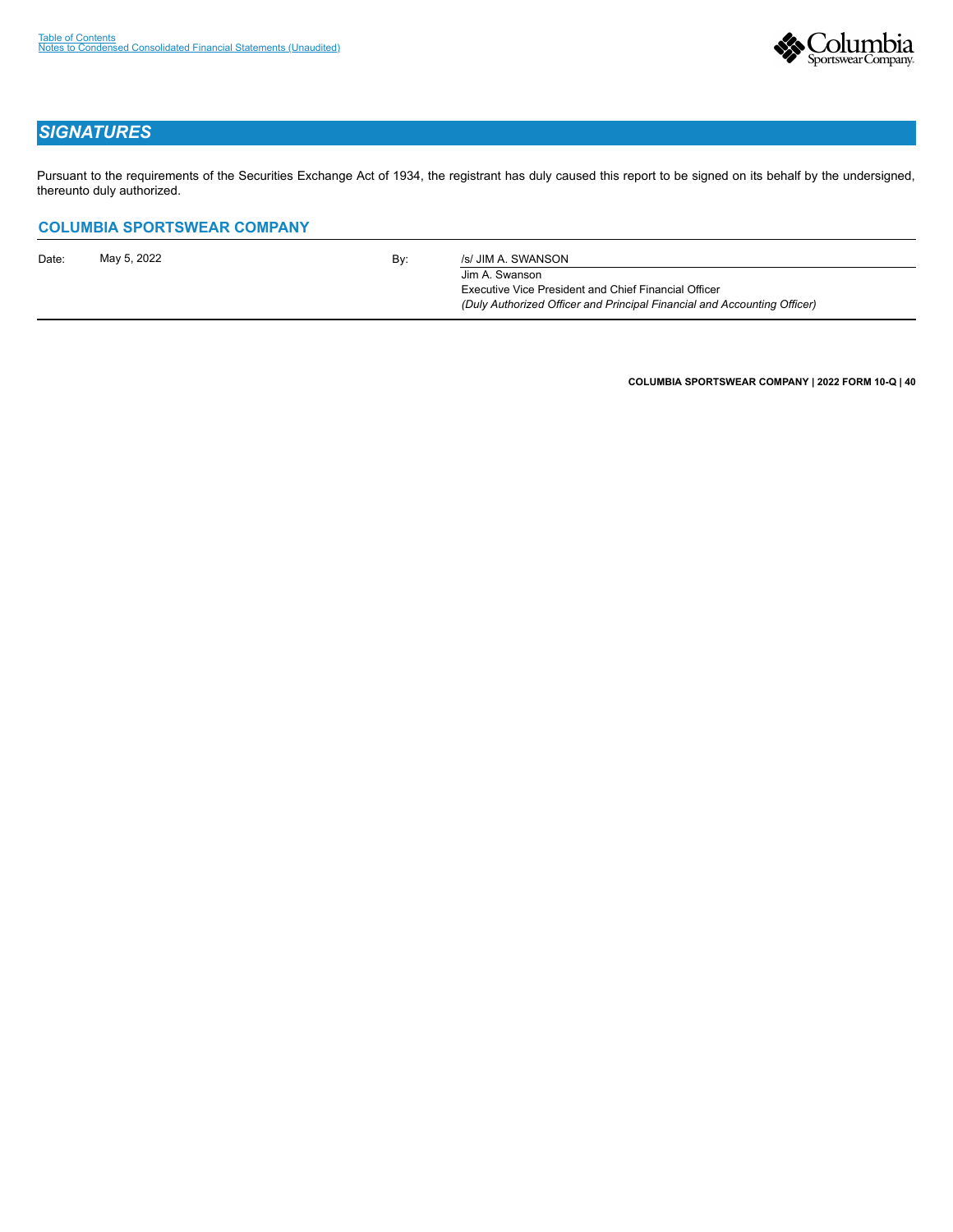#### **CERTIFICATION**

I, Timothy P. Boyle, certify that:

- 1. I have reviewed this quarterly report on Form 10-Q of Columbia Sportswear Company;
- 2. Based on my knowledge, this report does not contain any untrue statement of a material fact or omit to state a material fact necessary to make the statements made, in light of the circumstances under which such statements were made, not misleading with respect to the period covered by this report;
- 3. Based on my knowledge, the financial statements, and other financial information included in this report, fairly present in all material respects the financial condition, results of operations and cash flows of the registrant as of, and for, the periods presented in this report;
- 4. The registrant's other certifying officer(s) and I are responsible for establishing and maintaining disclosure controls and procedures (as defined in Exchange Act Rules 13a-15(e) and 15d-15(e)) and internal control over financial reporting (as defined in Exchange Act Rules 13a-15(f) and 15d-15(f)) for the registrant and have:

(a) Designed such disclosure controls and procedures, or caused such disclosure controls and procedures to be designed under our supervision, to ensure that material information relating to the registrant, including its consolidated subsidiaries, is made known to us by others within those entities, particularly during the period in which this report is being prepared;

(b) Designed such internal control over financial reporting, or caused such internal control over financial reporting to be designed under our supervision, to provide reasonable assurance regarding the reliability of financial reporting and the preparation of financial statements for external purposes in accordance with generally accepted accounting principles;

(c) Evaluated the effectiveness of the registrant's disclosure controls and procedures and presented in this report our conclusions about the effectiveness of the disclosure controls and procedures, as of the end of the period covered by this report based on such evaluation; and

(d) Disclosed in this report any change in the registrant's internal control over financial reporting that occurred during the registrant's most recent fiscal quarter (the registrant's fourth fiscal quarter in the case of an annual report) that has materially affected, or is reasonably likely to materially affect, the registrant's internal control over financial reporting; and

5. The registrant's other certifying officer(s) and I have disclosed, based on our most recent evaluation of internal control over financial reporting, to the registrant's auditors and the audit committee of the registrant's board of directors (or persons performing the equivalent functions):

(a) All significant deficiencies and material weaknesses in the design or operation of internal control over financial reporting which are reasonably likely to adversely affect the registrant's ability to record, process, summarize and report financial information; and

(b) Any fraud, whether or not material, that involves management or other employees who have a significant role in the registrant's internal control over financial reporting.

Date: May 5, 2022

/s/ TIMOTHY P. BOYLE

Timothy P. Boyle Chairman, President and Chief Executive **Officer** (Principal Executive Officer)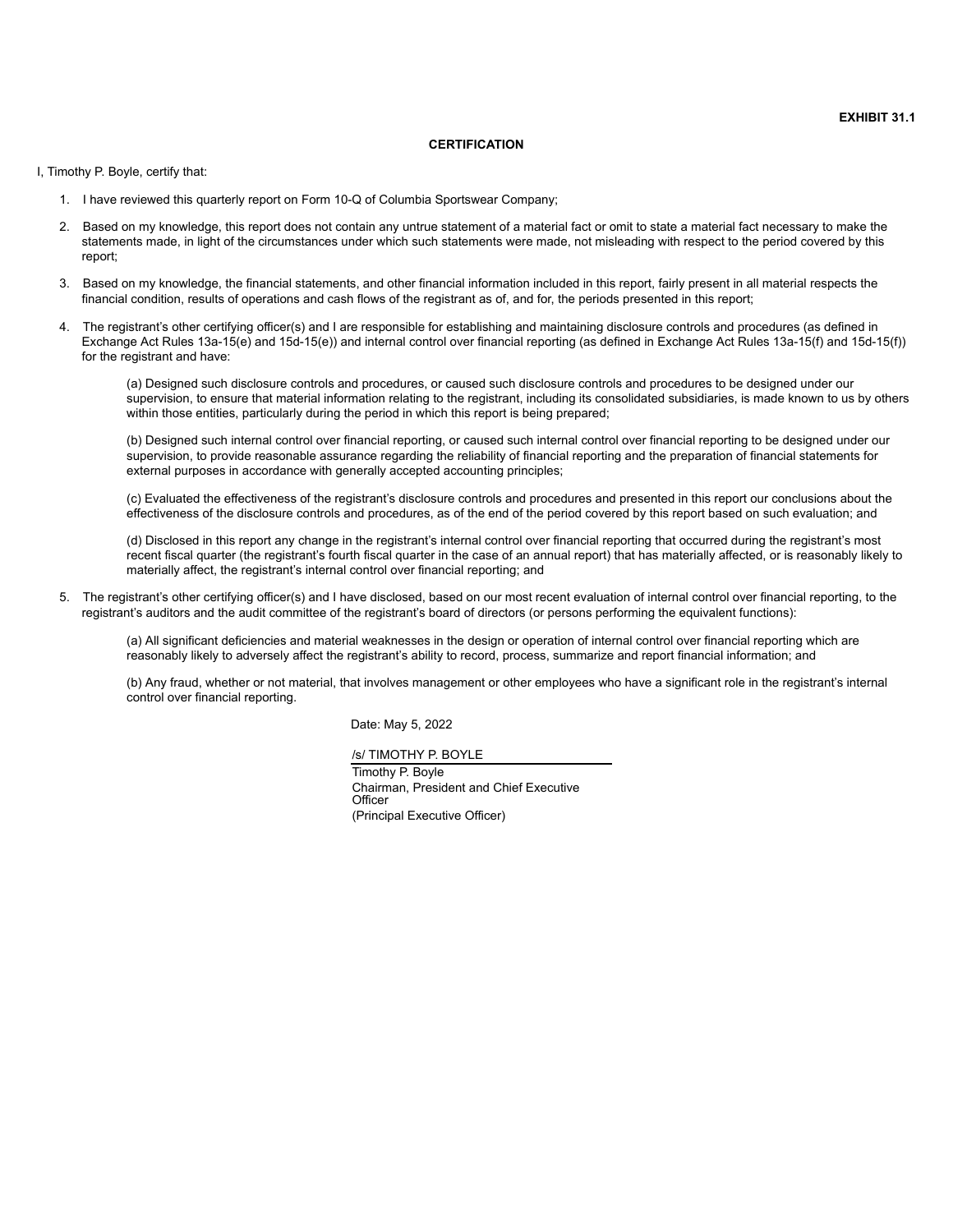#### **CERTIFICATION**

I, Jim A. Swanson, certify that:

- 1. I have reviewed this quarterly report on Form 10-Q of Columbia Sportswear Company;
- 2. Based on my knowledge, this report does not contain any untrue statement of a material fact or omit to state a material fact necessary to make the statements made, in light of the circumstances under which such statements were made, not misleading with respect to the period covered by this report;
- 3. Based on my knowledge, the financial statements, and other financial information included in this report, fairly present in all material respects the financial condition, results of operations and cash flows of the registrant as of, and for, the periods presented in this report;
- 4. The registrant's other certifying officer(s) and I are responsible for establishing and maintaining disclosure controls and procedures (as defined in Exchange Act Rules 13a-15(e) and 15d-15(e)) and internal control over financial reporting (as defined in Exchange Act Rules 13a-15(f) and 15d-15(f)) for the registrant and have:

(a) Designed such disclosure controls and procedures, or caused such disclosure controls and procedures to be designed under our supervision, to ensure that material information relating to the registrant, including its consolidated subsidiaries, is made known to us by others within those entities, particularly during the period in which this report is being prepared;

(b) Designed such internal control over financial reporting, or caused such internal control over financial reporting to be designed under our supervision, to provide reasonable assurance regarding the reliability of financial reporting and the preparation of financial statements for external purposes in accordance with generally accepted accounting principles;

(c) Evaluated the effectiveness of the registrant's disclosure controls and procedures and presented in this report our conclusions about the effectiveness of the disclosure controls and procedures, as of the end of the period covered by this report based on such evaluation; and

(d) Disclosed in this report any change in the registrant's internal control over financial reporting that occurred during the registrant's most recent fiscal quarter (the registrant's fourth fiscal quarter in the case of an annual report) that has materially affected, or is reasonably likely to materially affect, the registrant's internal control over financial reporting; and

5. The registrant's other certifying officer(s) and I have disclosed, based on our most recent evaluation of internal control over financial reporting, to the registrant's auditors and the audit committee of the registrant's board of directors (or persons performing the equivalent functions):

(a) All significant deficiencies and material weaknesses in the design or operation of internal control over financial reporting which are reasonably likely to adversely affect the registrant's ability to record, process, summarize and report financial information; and

(b) Any fraud, whether or not material, that involves management or other employees who have a significant role in the registrant's internal control over financial reporting.

Date: May 5, 2022

/s/ JIM A. SWANSON

Jim A. Swanson Executive Vice President and Chief Financial **Officer** (Principal Financial and Accounting Officer)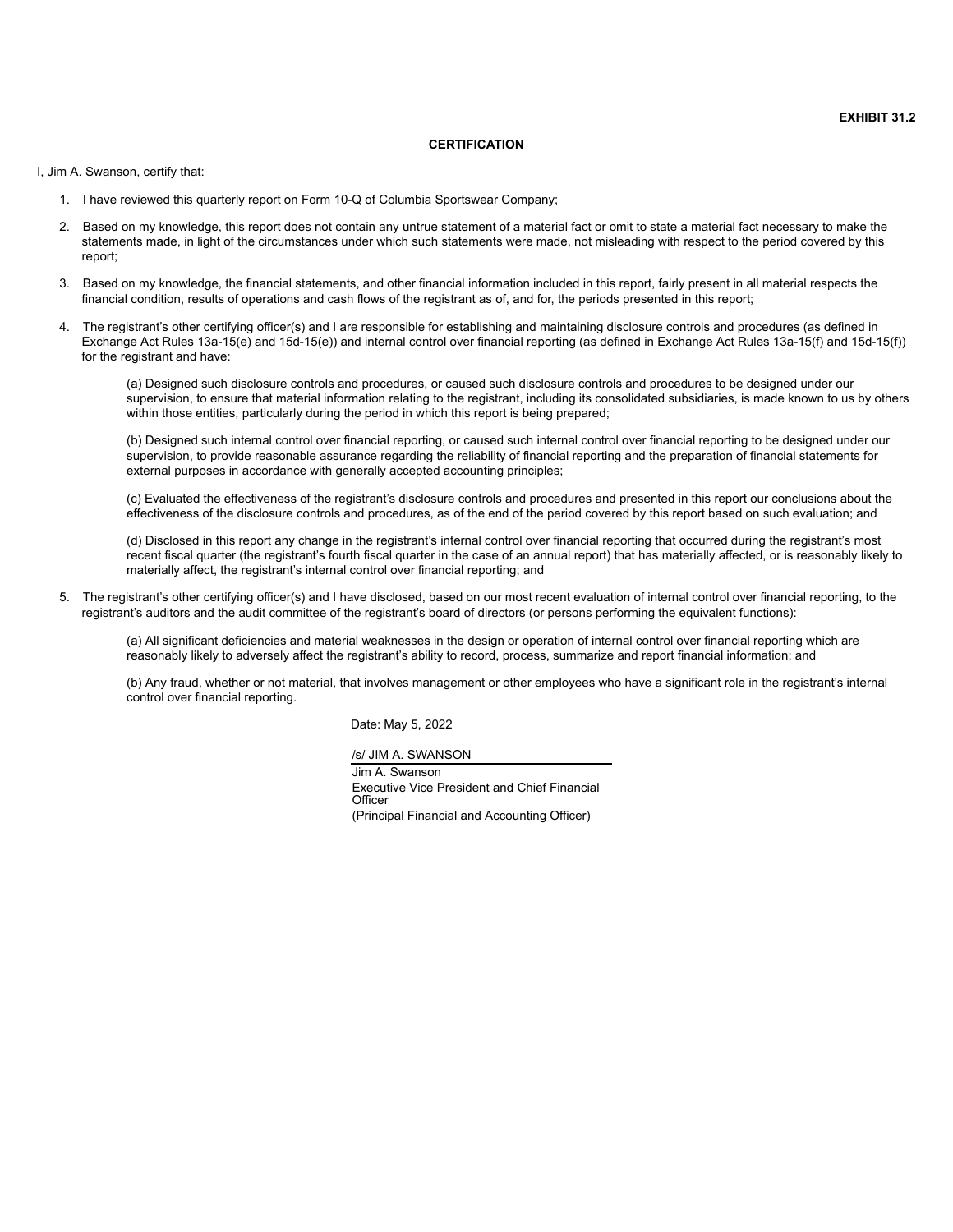#### **SECTION 1350 CERTIFICATION**

In connection with the quarterly report of Columbia Sportswear Company (the "Company") on Form 10-Q for the period ended March 31, 2022 as filed with the Securities and Exchange Commission on the date hereof (the "Form 10-Q"), I, Timothy P. Boyle, Chief Executive Officer of the Company, certify, pursuant to 18 U.S.C. Section 1350, as adopted pursuant to Section 906 of the Sarbanes-Oxley Act of 2002, that to my knowledge:

- (1) The Form 10-Q fully complies with the requirements of Section 13(a) or 15(d), as applicable, of the Securities Exchange Act of 1934 as of, and for, the periods presented in the Form 10-Q; and
- (2) The information contained in the Form 10-Q fairly presents, in all material respects, the financial condition and results of the operation of the Company.

Dated: May 5, 2022

/s/ TIMOTHY P. BOYLE

Timothy P. Boyle Chairman, President and Chief Executive **Officer** (Principal Executive Officer)